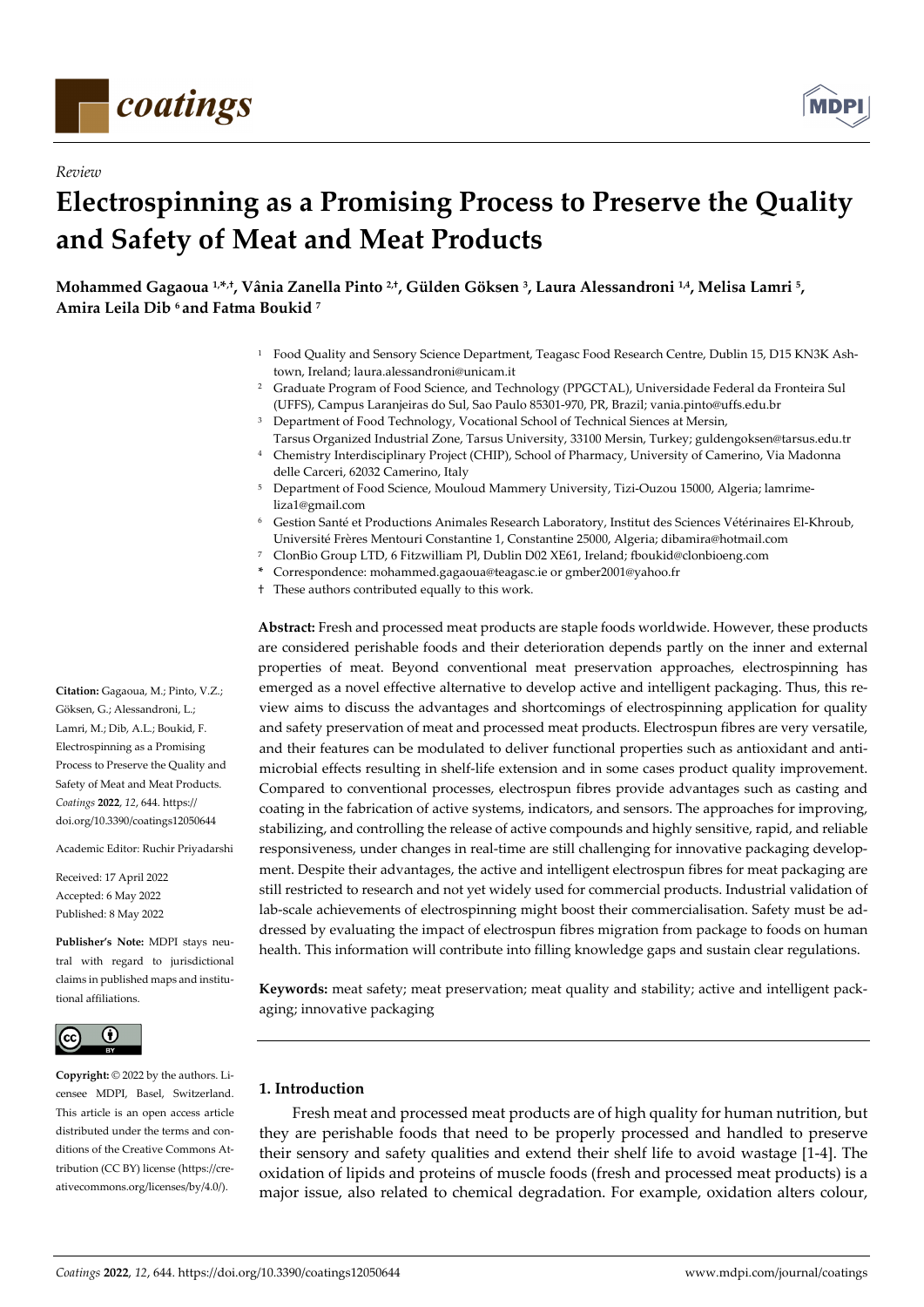odour, and texture of meat products, as well as decreases the nutritional quality [5,6]. Meat quality deterioration is the consequence of a multitude of factors and depends partly on the inner properties of meat products such as composition and ingredients and external properties such as oxygen, light exposure, and temperature [7]. Phospholipids and triglycerides as major components of muscle foods contain high amounts of polyunsaturated fatty acids, which are highly susceptible to oxidation in the presence of pro-oxidant components such as oxygen, enzymes, or metals [6]. The primary products of lipid oxidation, hydroperoxides, do not have odour or aroma, but they are unstable and can result in aldehydes, ketones, alcohols, esters, and acids, as secondary by-products, which are responsible for the development of off-odours and off-flavours [6]. Aldehydes also react with proteins resulting in changes in the sensory and nutritional features of meat [8,9].

Meat and meat products are further susceptible to microbial contamination due to their high-water activity/content favouring physical, chemical, and sensorial changes along the production chain (processing, storage, and distribution). As such, the growth and proliferation of harmful microorganisms result in product spoilage and quality loss [5]. *Listeria monocytogenes*, *Escherichia coli*, *Salmonella typhimurium*, *Bacillus cereus*, *Salmonella enteritidis*, *Staphylococcus aureus*, and *Yersinia enterocolitica* are among the frequent microorganisms involved with foodborne illnesses and, in extreme cases, death [2,10]. Due to cross-contamination caused by spoilage food microorganisms, much emphasis has been placed on the safety aspect of foods in recent years. Consequently, innovative technologies and strategies continuously seek solutions to ensure fresh meat and meat products safety [11].

Meat packaging plays different and important roles where its primary functions are to prevent product spoilage and quality loss resulting in increasing the shelf life, reducing wastage, increasing consumer acceptability, ensuring information transmission, and facilitating storage and transport. Changes in dietary habits and lifestyles boosted packaging to put more emphasis on convenience and sustainability besides safety. Innovative packaging emerged as solutions not only to extend product quality and shelf life but also to monitor its quality during transportation and storage. Active and intelligent packaging are technologies adopted in recent years to ensure product traceability, safety, and quality [12]. The active packaging is designed to protect and preserve packed food through interacting and/or modifying the package headspace, hence extending the shelf life of foods, and consequently improving its safety [13]. Intelligent packaging is designed to provide consumers feedback after interacting and/or monitoring the packed product quality during storage and transport up to consumption [1,14,15].

Among the innovative packaging approaches, electrospinning has gained a lot of interest in the biomedical sector and food industry including meat packaging [14-17]. The incorporation of electrospun nanofibres as nanocarriers demonstrated vast advantages in drugs formulation and delivery due to their stability and improved bioavailability [18]. For instance, electrospinning enabled the formation of nano-drug delivery systems for the treatment of different diseases such as cancer [18]. These nanofibres have also been applied in bone tissue engineering to enhance encapsulated bone mineral release due to the resemblance between electrospun fibres and the native tissues [19,20]. In food packaging, electrospun nanofibres can improve the barrier and antimicrobial properties of materials due to their functional properties. These nanofibres may also be used as nanosensors for the detection and monitoring of food conditions during transport and storage [21]. This opens doors to their use for the packaging of dried foods such as wheat flour, rice, grains, and dried fruits, and fresh products such as fruits, vegetables, meats, and ready-to-eat meals [22].

Electrospinning technology is designed to develop fibres between 100 nm and a few microns in size, each with its own set of unique features using an eletrohydrodinamic approach [23]. It has been reported that nano-sized materials are more effective at low concentrations in a wide range of applications due to their high surface area to volume ratio [24,25]. A variety of natural and synthetic materials, such as polymers and their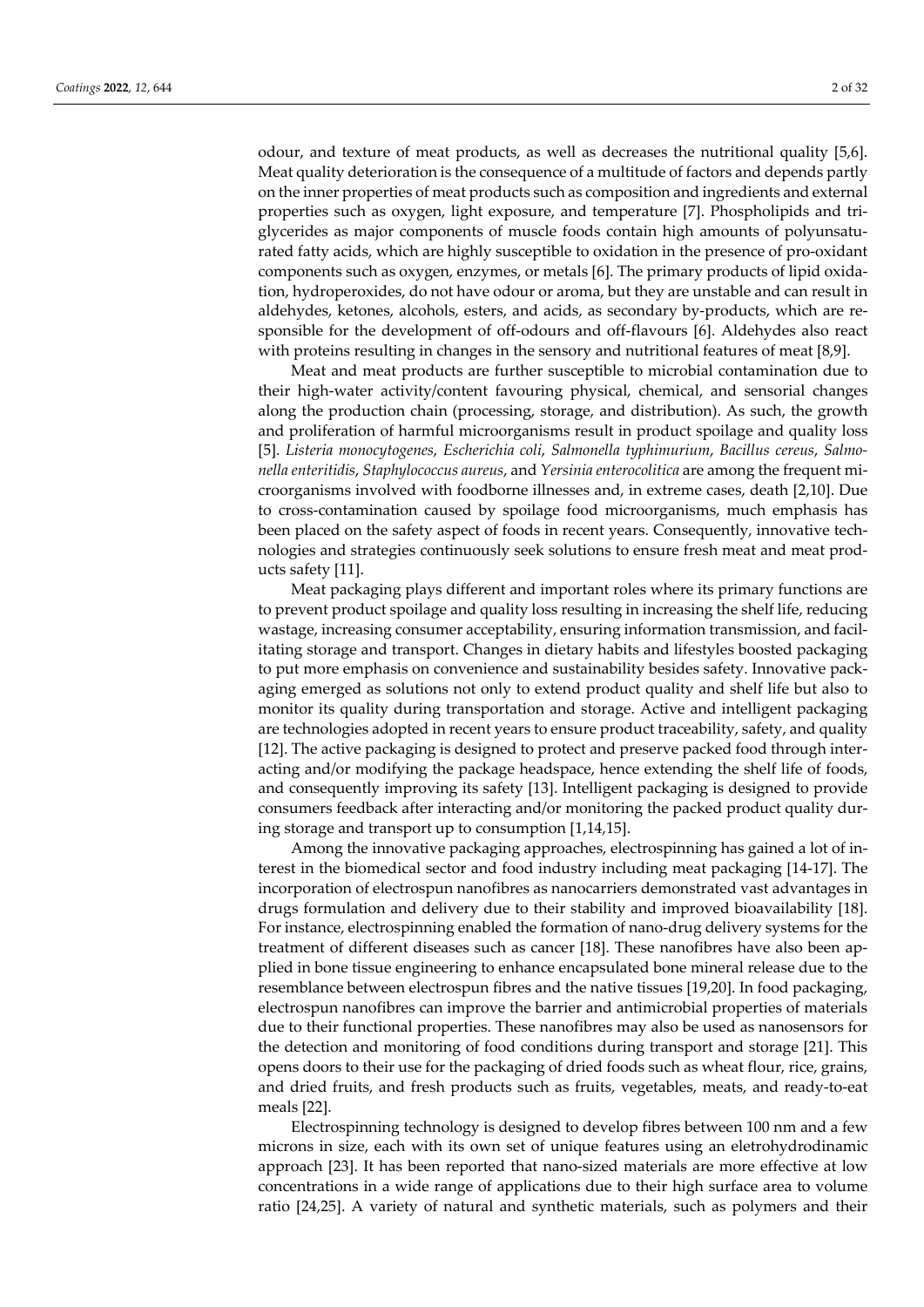blends can be used in electrospinning processing. Some non-polymer structures (phospholipids, cyclodextrins, peptides, and oligosaccharides) can also be electrospun into nanofibres, but it is still at limited extent [26].

Natural polymers, particularly polysaccharides and proteins, are frequently used to produce nanofibres, owing to their biocompatibility, non-toxic, food-grade, and biodegradability [27]. Additionally, their functional group diversity enables the binding or entrapping of a wide range of active ingredients through molecular interactions [28]. A variety of polysaccharides are being used to manufacture nanofibres deriving from plantbased (starch, cellulose derivates, and pectin), animal-based (chitosan), and algae-based (alginate or carrageenan) sources [27-30]. The molecular configurations and degree of chain entanglements in these polymers have an impact on the self-assembly of nanofibres [31], and sometimes electrospun fibres production is difficult or not possible to achieve. Plant-based (soy proteins and zein), animal-based (egg white proteins, whey proteins, gelatin, collagen, and casein) or insect-based (silk) proteins are electrospun into fibres, showing different degrees of success to achieve acceptable results due to their secondary and tertiary folds. However, functionalization, appropriate solvents, and rearranging of polysaccharides and protein conformation can improve their potential fibres production, as well as using a carrier polymer to enable the processing [32]. Microbial-based and biomass fermentation derivate polymers such pullulan, xanthan gum, and polyhydroxyalkanoates (PHAs) and its derivates (especially the poly(3-hydroxybutyrate) (PHB), and the synthetic bio-based monomer polylactic acid (PLA) are also reported for electrospun applications [33]. Other synthetic biopolymers such as polycaprolactone (PCL) and polyglycolic acid (PGA), both petroleum-based materials, and polyvinyl alcohol (PVA) and polyethylene oxide (PEO) are among the most used synthetic biopolymers as they have features for electrospun fibres [22,34]. These fibres have a high capacity for loading active agents, and their large surface area allows a fast response to intrinsic and/or extrinsic factors by releasing/activating the entrapped compounds at the appropriate timing [23]. Thus, electrospinning as a novel technology can contribute in the improvement of the overall quality and increase the shelf life of fresh or packaged meat products [27], including i) the preservation of products against microbial contamination [16,35], ii) preventing lipids and proteins oxidation [6,36], iii) the development of sensory properties [15,37], and iv) the improvement of nutritional and functional features of meat products [14,38].

The commercial benefit of implementing electrospinning in the meat processing sector is highly dependent on its economic relevance, accuracy, customer acceptance, and consideration of particular legislation governing the implementation of this technology as recently discussed for nanotechnology [27]. In this light, the present review intends to discuss the application of electrospinning process in the meat industry by i) providing a comprehensive overview on processing, formulation, characterization, and types of electrospun fibres currently developed, ii) critically discussing the role of electrospun fibres in meat processing, preservation and safety, and iii) addressing research gaps and challenges that could result in a new paradigm for the meat industry.

#### **2. Strategies of Electrospinning Process**

Electrospinning is a low-cost and high-efficiency electrohydrodynamic processing for producing micron, submicron, or ultrathin and nanoscale electrospun polymers [28]. Electrospun fibres have a low density, large porosity, and variable pore size as mats [17,39]. Furthermore, the flexibility to change their thickness, length, area-to-volume ratio, surface chemistry, and composition allows us to tailor their properties to fit specific purposes. Electrospinning has been utilized for a range of food applications through playing different roles such as i) food processing; ii) transport and controlled release of bioactive substances; iii) detecting pathogens and increasing food safety; and iv) the development of packaging systems able to increase the shelf life and improve food safety and quality.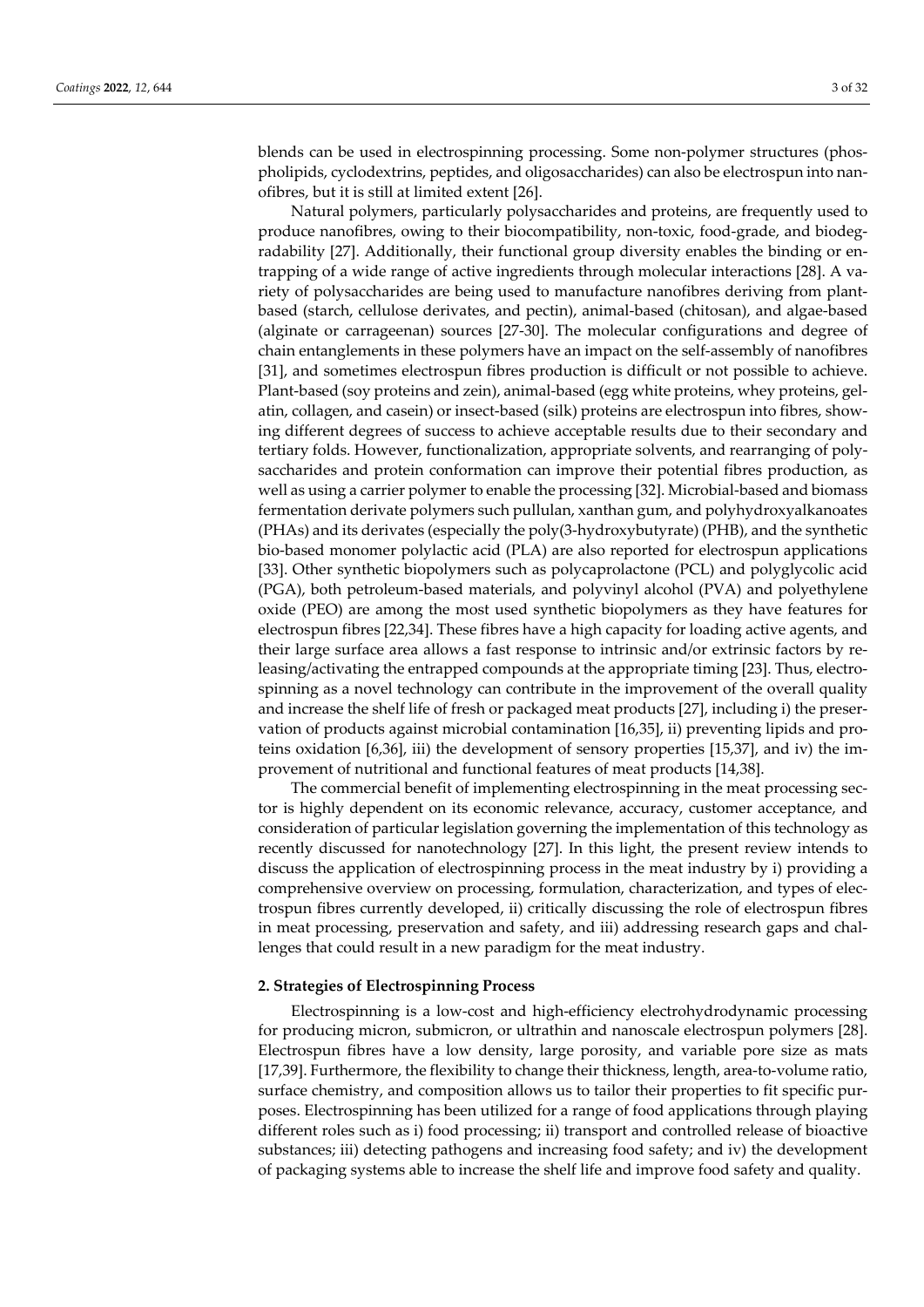An electrospinning process consists of a grounded collector (to collect the electrospun fibres) positioned at 10 to 30 cm of a spinneret tip, such as a metallic needle or capillary tube (to withdraw the polymer solution), connected to a high-voltage power supply (5–30 kV), which generates a high electric field (typically 1–5 kV cm−1) between the needle and collector. The polymer solution is infused through the tip by an infusion pump pressing a syringe piston or tubing to hold the solubilized or melted polymer [28]. Electrospun fibres are formed by the high-voltage electric field on the surface of polymer solution droplets, causing a liquid jet to be ejected through a spinneret [40]. A high voltage induces free charges in the polymer solution in the capillary distorting the hemispherical surface of the droplet into a conical shape (i.e., Taylor cone) near the tip of the capillary. This occurs mainly thanks to two significant electrostatic forces (the electrostatic repulsion of similar charges and the Coulombic force of the external electric field) [41]. A charged polymer jet is released from the tip of the Taylor cone once the electrostatic force has counteracted the surface tension. The unevenly distributed charges generate whipping or bending motion of the jet as it is propelled towards the collector. As a result of the elongation of the jet and the quick evaporation of the solvent, solid polymer fibres are collected as a randomly or oriented electrospun mat on the grounded collector [42,43].

Different approaches of electrospinning, such as single (uniaxial) and coaxial spinnerets are used to produce nanofibres (Figure 1). In the uniaxial output (Figure 1A), a simple spinneret is used to eject the solution toward the electric field [44]. Solubilized polymer can be blended or mixed with a compound of interest that has active activity. This device enables the optimization of the functional performance of antioxidant or antimicrobial electrospun mats by combining natural or synthetic polymers with active compounds [44–46]. In this setup, sensitive bioactive compounds and enzymes are preserved by a non-thermal process, whereas they might show low solubility or be inactive due to their denaturation by some organic solvents [28,47].



**Figure 1.** Schematic illustration of different electrospinning approaches and resulting fibres. (**A**) Uniaxial, (**B**) coaxial.

Coaxial electrospinning (Figure 1B) was developed by modifying the classic axial setup through the arrangement of multiple solution feed systems to simultaneously electrospun two or more polymer solutions from coaxial spinnerets [48,49]. The coaxial electrospun fibres can load bioactive ingredients in the inner capillary offering versatile encapsulation process [42]. The concentric or dual needle spinneret allows the fabrication of core–shell fibres for probiotics, enzymes, vitamins, polyphenols, and peptides, among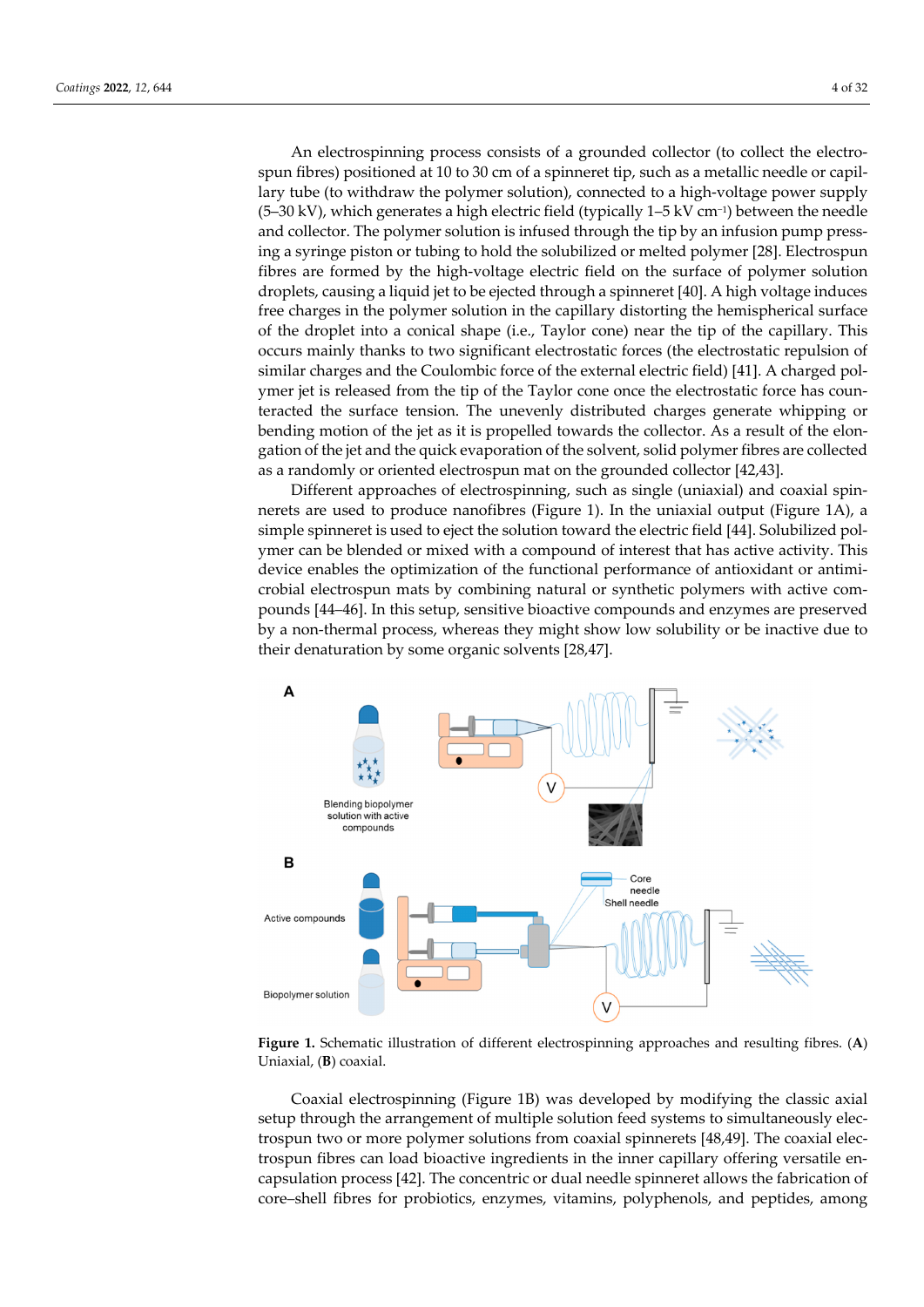other sensitive active compounds, due to a greater ability to control the flow system [24]. The core–shell structure of coaxial electrospinning nanofibres can be used to offer sustained release profiles of encapsulated compounds without diminishing their bioavailability and bioaccessibility properties [39,40]. Furthermore, two or more immiscible or with desired degradation rate polymers can be blended in the same fibre structure by core– shell assembly [50]. Coaxial electrospinning also provides functionality of electrospun fibres that is mainly improved by producing tubular nanofibres using both the inner solvent (or vapor gas) and outer polymer solution [51]. These methods depend on the presetting of a series of parameters to define the morphology, diameter, and surface characteristic of electrospun fibres, which are summarized in Figure 2.

| <b>Solution</b><br>properties                                                                                                                             | <b>Collector types</b>                                                                               | <b>Spinneret</b>                                                          | <b>Electrospinning</b><br>process                                                                         | <b>Ambient</b><br>conditions                  |
|-----------------------------------------------------------------------------------------------------------------------------------------------------------|------------------------------------------------------------------------------------------------------|---------------------------------------------------------------------------|-----------------------------------------------------------------------------------------------------------|-----------------------------------------------|
| • Viscosity<br>• Concentration<br>$\cdot$ Electric<br>conductivity<br>• Surface tension<br>$\cdot$ Degree of<br>polymerization<br>• Apropriate<br>solvent | • Estatic plate<br>collector<br>• Rotative drum<br>collector<br>• Parallel<br>electrode<br>collector | • Uniaxial<br>• Coaxial<br>• Multi needle<br>• Free surface<br>approaches | • Voltage<br>• Solution flow<br>rate<br>• Electric field<br>between the<br>spinneret and<br>the collector | •Temperature<br>• Relative<br><b>Humidity</b> |

**Figure 2.** A summary of key parameters affecting the electrospinning process based on the knowledge described in the following references [25,28,37,39,47,52,53].

Key parameters such as polymer concentration, molecular weight, and solvent type have a significant influence on fibre production and morphology, partly due to the viscosity relationship [54,55]. Droplet formation and non-homogeneous and beaded fibres are formed when the solution viscosity is low, whereas high-viscosity solutions increase the diameter of fibres and prevent fibre formation due to aggregation at the spinneret tip [56]. Higher molecular weight of polymer increases viscosity and results in uniform fibres, while low molecular weight results in the formation of beaded fibres or an unstable jet [57]. Very low molecular weight polymers might struggle to be electrospun into fibres, but some researchers are looking for polymer-free electrospun fibres. Certain polymerfree electrospinning fibres are successfully produced by phospholipids, cyclodextrins, peptides, oligosaccharides under specific concentrations, solvents, and processing [26]. To produce smooth fibres, the viscosity and concentration of the polymer should be set at optimum conditions [30,35,57,58]. Furthermore, it has been established that polymer solutions with reduced surface tension are able to promote the formation of beaded fibres [17]. Additionally, appropriate solvent selection considering its evaporation rate is quite challenging during the electrospinning process and bead-free fibres recovery [55].

The electrical conductivity is one of the most important properties of a solution, influenced by the nature of the polymer, other solutes, and different solvents [58]. The charges migration in the solution surface is responsible for the charge repulsion surmounting the surface tension and establishing a stable jet. Absence or low electrical conductivity results in reducing charges in the solution surface; the increased solution conductivity typically results in greater elongation of the polymer jet, and thus in the formation of beads and homogeneous and fine diameter fibres. Excessive electrical conductivity reduces the surface charge density and the electrostatic force by a quick charge transfer [59]; therefore, the formation of nanofibres from the solution prepared from different polymers relates to its electrical conductivity [53,60].

It is notable that each polymer material requires different voltage for fibre formation, usually >10 kV (Table 1). Increasing the applied voltage causes the diameter of the fibres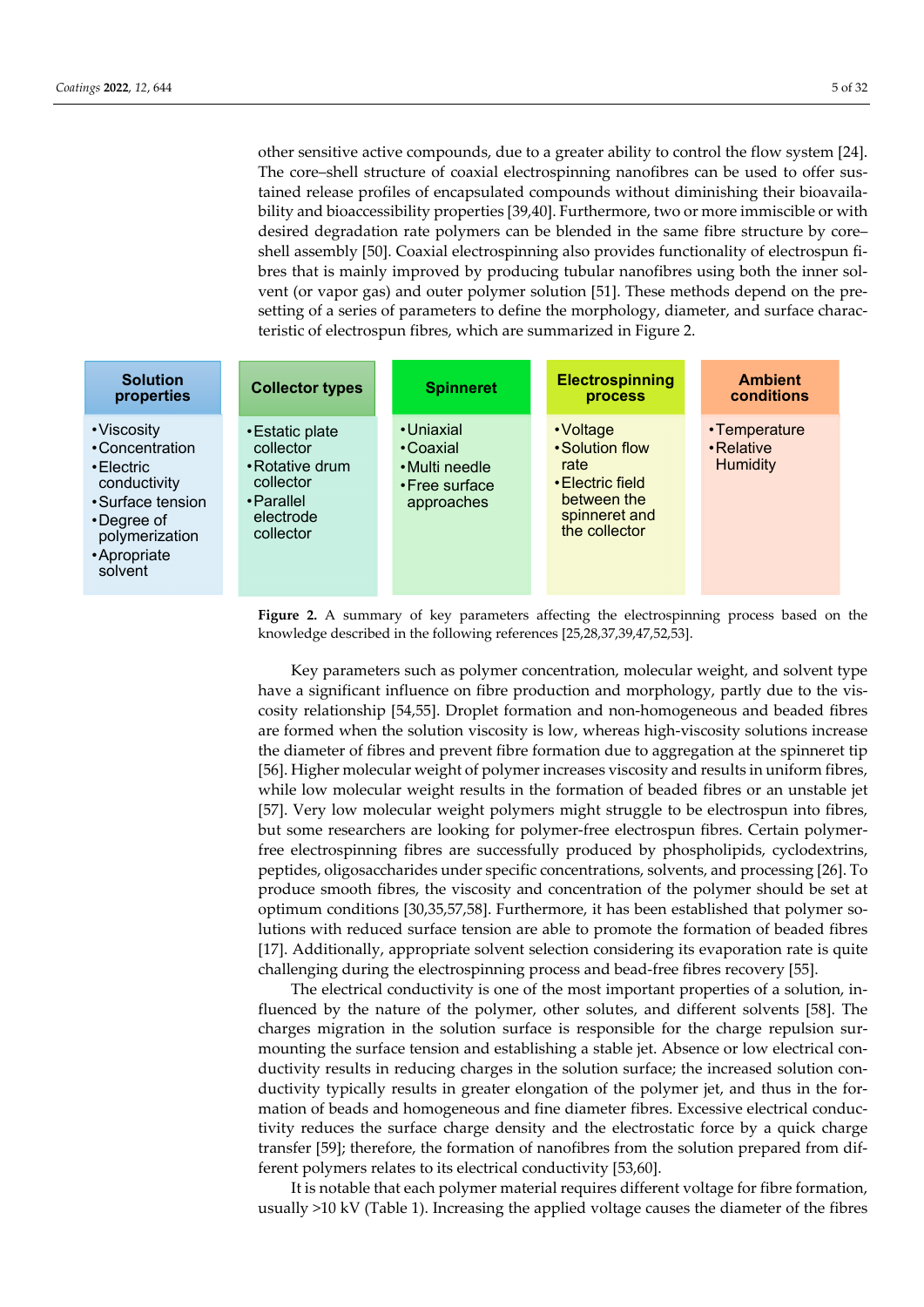to shrink until it reaches the optimum point, which varies depending on the polymer solution [23]. This is due to the stretching of the polymer solution caused by the repulsive electrostatic forces in the jet. Non-uniform fibres with beads can be formed at low voltages [61]. However, high voltages (above the critical voltage) reduce the length of the single jet and increase the apex angle of the Taylor cone, resulting in thick and non-homogeneous fibres. Additionally, greater amounts of charge at high voltage result in a faster and larger volume of solution being drawn from the spinneret, due to a smaller and less stable Taylor cone [35,59,60].

| Polymers                                           | Solvent                                                                                 | <b>Active Agent</b>                                          | Feeding<br>Rate (mL<br>$h^{-1}$ | Dis-<br><b>Electrical Po-Fibres Diam-</b><br>tance<br>tential (kV) eter (nm/ $\mu$ m)<br>(cm) |                                |                       | Refer-<br>ences |  |  |
|----------------------------------------------------|-----------------------------------------------------------------------------------------|--------------------------------------------------------------|---------------------------------|-----------------------------------------------------------------------------------------------|--------------------------------|-----------------------|-----------------|--|--|
| Polysaccharides                                    |                                                                                         |                                                              |                                 |                                                                                               |                                |                       |                 |  |  |
| Starch                                             | Formic acid 75%                                                                         | Carvacrol                                                    | 0.6                             | $20\,$                                                                                        | 25                             | 73-95 nm              | [62]            |  |  |
| Cellulose acetate                                  | 2:1 $v/v$ acetone/<br>DMF and 2:1 $v/v$ ac-<br>etone/DMAc                               | Lemon myrtle essential<br>oil                                | $-0.5$                          | 15                                                                                            | $17.5 - 25$                    | 440-515 nm            | [63]            |  |  |
| Chitosan                                           | HFIP/acetic acid<br>mixture (80:20, $v/v$ )                                             | N/A                                                          | 0.3                             | 17                                                                                            | 12                             | $202.10 \pm 9.52$     | [64]            |  |  |
|                                                    |                                                                                         | Proteins                                                     |                                 |                                                                                               |                                |                       |                 |  |  |
| Zein                                               | Ethanol 70%<br>Isopropanol 70%                                                          | Fish oil preservation                                        | $\mathbf{1}$                    | 20                                                                                            | 20                             | 200-500 nm            | [65]            |  |  |
| Zein                                               | Ethanol 70%                                                                             | Ilex paraguariensis poly-<br>phenols                         | $\mathbf{1}$                    | 20                                                                                            | 23                             | 106-158 nm            | [66]            |  |  |
| Zein                                               | Ethanol 70%                                                                             | Red cabbage anthocya-<br>nins                                | $\mathbf{1}$                    | 16                                                                                            | 16                             | 444-510 nm            | $[67]$          |  |  |
| Zein                                               |                                                                                         | Lecithin loaded Cin-<br>namaldehyde                          | 0.3                             | 12                                                                                            | $13 - 15$                      | 166-198 nm            | $[68]$          |  |  |
| Zein + glycerol                                    | Ethanol 80%                                                                             | Resveratrol                                                  | 0.5                             | $\,8\,$                                                                                       | 14                             | 378-510 nm            | [69]            |  |  |
| Zein/gelatin blend                                 |                                                                                         | Bittergoard phenol                                           | $0.25 - 0.75$                   | 17                                                                                            | $15 - 20$                      | $160 \pm 25$ nm       | $[70]$          |  |  |
| Gelatin from cold water-<br>fish                   | Water, acetic<br>acid/water (50:50,<br>$v/v$ ), and 2, 2, 2-tri-<br>fluoroethanol (TFE) | N/A                                                          | $0.1 - 0.5$                     | 15                                                                                            | 15                             | 91-200 nm             | $[71]$          |  |  |
| 240 bloom type Fish Gela-<br>tin                   |                                                                                         | Citric acid                                                  | 0.1                             | 15                                                                                            | 23                             | $2.19 \pm 0.07$<br>μm | $[72]$          |  |  |
| Leather trimmings                                  |                                                                                         | N/A                                                          | $\mathbf{1}$                    | 20                                                                                            | 20                             | $229 \pm 49$ nm       | $[73]$          |  |  |
| Hypophthalmichths molitrix<br>sarcoplasmic protein |                                                                                         | chitosan                                                     | 0.8                             | 14                                                                                            | 20                             | 342.8-458.7<br>nm     | $[74]$          |  |  |
|                                                    |                                                                                         | <b>Biomass-Derivates and Synthetic Biopolymers</b>           |                                 |                                                                                               |                                |                       |                 |  |  |
| PHB                                                | Chloroform/DMF<br>(3/7, v/v)                                                            | N/A                                                          | $5 - 20$                        |                                                                                               | $1 - 1.75$ kV<br>$\rm cm^{-1}$ | 1310-2010 nm          | $[75]$          |  |  |
| <b>PLA</b>                                         |                                                                                         | Tea phenol                                                   | 20                              | 15                                                                                            | 20                             | $493 \pm 46$ nm       | [76]            |  |  |
| <b>PLA</b>                                         |                                                                                         | $\alpha$ tocopherol/ $\gamma$ -CD in-<br>clusion complex     | $\mathbf{1}$                    | 10                                                                                            | 15                             | $430 \pm 170$ nm      | $[77]$          |  |  |
| <b>PVA</b>                                         | $(1\%, w/w)$                                                                            | Aqueous acetic acid Eugenol microemul-<br>sions              | $1.2\,$                         | $10\,$                                                                                        | $20\,$                         | 57-126 nm             | $[78]$          |  |  |
| <b>PVA</b>                                         | Water at 80 $^{\circ}$ C                                                                | CD/Cinnamon essential<br>oil (80% trans-cin-<br>namaldehyde) | $0.6 - 0.9$                     | 15                                                                                            | $12 - 15$                      | 522.1-751.1<br>nm     | $[79]$          |  |  |
| PEO                                                | Ethanol 80%                                                                             | Aloe vera skin extract                                       | 0.5                             | 15                                                                                            | 16                             | 185-250 nm            | [80]            |  |  |
| PCL                                                | NMP, acetone                                                                            | N/A                                                          | 3                               | 15                                                                                            | 20                             | 100-500 nm            | [81]            |  |  |
|                                                    |                                                                                         | <b>Polymer Blends</b>                                        |                                 |                                                                                               |                                |                       |                 |  |  |

**Table 1.** Summary of electrospinning process for food processing and preservation.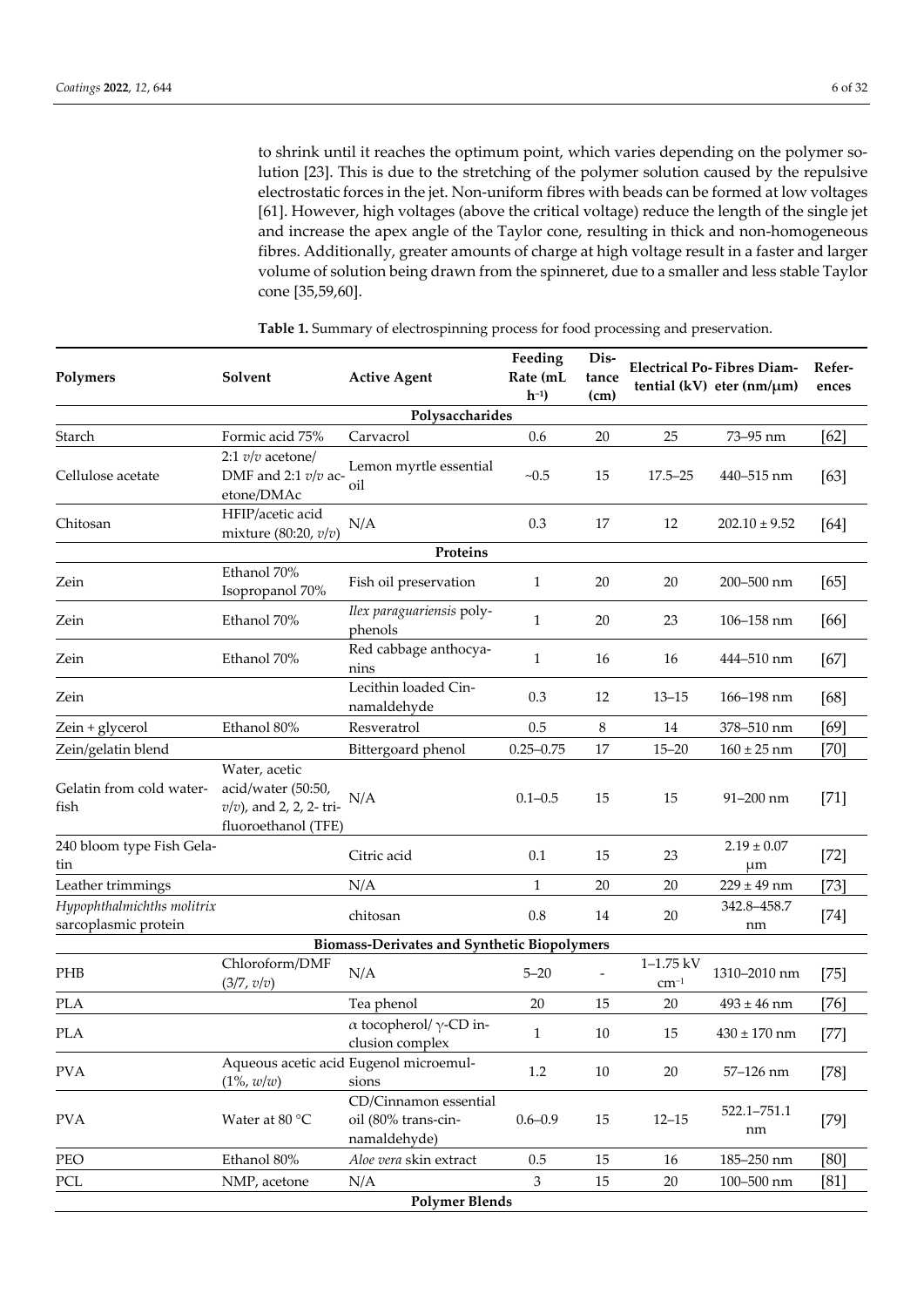| Ethyl cellulose/Soy protein<br>isolated                | ratio of $2/2/6$ ( $v/v/v$ ) | water/ethanol/acetic Bitter orange peel ex-<br>tract | л            | 10   | $14 - 16$ | 177.6-204 nm             | [82, 83] |
|--------------------------------------------------------|------------------------------|------------------------------------------------------|--------------|------|-----------|--------------------------|----------|
| Polyhydroxyalkanoate<br>PHA or PHB/fish scale<br>blend |                              | N/A                                                  | 0.8          | 24   | 25        | $100 - 500$ nm           | [84]     |
| Gelatin/chitosan/PLA<br>blends                         | acetic acid 80%              | N/A                                                  | 0.5          | 10   | 20        | $50 - 70$ nm             | [85]     |
| Chicken feather Kera-<br>tin/PVA blend                 |                              | Citric acid                                          | 0.3          | 15   | 20        | 353 nm                   | [86]     |
| Pullulan-carboxymethyl-<br>cellulose sodium            | Water                        | Tea polyphenols                                      | $0.36 - 0.6$ | 15   | $19 - 21$ | $100 - 300$ nm           | $[87]$   |
| Keratin, PVA & PEO<br>blend                            |                              | AgNPs                                                | 0.6          | 15   | 20        | $249.76 \pm 38.02$<br>nm | [88]     |
| PCL & gelatin blend                                    |                              | bevacizumab                                          | 4.2          | 15.5 | 25        | 175-248 nm               | [89]     |

DMF= N,N-dimethylformamide; DMAc= dimethylacetamide; HFIP = 1,1,1,3,3,3-Hexafluoro-2-propanol; PHA = Polyhydroxyalkanoate; CD= cyclodextrin; PLA= Poly(lactic acid), 3-phenylacetic acid; PVA = Polyvinyl alcohol; PEO= Polyethylene oxide; PCL= Poly( $\varepsilon$ -caprolactone); NMP = 1-methyl-2pyrrolidone; AgNPs = Silver nanoparticles; and PHB = Poly(3-hydroxybutyrate).

The polymer flow rate is also an important process variable because it affects the jet velocity and mass transfer performance (Table 1). Low flow rate is preferable, as it allows the solvent to have sufficient time to evaporate. The spinning solution should always have a minimum flow rate because a high rate increases the fibres' diameter which might alter the morphological structure and the surface area [17,60,90]. The diameter and morphology of the fibres are also affected by the electric field between the spinneret and the collector, where a short distance might result in a high electrical field and moist, thick, and non-uniform fibres [91]. The fibre formation requires time to stretch and elongate before the solvent evaporates and its aggregating in the collector in ultrafine and nanosized diameters [53]. On the other hand, low viscosity solutions require short distances to be spun into fibres, or even beads or nanocapsules [42,92,93].

Despite the various potential uses of uniaxial and coaxial electrospinning, they are still used on a lab-scale due to their low production rates [94]. The "multi-jet electrospinning" was introduced by increased number of needles. As needles are used as spinnerets, a large working surface, needle spacing control, and a frequent cleaning system for each needle are required [95]. Free-surface or needle-less electrospinning has recently received attention, showing the ability of large-scale manufacturing by erupting large numbers of jets from an open solution surface. Needle-less setup can address some syringe blockage and remove solvents from the free surface under the influence of an electrical field [37,96,97].

The type of collector is important for the electrospun process as it serves as a grounded target which allows electric field formation and the gathering of nanofibres [98]. A static plate results in unwoven and randomly oriented nanofibre formation [99]. On the other hand, the use of advanced collectors such as a rotating drum, a rotating wheel-like bobbin, or a metal frame result in aligned electrospun fibre mats [60,100].

The morphology of fibres and the productivity of the electrospinning process can be influenced by environmental factors such as relative humidity and temperature, which have rarely been examined. Indeed, solvent evaporation and temperature, as well as the conductivity of the solvent, are closely related to environmental conditions and might affect the electrospinnability of the polymer solution [101]. Temperature influences the solvent evaporation rate, viscosity, and surface tension of the polymer solution [102]. Relative humidity has an effect on the average fibres diameter of electrospun fibres [103], and in some cases, at high relative humidity, the solution electrospinnability is compromised [97]. This behaviour is partly related to the electrostatic charges dissipating under high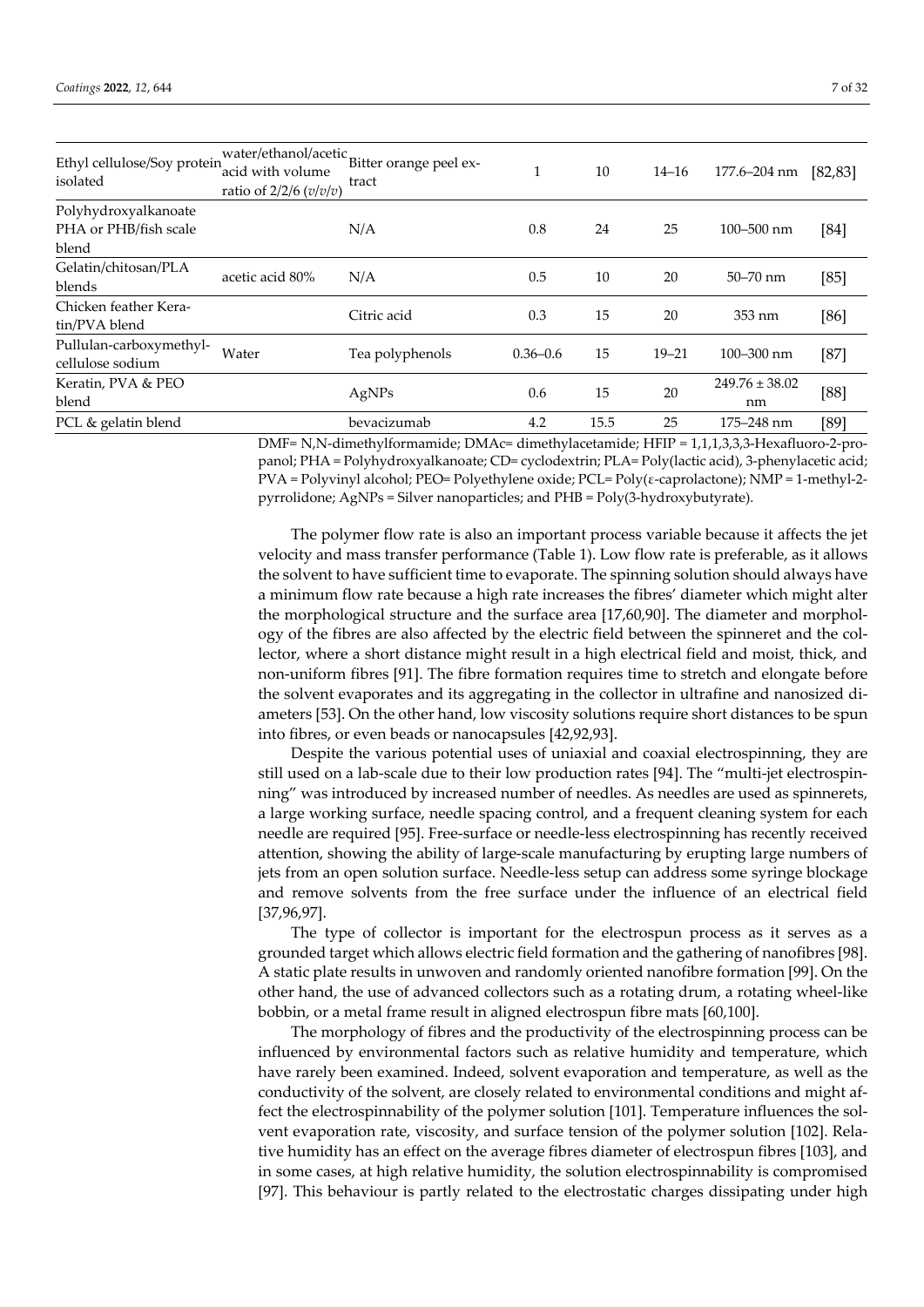relative humidity, and the water on the solvent system cannot evaporate into the humid air, which results in a wet and fused material in the collector surface [97].

### **3. Overview of the Biopolymers Used for Electrospun Fibres**

To reduce the toxicity issues with packaging materials, researchers used a multitude of biopolymers, likely polysaccharides and their derivatives such as cellulose acetate, dextroses, and proteins, such as gelatin and zein. These have often been electrospun into fibres due to their high safety and biodegradability. However, few natural polymers are electrospinnable, as shown in Table 1. In fact, each polymer material requires specific solvent and processing parameters to result in micro, submicron, and nanosized fibres. Additionally, different polymers blends are often used to widen the fibres' characteristics and properties and, in some cases, synthetic polymers are used as a starting carrier, or to aid polymers for fibre assembly. It is worth mentioning that biomass-derivates and synthetic biopolymers are easily electrospun into nanofibres.

Polysaccharide electrospun feasibility depends on their molecular weight, degree of ramification, functional groups, charges, type, and degree of modification. These chemical properties orient the selection of the appropriate solvent and its evaporation rate for the spinning solution. Some solutions' properties, such as polymer concentration, viscosity, electrical conductivity, surface tension, and vapor pressure, determines if it can be electrospun into nanofibres and plays an important role in the fibres' morphology [30,44]. Some successful electrospun fibres from polysaccharides are given in Table 1. The main uses of polysaccharides are to encapsulate bioactive compounds for food and packaging incorporation. For example, it is known that material size and quantity play a major role in protecting highly perishable fish and fish products. In fact, rancidity and generation of free fatty acids are usually common drawbacks of fish oil and other fish products [104]. Thus, to overcome such problems, microencapsulation using marine polysaccharides played an important part. It was also observed that microencapsulated materials had a larger contact area than macroscale materials, affecting oil properties [105]. Accordingly, nanotechnologies gained interest in developing lab or pilot-scale material in the form of surface coatings to better preserve the quality of food products, including those from muscle foods [1,27].

Starch electrospun fibres are dependent of amylose and amylopectin ratios, with high-amylose starches (>50% of amylose content) being recommended for fibre production. Starch fibres are made from dimethyl sulfoxide (DMF) as a solvent-modified electrospinning setup using anethanol coagulation bath [106]. This solvent has a high boiling point and does not evaporate at room temperature. On other hand, ultrafine fibres from soluble potato starch (32.5% of amylose content) were achieved using formic acid as a solvent in a regular setup (Table 1), via low solution viscosity after the solution aging, which improves the spinning processing and fibres morphology. The starch nanofibres retained up to 50% of the phenolic compounds from thyme essential oil, after exposure to thermal treatment [107]. Both processes allow starch–guest inclusion complexes formation and fibres use on active packaging development. Several other polymers, that are not all described in this report, can be used, and some examples are given in Table 1.

Chitosan is a versatile biopolymer, generally of marine crustaceans origin, obtained through chemical or enzymatic deacetylation of chitin and exhibiting powerful antimicrobial potential against many microorganisms [108,109]. Despite the extensive range of applications of chitosan nanofibres, the pure chitosan has low spinnability and is deemed a challenge [110], with few reports about its use. To achieve such a challenge, coaxial steps are required, as well as the use of cross-linkers and neutralization processes to stabilize the nanofibres [64]. Chitosan starter polymer blends with PEO (chitosan/PEO) (1:4), PLA (chitosan/PLA), (1:6), and PVA (chitosan/PVA) (3:7 to 7:3) were successfully used to electrospin chitosan into fibres and nanofibres [111-113]. Further details and examples are given in Table 1.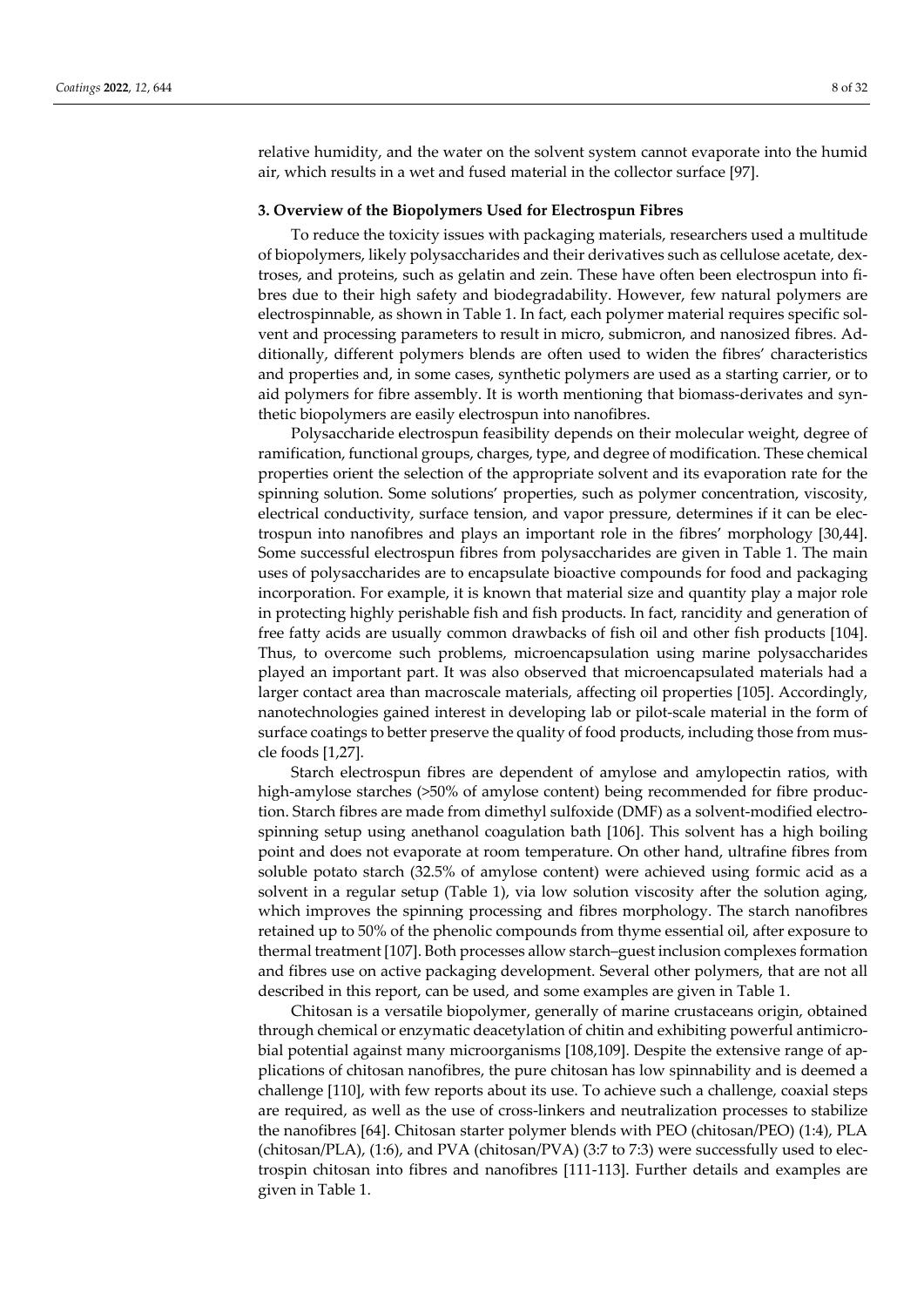In the objective of successfully electrospinning carbohydrate gums into fibres, several electrospinning process parameters should be considered depending on gum features, including molecular structure and solubility in water or organic solvents, polymer–polymer conjugation, supramolecular polymer, and other small molecules [114]. There is a wellestablished knowledge about the use of polymer chain entanglement, high conductivity, adequate viscosity, and surface tension in spinning solutions. Therefore, to meet these requirements, blends, crosslinking, and carrier materials to help in electrospinning are the main strategies for successful gum-derived electrospunfibre production through weakening shear-thinning to favour the liquid jet elongation when propelled towards the collector by the electrical field [115]. Xanthan and pullulan are two microbial-based polysaccharides very often used as biomaterials for electrospun fibres. Xanthan gum is an extracellular heteropolysaccharide produced by the bacterium *Xanthomonas campestris*; using water as solvent, it was not possible to electrospin into fibres. Moreover, using formic acid as a solvent, few reports describe the concentration effect of xanthan alone in nanofibres' morphology and size distribution [115].

Pullulan is an extracellular microbial water-soluble polysaccharide produced by the fungus *Aureobasidium pullulans* and insoluble in organic solvents and reported as efficient in reducing meat perishability [116]. Additionally, pullulan-carboxymethylcellulose sodium-tea polyphenols nanofibres decreased weight loss and maintained the firmness of strawberries, and improved the fruit quality during storage [87,117]. Blending pullulan with hydroxypropyl-β-cyclodextrin was efficient to produce electrospun fibres and uses in encapsulation applications [87,117]. Pullulan–tetraethoxysilane (TEOS) hybrids were used on poly(ethylene terephthalate) (PET) films as a coating for the oxygen barrier. The hybrid coatings deposition decreased the oxygen transmission rate of the PET substrate by up to 2 orders of magnitude under dry conditions with low concentration of silica [118].

Zein and alcohol solution is a challenge overcome by using ethanol 70–80% (*w*/*w*) and widely used for zein nano- and submicron fibre production. It has been used to avoid fish oil oxidation in comparison to non-encapsulated solutions and polyphenols from plant-extract preservation and controlled releasing [66,119]. Electrospun zein nanofibres ensure the stable release of compounds such as cinnamaldehyde (CD) essential oils. They also inhibited the growth of microorganisms and extended the shelf life of mushrooms, proving that these fibres can be used in an active antibacterial package [68]. Zein/IC-β-CD electrospun ultrafine fibres were used to encapsulate eucalyptus essential oils and resulted in 28.5% of *L. monocytogenes* and 24.3% of *S. aureus* growth reduction by volatile micro-atmosphere releasing [120].

To overcome the unstable morphology, even with adjustment by post-electrospun process, of gelatin nanofibrous mats in aqueous solutions, physical (e.g., irradiation), biological (e.g., transglutaminase) and chemical (e.g., genipin, diisocyanate, glutaraldehyde, and carbodiimide) crosslinking approaches have been proposed in several reports [121- 123]. For example, some chemical treatments on gelatin might cause fibre flattening and cytotoxicity. Citric acid is a natural acid that showed crosslinking ability to electrospun fish gelatin nanofibres, resulting in morphological stability under heat treatment [72]. Several biodegradable nanocomposite electrospun fibres are emerging, such as fish scales extract [84] and fish sarcoplasmic protein [74], which are showing great potential for the food and biomedical fields (Table 1).

Gelatin from cold-water fish nanofibres in different concentrations (23.7 to 35.5%  $(w/v)$ ) resulted in fibre diameter from 91.42 nm to 200.48 nm, while at 4.8 and 9.1%  $(w/v)$ , spherical beads with some fibres and from 12.9 to 20.5% (*w*/*v*) beaded fibres were observed. Different solvent systems (acetic acid/water, 2, 2, 2- trifluoroethanol) also result in fibres with average diameter of  $\sim$ 200 nm [71]. Furthermore, when compared to their nonencapsulated counterparts, the shelf stability of the encapsulated extract, in the case of zein/gelatin shell core fibres via coaxial electrospinning, at both refrigerated and ambient conditions was significantly extended [70].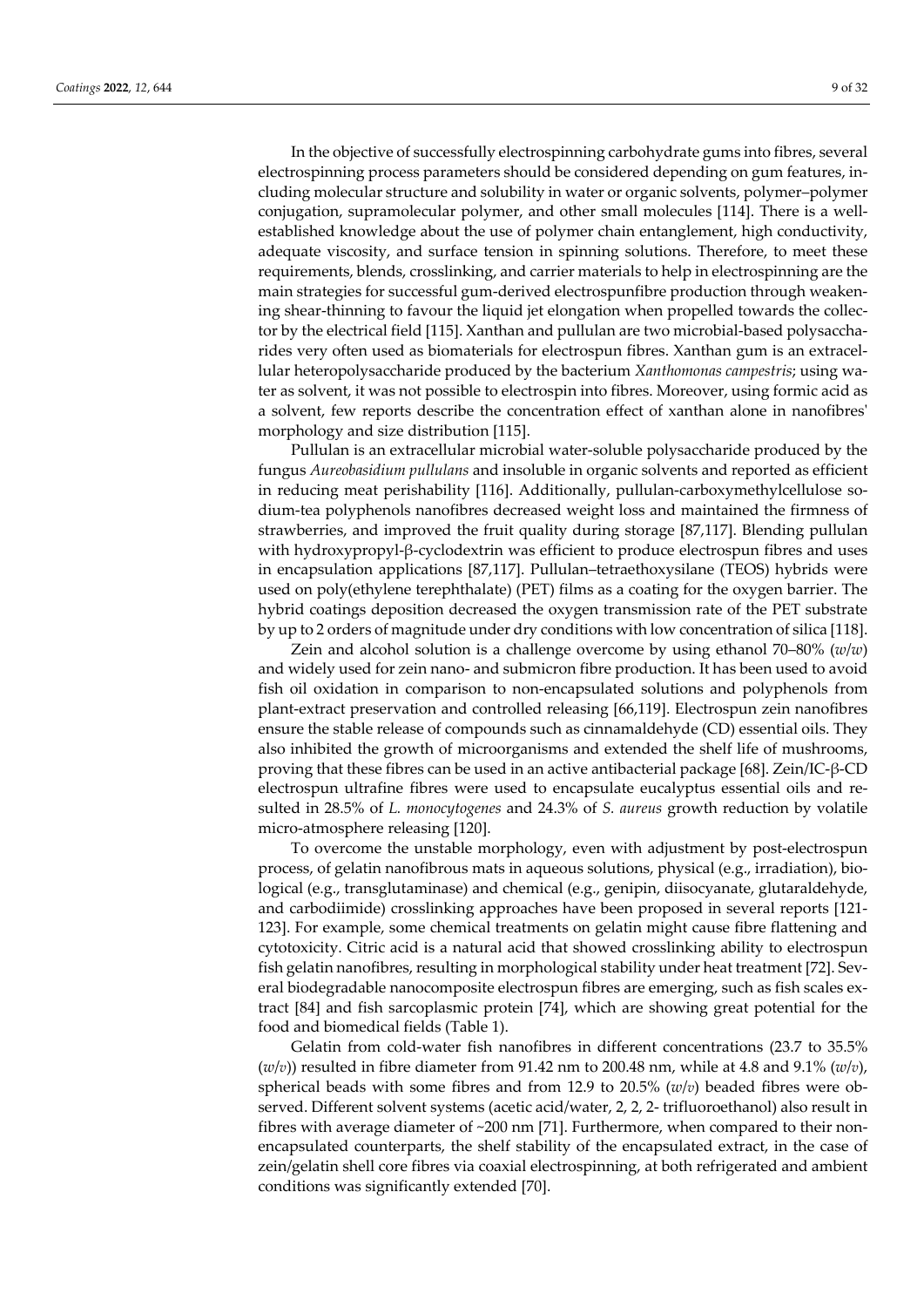PLA is one of the most important synthetic biocompatible, bioavailable, and biodegradable polymers that is also considered "generally recognised as safe (GRAS)" by the United States Food and Drug Administration (FDA) [22,27,124]. There are several reports using PLA for nanofibres production. The PLA electrospun fibres have a continuous and smooth surface. In some cases, porous fibres can be achieved by a binary solvent system, therefore enabling the encapsulation of bioactive compounds and their slow release [77,97]. For example, multi-coated electrospun PLA nanohybrids mats incorporated by  $\alpha$ tocopherol ( $\alpha$ -TC) and  $\alpha$ -TC/cyclodextrin (CD)–inclusion complex (IC) resulted in better solubility and antioxidant activity, which are expected to be sufficient to inhibit lipid oxidation in meat products [77]. With PLA/tea polyphenols composite nanofibres, the tea polyphenols improved the antioxidant and antimicrobial activities against *E. coli* and *S. aureus* [76]. These suggest great potential for these multicoated fibres in active packaging applications to increase food shelf life.

Polyvinyl alcohol (PVA) is biocompatible, nontoxic, water soluble, biodegradable, and easy to transform into electrospun fibres. Cross-linked PVA/β-CD electrospun nanofibres were, for example, reported to release cinnamon essential oil in a sustained manner to retard peroxidation to pertain the freshness of mushrooms, as well as improving the antibacterial properties against *S. aureus* and *E. coli* [79]. There are also reports of novel approaches to preserve fresh rainbow trout fish fillets with sodium alginate electrospun mats of 60.09–522.1 nm loaded with *Lactobacillus rhamnosus* in PVA [125]. The results indicated retention stability of polyunsaturated fatty acids such as eicosapentaenoic acid, and docosahexaenoic acid. The inhibition in predominant change of monounsaturated acid, such as oleic acid, was further observed. Consistently, electrospun nanofibres with dimension of 200–288 nm developed from blend of PVA with chitosan loaded with antibacterial agent nisin resulted in the retardation of total viable bacteria, psychrophilic bacteria, yeast, and mould growth in the flesh, thereby retaining freshness in fish and fish products [126].

## **4. Characterization of Electrospun Structures**

The fundamental characterisation of morphological, structural, physicochemical, thermal, and mechanical properties are of high relevance for determining the suitable application of electrospun fibres [110,127]. Figure 3 illustrates the most used methods for the characterization of electrospun fibre mats. The morphological and structural properties of nanofibres that are characterized are mainly the fibres' diameter, diameter distribution, fibres' orientation, porosity, and morphology [128,129]. Fibre membrane or mat porosity are also often characterized. Scanning electron microscopy (SEM), field emission scanning electron microscopy (FE-SEM), transmission electron microscopy (TEM), light microscopy (LM), confocal fluorescence microscopy (CFM), and atomic force microscopy (AFM) are among the widely used techniques. SEM, in particular, was reported as an efficient tool to obtain a quite complete characterisation of dry nanofibers [11,52,110,130]. For sample preparation, a sputtering coating with gold or carbon is used to improve the electrical conductivity and allows visualization at high magnification [131,132]. If the sample is not dry, TEM can be used to determine fibre diameter below 300 nm, after spreading the sample into a coated grid support and dyeing it when required [133]. On the other hand, AFM gives an exact image of fibre topography and description, as well as the roughness [133]. LM is often used as a preliminary assay of the fibres formation, as well as surface characterization, orientation, and diameter; while CFM is based on emission signal of fluorescence from some polymer structure or active compound, or even from an external dye bind with fluorescence signal [134,135]. To determine the average fibres diameter from SEM, LM, or TEM, the open source software for analysis mainly used to analyse the graphs is ImageJ [130].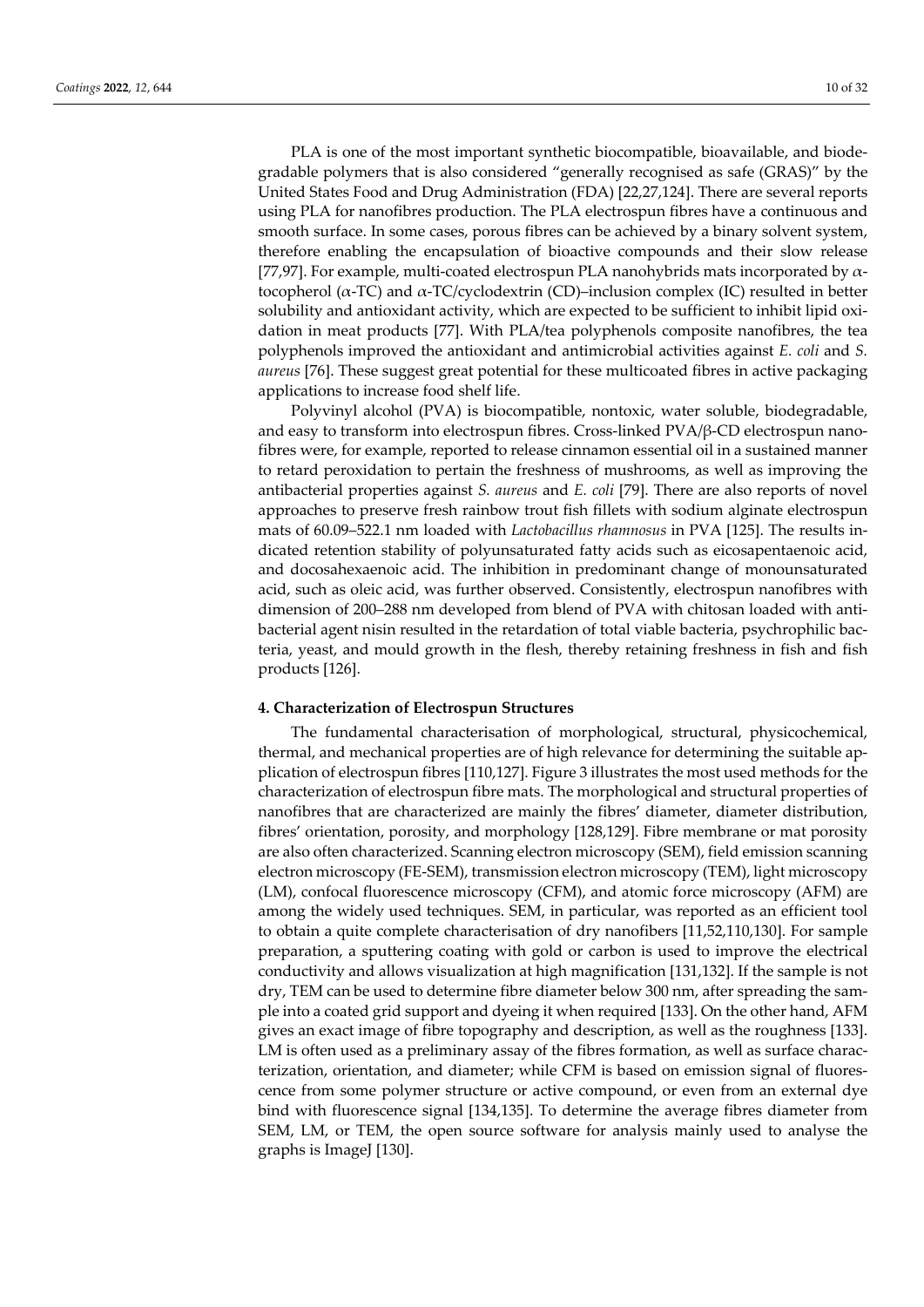

**Figure 3.** A summary of the main techniques used to characterize electrospun fibres and mats.

Attenuated total reflectance-Fourier transform spectroscopy (ATR-FTIR), Raman spectroscopy, X-ray diffraction (XRD) and energy dispersive spectroscopy X-ray (EDX or EDS) are techniques used for chemical characterization of electrospinning structures and their interaction with bioactive agents [34,127,136].

FTIR analysis was found efficient in accessing the stabilization of the encapsulated bioactive agent and understanding the interaction between polymers and bioactive agents, such as oil and essential oils oxidation [119,133,137]. For ATR-FTIR, minimal or no sample preparation is required prior to spectral measurements because the penetration depth of infrared light is independent of sample thickness. Raman spectroscopy allows the determination of molecular and crystal symmetry and the strength of chemical bonds, while it also detects structural abnormalities and defects [110]. XRD is another method able to access structural changes related to a crystalline structure [130]. These same postelectrospun treatments may change the fibres' molecular organization and result in an improvement of the fibres' crystallinity accessed by XRD and FTIR [138,139]. EDX is a surface analytical method enabling the elemental composition owing to the interaction between X-ray and samples components [140]. This elemental composition analysis is conventionally used in SEM to give a qualitative microanalytical technique SEM-EDS for all SEM-suitable samples.

Thermal properties can be determined using various methods aiming to establish a connection between the temperature of a target material and its physical features [34]. The differential scanning calorimetry (DSC), thermogravimetric analysis (TGA), and differential thermal analysis (DTA) are the most prominent techniques for analysing electrospun fibres. DSC provides melting (Tm), glass transition (Tg), crystallisation (Tc), and dissociation temperatures, and process enthalpy (H). This method enables us to effectively understand and measure the melting and crystallization behaviours, polymorphism, and purity of the materials [141]. Thermal degradation and mass loss of electrospun fibres may be measured by TGA, and complement DTA (measuring the temperatures of reactions and identifying if the reaction is endothermic or exothermic); both are extremely useful to see and check the biodegradability of packaging materials [142]. DSC and TGA enable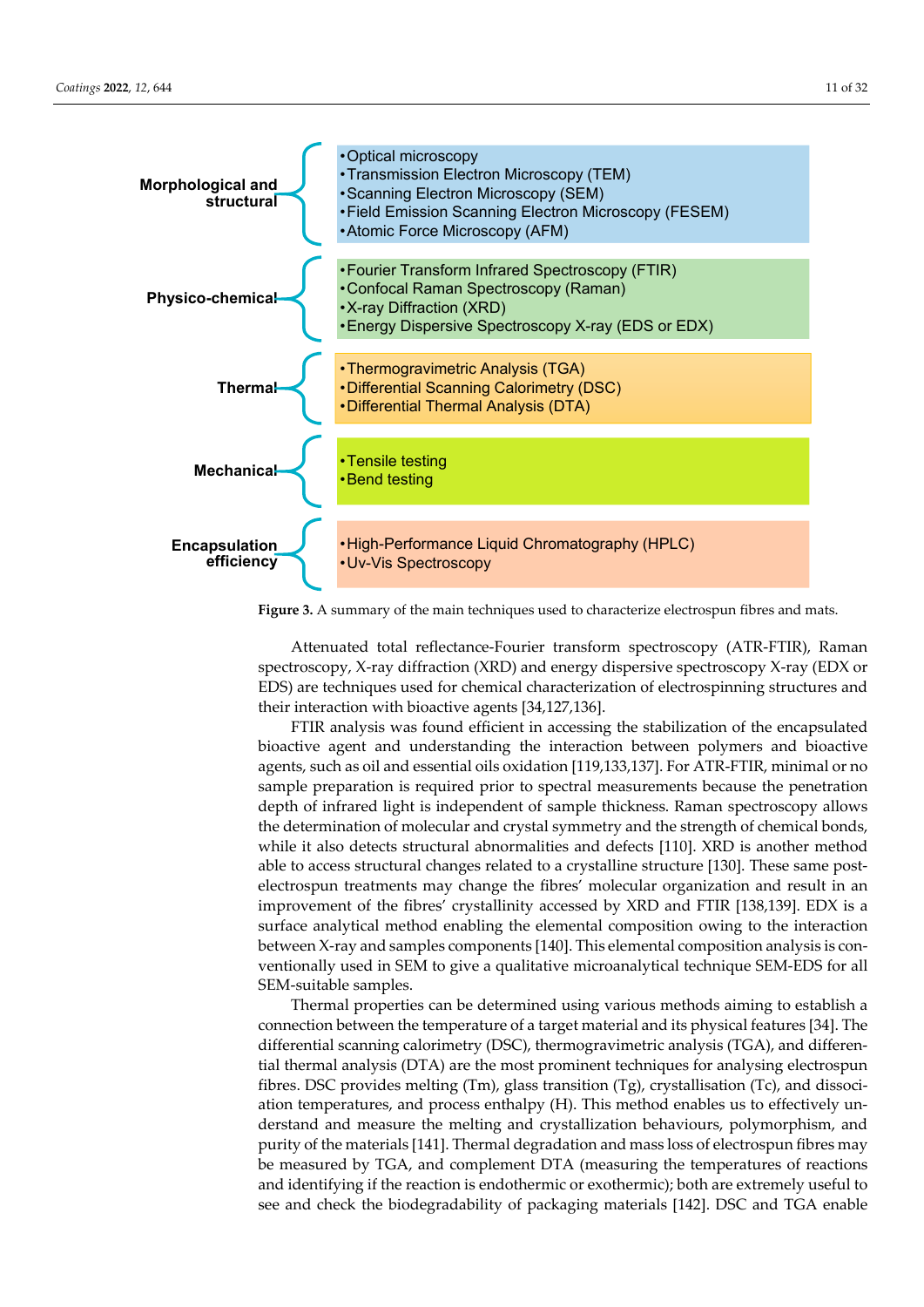complementary information about the polymer and electrospun fibres to assess the thermal characteristics of the carrier and the encapsulated compounds, as well as its stability, to predict its structure's behaviour and characteristics if used as packaging materials [130,143].

Tensile testing is used to analyse some mechanical properties of electrospun fibres and membranes using a texture machine or an universal testing tool [144]. It is achieved by applying loads to specimens prepared from the electrospun mats [145], which results in a stress × strain curve where tensile strength and strain at break are set [133]. Young's modulus or elastic modulus  $(\varepsilon)$  is computed by the slope of the straight-line from two points from the stress × strain curve. It is important to note the difficulty to achieve mechanical properties from a single electrospun fibre by tensile testing. Usually, single fibre approach tensile test is provided by AFM cantilever assisted protocols; additionally, a bending test can be achieved by the same AFM [138]. On other hand, encapsulation efficiency is defined by the concentration of the incorporated material over the initial concentration used to prepare the spinning solution for determining if the bioactive agent has been effectively loaded into the electrospun fibres [146]. UV–vis spectroscopy and highperformance liquid chromatography (HPLC or LC-MS) are mostly used to identify and quantify the active compounds and allows encapsulation efficiency computing [34]. Each individual active compound or some group of compounds need a specific standard and analytic method for proper quantification, with standardized and accurate LC and UV– vis protocols.

## **5. Active Compounds for Meat Processing and Preservation**

Electrospun fibres have a high capacity for loading active agents, and their large surface area allows a fast response to intrinsic and/or extrinsic factors by releasing/activating the entrapped compounds at the appropriate timing [23,27,147]. Furthermore, the narrow gaps between the fibres can be considered a barrier against viruses and microorganisms [148]. Unlike intelligent casting film versions, electrospun mats have several structural and functional advantages [149,150]. Beyond their high surface-to-volume ratio structural advantage, entangled fibrous formation porosity, customized surface roughness, and other adjustable physical properties are also reported [148]. The functional benefits include a high loading capacity, improved stability of sensitive bioactive compounds, sustained and targeted delivery of the embedded compounds, and the availability of foodgrade polymers and solvents [47]. In addition, the fillers and active components for processing and preservation can improve the overall quality and increase the shelf life of fresh meat or packaged meat via electrospinning as recently discussed for nanotechnology [27].

Antioxidant and antimicrobial compounds used for food and packaging can be natural, such as essential oils, nisin, curcumin,  $\alpha$  tocopherol and vitamins, phenolic-rich extracts from plants and pomaces, allyl isothiocyanate, and chitosan, among others; or synthetic antioxidants, such as BHT (butyl-hydroxytoluene) and its analogues, BHA (butylhydroxyanisol) and TBHQ (t-butyl-hydroxyquinone); or antimicrobial, such as organic acids (acetic, sorbic and ascorbic, benzoic, and propanoic), nitrites and nitrates, and others [150-152]. Additionally, nanofillers such as nanometals and nanoclays are often reported as alternatives for food packaging development [153]. Thus, researchers are continuously exploring ways to arrest its microbial activity on food matrices leading to adverse effects. In recent years, the development of antimicrobial agents from various natural products such as essential oils and plant extracts proved to be the most promising [154]. Natural compounds are preferable for new packaging approaches, due to consumers concerns over the safety of additives and synthetics material and their potential effect on health [155,156]. Natural bioactive compounds can be added to the electrospun nanomats to improve their bioavailability and solubility as they are effective antibacterial agents and promising preservatives for meat and meat products [157]. Zein/gelatin nano electrospun composites were efficiently used against *S. aureus* and *S. enteritidis* [158]*.* An antioxidant activity, reduced drip/purge loss, better colour stability, and antibacterial activity against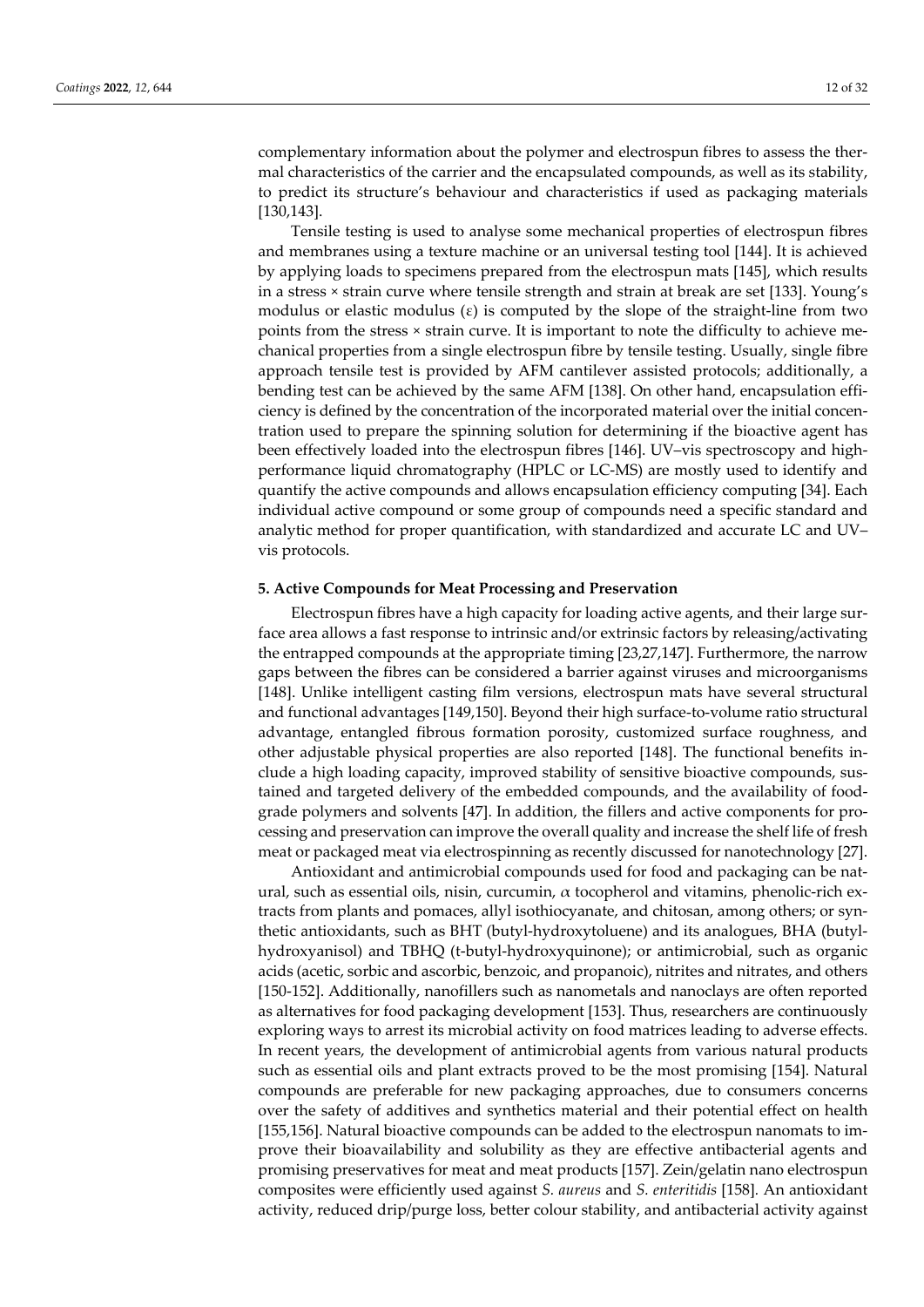the aerobic mesophilic and psychrophilic bacteria in pork chops were noticed when they were wrapped with electrospun mats of blended chitosan and low density polyethylene incorporated with propolis extract [159]. Similar antibacterial effects were observed when thyme and *Chrysanthemum* essential oils were loaded in the electrospun fibres to preserve chicken [160] and beef [161], respectively.

Essential oils have a wide spectrum of usage as antimicrobial agents. Nevertheless, their poor water solubility and chemical instability restricts their uses. Thus, advanced nanotechnology such as nano liposomes were implemented to enhance their physic chemical properties [162]. Nevertheless, their encapsulation efficacy percentage is still a challenge due to their high hydrophobicity rate. To overcome such drawback, the role of introducing β-cyclodextrin moieties play an important role in developing the aqueous stability of essential oils [163]. Still, research gaps exist as the complex moiety consisting of essential oil, nanoliposomes, and cyclodextrin would agglomerate on the food surface leading to reduced bioavailability [164]. Avoiding such difficulties, electrospinning comes into action to provide a support to proteoliposomes for a better encapsulation efficacy, hence enhancing the mechanical strength of packaging material.

Polyphenol-rich plant extracts are a mix of complex bioactive compounds, such as phenolic acids, flavonoids, and other polar compounds. Phlorotannin is a type of highly hydrophilic tannin from brown algae formed by the polymerization of phloroglucinol monomer units and biosynthesized through the acetate–malonate pathway, also known as the polyketide pathway [165]. For example, *Ilex paraguariensis* extract chlorogenic acidsrich entrapped into zein nanofibres improved the thermal stability of biocompounds and moderated the antioxidants release [66]. Tea polyphenols are bioactive catechins and may interact with carbohydrates polymers, likely pullulan and carboxymethylcellulose sodium. Hydrogen bonds are formed between hydroxyl groups of polyphenols and oxygen atoms of the glycosidic linkages of polysaccharides, and it has been shown that these interactions have a significant influence on fibres' structure and morphology [87] (Table 1).

Anthocyanin-rich extract is often used as a pH indicator due to its acid–alkali structure changing, being flavylium cation (red) and quinoidal anhydrase (purple) in acid conditions and to quinoidal (green) and chalcone (yellow) structures in alkaline solutions [67,166]. pH indication using red cabbage anthocyanin-rich extract into zein ultrafine electrospun fibres resulted in colour changes in a board pH range. Purple sweet potato anthocyanin-based pH indicator had high colorimetric response sensitivity for pork freshness monitoring and preservation [167]. Anthocyanin from blueberries is able to detect total volatile basic nitrogen (TVB-N) in package headspace for food [168]

Nisin is a bacteriocin produced by *Lactococcus lactis* ssp. *Lactis* is often anchored in polymer membranes, which display good antimicrobial activity. An extruded composite film of pectin/PLA blend and nisin was efficient to inhibit *Listeria monocytogenes* in an in vitro assay and in food samples [169]. Additionally, a biodegradable membrane from oxidised cellulose incorporated with nisin showed a long-term antimicrobial activity against *Alicyclobacillus acidoterrestris* DSM 3922T [170]. Curcumin is a polyphenol compound from turmeric spice, with antioxidant, antimicrobial, and anti-inflammatory activity, and is highly sensitive to acid–base reactions [171,172]. Antibacterial activity of curcumin/nisin loaded nanoliposomes incorporated in PVA electrospun nanomats were actively used as packaging material of trout fillets [173] and fish (*Oncorhynchus mykiss*) flesh [174]. For example, real-time shrimp spoilage monitoring was developed with a curcumin-based sensor visible to the naked eye, to detect volatile amines (TVB-N) in packaging headspace by increasing basic pH. The sensor response had a correlation with bacterial growth patterns in shrimp samples, useful for monitoring shrimp spoilage in ambient and chilling conditions [172]. The tara gum/PVA blended films containing curcumin, a safe biosensor, exhibited a visible colour change in an NH3 environment to monitor shrimp spoilage, being high in relative humidity favourable for this colour response [171]. Electrospun fibre can be used to improve these sensors sensibility and response speeding against food spoilage microorganisms due to its high surface area.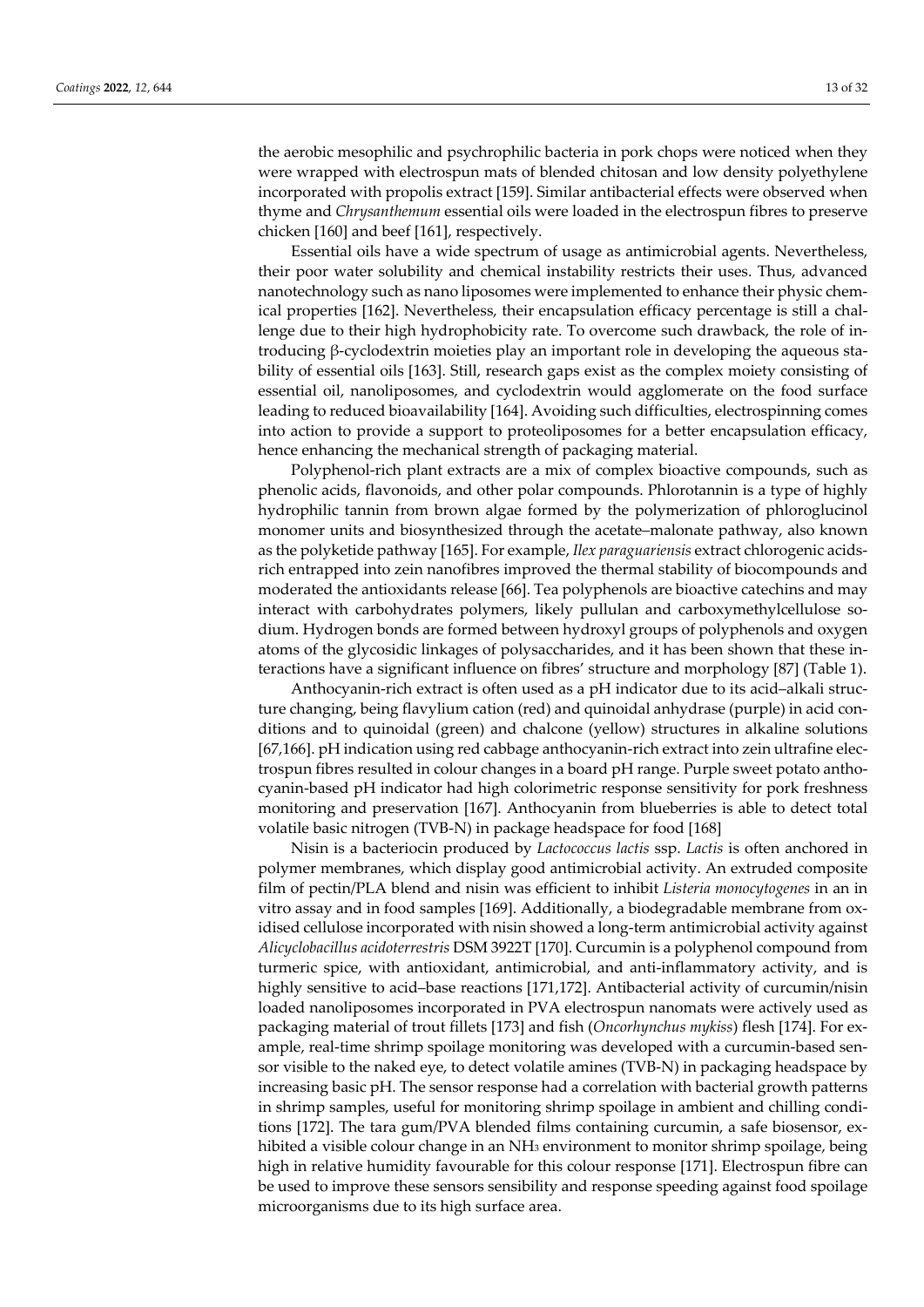Despite the fact that the antimicrobial properties of chitosan solutions have been widely reported, the antibacterial activity of chitosan has, to date, received less attention and has only been investigated superficially [175]. There is considerable controversy about mechanism actions of Gram-positive and Gram-negative bacteria with chitosan, and thus the aspect of antimicrobial efficacy of chitosan is a streamline. Chitosan/PEO nanofibres (40.6–75.5 nm in diameter) were developed as packaging material for shelf life enhancement of meat cubes [176]. When the microorganisms (*E. coli, S. Typhymurium, L. innocua, S. aureus*) were grown in presence of chitosan nanofibres, a bactericidal effect on *E. coli* was detected (the growth arrested completely), whereas *S. Typhimurium* growth was significantly affected due to the inhibitory effect of free amino acids of chitosan. No significant changes were observed in *L. innocua* and *S. aureus*. Thus, it can be concluded that Gram-positive bacteria are more susceptible than Gram-negative bacteria to chitosan nanofibre activity, which can be a component of active food packaging for meat industry to enhance shelf life.

Silver nanoparticles (AgNPs) are an inorganic nanofiller with antibacterial properties [27,177]. AgNPs have been widely used in the preparation of antimicrobial nanofibres for food and non-food applications. Electrospun nanofibres from chicken feather keratin and polyvinyl alcohol (PVA) blend embedded with AgNPs resulted in improved antimicrobial properties and thermal stability. It can be efficiently used as a promising material for active packaging [88]. AgNPs were also incorporated in the PVA, and the nanocomposite electrospun mats resulted with a stable porosity and nanofibrous structure as well antibacterial activity against *S. aureus* [178]. Coating polycaprolactone (PCL) nanofibre membranes using AgNPs embedded in gelatin showed an improved antibacterial effect in comparison with single coating nanofibre against *S. aureus* and *P. aeruginosa* [179].

#### **6. Role of Electrospun Fibres in Meat Processing and Preservation**

Food poisoning and wastage are two major issues in the food industry, both caused by microbial contamination and lipids/proteins oxidation. Among all food goods, meat products are highly perishable with short shelf life where quality and safety are highly dependent on the processing, storage, and packaging [1,2,36,180,181]. Accordingly, consumers are becoming more concerned about pursing health with diversification of diets such as fresh foods, fruits, and vegetables and their products as living standards improve. Fresh foods tend to deteriorate fast by microbial deterioration and enzyme degradation in the farm to fork chain process, resulting in shorter shelf life [2,182]. Therefore, the use of active and intelligent packaging to prevent microbial contamination, spoilage of meat products, and oxidative degradation, all avoiding food waste, is of great interest to both the food industry and consumers. These packaging systems allow food products to extend shelf life, maintaining quality and safety. The electrospinning process has been reported as an efficient meat packaging approach [105]. This is further highlighted in Tables 2 and 3 which summarize, respectively, the active electrospun fibres roles in meat processing and preservation through active (Figure 4) and intelligent (Figure 5) packaging systems.

**Table 2.** Brief summary of the applications of active electrospun fibres in meat processing and preservation.

| Polymers   | <b>Active Agent</b> | <b>Fibres Diame-</b><br>$ter$ (nm) | <b>Muscle Food</b><br>types | <b>Role of Nanofibres</b>                                                                                                        | <b>References</b> |
|------------|---------------------|------------------------------------|-----------------------------|----------------------------------------------------------------------------------------------------------------------------------|-------------------|
|            |                     |                                    | Synthetic                   |                                                                                                                                  |                   |
| <b>PLA</b> | Naringin            | $206 - 243$                        | Salmon                      | pH-monitoring and antibacterial activity<br>against P. fluorescens                                                               | $[183]$           |
| <b>PLA</b> | Acid-propyl gallate | < 100                              | Salmon slices               | Antibacterial activity against P. fluorescens P07                                                                                | $[184]$           |
| <b>PVA</b> | Chitosan            | $200 - 2500$                       | Fish Balls                  | Psychrophilic bacterial count was inhibited<br>thereby retaining freshness in fish balls                                         | [174]             |
| <b>PVA</b> | Nisin & curcumin    | $288 \pm 63$                       |                             | Fish (Oncorhyn-Retarded total viable bacteria, psychrophilic<br>chus mykiss) fleshbacteria, yeast, and mould growth in the flesh | [126]             |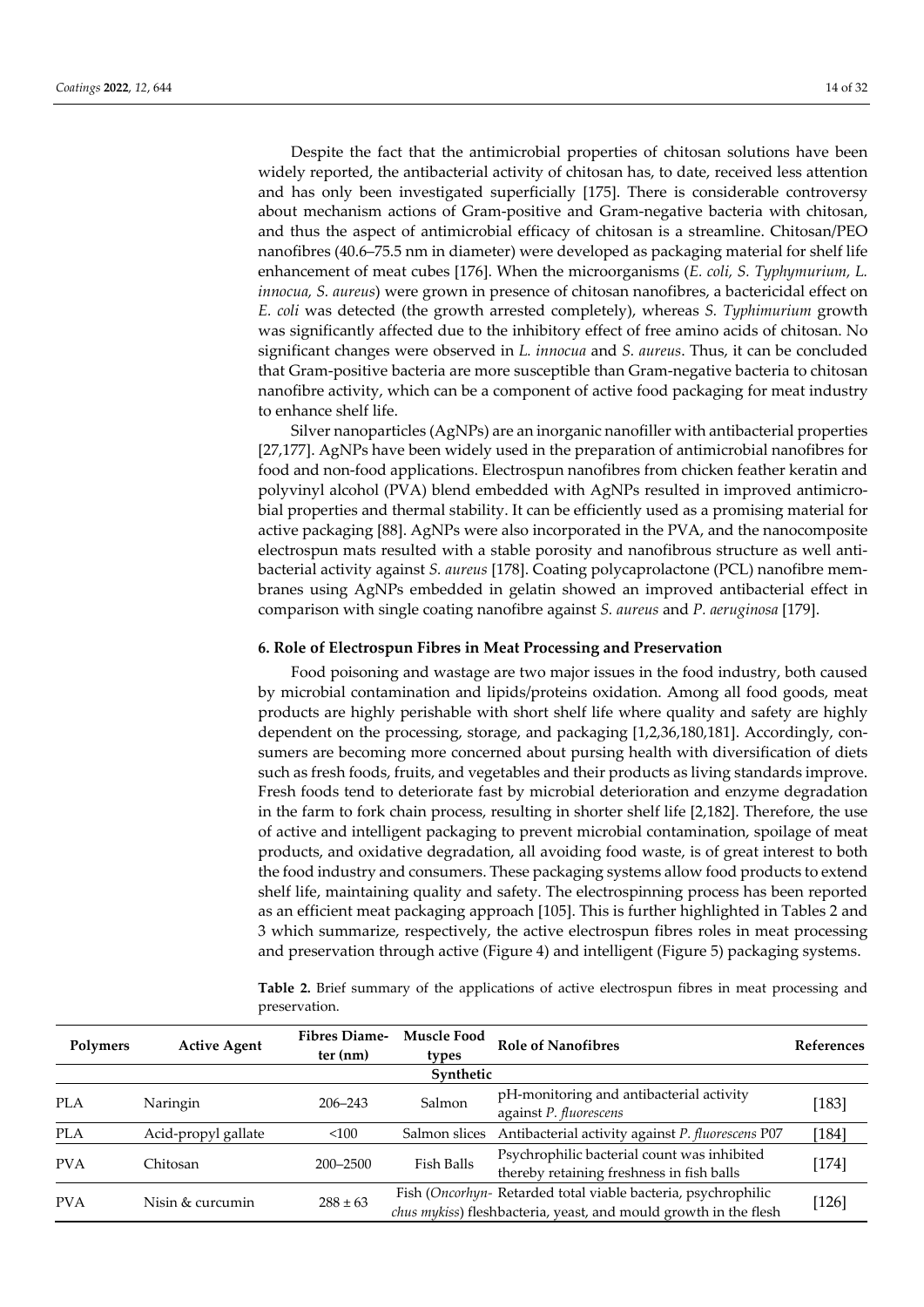| <b>PVA</b>               | Essential oil from Laurus<br>nobilis & Rosmarinus of-<br>ficinalis |                    | Chicken breast<br>fillets                        | Antibacterial activity Listeria monocytogenes                                                                                                                                  | $[14]$   |
|--------------------------|--------------------------------------------------------------------|--------------------|--------------------------------------------------|--------------------------------------------------------------------------------------------------------------------------------------------------------------------------------|----------|
| <b>PVA</b>               | Poly(hexamethylene bi-<br>guanide) hydrochloride<br>(PHMB)         | < 1000             | Japanese sea<br>bass<br>icus                     | Delayed total volatile basic nitrogen produc-<br>tion, inhibited total viable count, Pseudomonas<br>Lateolabrax japon-spp. and hydrogen sulphide producing bacte-<br>ria       | [185]    |
| <b>PVA</b>               | Curcumin, Nisin from<br>Lactococcus lactis                         | 172                | fish fillet                                      | Rainbow Trout Antibacterial activity against total mesophilic<br>aerobic bacteria and lactic acid bacteria                                                                     | $[173]$  |
| PEO                      | Chitosan                                                           | $40.6 - 75.5$      | Fresh meat                                       | Antibacterial activity against E. coli, S. typhy-<br>imurium, S. aureus, L. inocua                                                                                             | $[176]$  |
| PEO                      | Chitosan                                                           |                    |                                                  | In vitro antibacterial activity against E. coli, S.<br>Fresh red meat typhyimurium, S. aureus, L. inocua; in situ bioac-<br>tivity against E. coli                             | $[186]$  |
| PEO                      | Chrysanthemum essen-<br>tial oil                                   | $50 - 250$         | Beef                                             | Antibacterial activity against L. monocytogenes;<br>no effect on red colour and texture of meat                                                                                | $[161]$  |
| PCL                      | Urtica dioica L.) extract                                          |                    | fillets                                          | Antibacterial activity against mesophilic, psy-<br>Rainbow trout chrophilic, and lactic acid bacteria as well as<br>Enterobacteriaceae, low TVB-N, and TBA con-<br>centrations | $[187]$  |
| PCL                      | Colombian Propolis ex-<br>tract & Chitosan                         | $<$ 5000           | Boneless pork<br>loin chops                      | Antioxidant activity; delayed drip/purge loss;<br>better colour stability; antibacterial activity<br>against aerobic mesophilic and psychrophilic<br>bacteria                  | [159]    |
| <b>PVA</b>               | Cross linked Cinnamon essential oil<br>nanophytosomes              | 66.48              | Shrimp                                           | Antibacterial activity against S. aureus, P. aeru-<br>ginosa, and E. coli                                                                                                      | [188]    |
|                          |                                                                    |                    | Natural                                          |                                                                                                                                                                                |          |
| Chitosan                 | Thymol                                                             | $135.94 \pm 35.43$ | Gilthead sea<br>bream fillets<br>(Sparus aurata) | Proximate analysis of Vitamin B complex (Ri-<br>boflavin, thiamin Nictonimadie, pyridoxal,<br>pyridoxine, and pyridoxamine)                                                    | $[189]$  |
| Chitosan                 | Sodium carbonate                                                   | $446 \pm 13$       |                                                  | Beef M. longissi- Antibacterial activity against total aerobic bac-<br>mus dorsi muscle teria, lactic acid bacteria, yeast, and mould                                          | $[190]$  |
| PEO                      | Cinnamon essential oil/<br>$\beta$ CD loaded proteolipo-<br>somes  | 317-364            | Beef                                             | Antimicrobial activity against B. cereus, better<br>colour stability, no impact on texture during<br>storage                                                                   | [191]    |
| $Zein + glyc-$<br>erol   | Carvacrol                                                          | < 5000             | Pork                                             | Antibacterial activities against E. coli and S. au-<br>reus and antioxidant activities                                                                                         | $[167]$  |
| Gelatin                  | Thyme essential oil B-<br>cyclodextrin                             | 150-195            | Chicken                                          | Antibacterial activity against C. jejuni                                                                                                                                       | $[160]$  |
| Gelatin                  | Glycerine-Poly lysine                                              | 154                | Beef                                             | Antibacterial activity against L. monocytogens                                                                                                                                 | $[192]$  |
| Gelatin                  | Thiamine (vitamin B <sub>1</sub> )                                 | $41.51 + 18.64$    | Red meat and<br>salmon                           | Provide thiamine stability and improve the bio-<br>accessibility of raw and cooked meats                                                                                       | [14, 38] |
| Gelatin/zein             | Perillaldehyde, thymol,<br>$\varepsilon$ -polylysine               | 52.32-78.54        | Chilled chicken                                  | Antibacterial activity against S. aureus and S.<br>enteritidis                                                                                                                 | [158]    |
| Fish Eel skin<br>gelatin |                                                                    | 1125               | European eel oil                                 | Ecofriendly encapsulation material for syn-<br>thetic polymer replacement                                                                                                      | [193]    |
| Zein                     |                                                                    | 190                | Fish oil                                         | Oxidative stability of fish oil was enhanced af-<br>ter zein nanofibres encapsulation                                                                                          | [119]    |
| Zein                     | Methyl ferulate                                                    | 185-342            | Sea bass                                         | Antibacterial activity against S. putrefaciens and<br>antioxidant activity                                                                                                     | [194]    |
| Zein                     | Gold Nanoparticles                                                 | 161-530            | Fish<br>Dicentrarchus<br>$lab\mathit{rax}$       | Retained dielectric properties, delayed both mi-<br>crobial infestation and sensory deterioration                                                                              | [195]    |
| Zein                     | Cinnamic aldehyde                                                  | 334.2-383          |                                                  | Antibactericidal against E. coli O157:H7 and S.<br>Meat sausages aureus PTCC 1337, no effect on colour, texture<br>profile, or sensory properties of sausages                  | [37,96]  |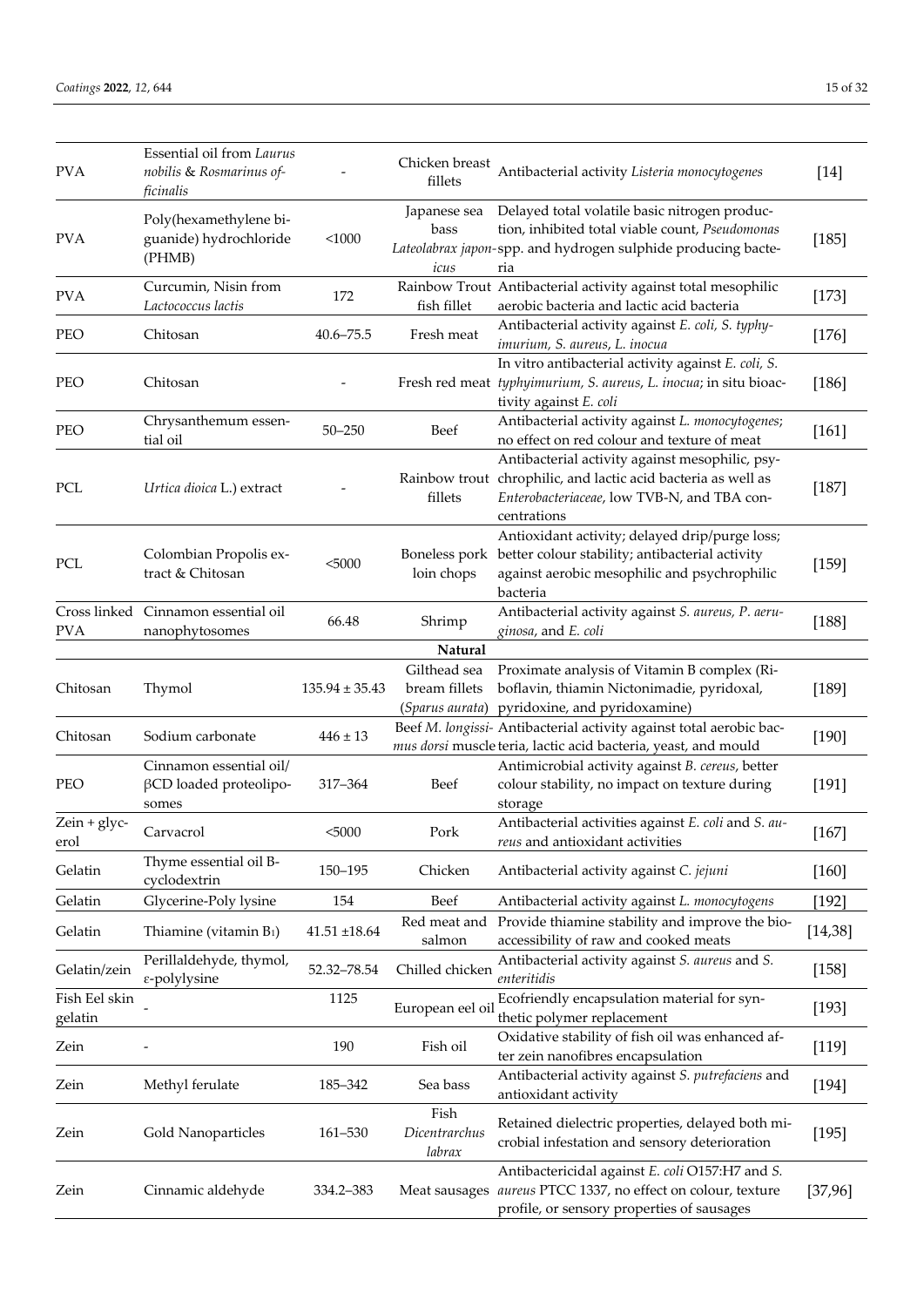| Alginate<br>/PEO         | Phlorotannin            | 282                                                                                                                                                                                                                                        | Chicken | Antibacterial activity against S. enteritidis                                                                   | $[16]$ |
|--------------------------|-------------------------|--------------------------------------------------------------------------------------------------------------------------------------------------------------------------------------------------------------------------------------------|---------|-----------------------------------------------------------------------------------------------------------------|--------|
| Sodium algi-<br>nate/PVA | Lactobacillus rhamnosas | Stability of polyunsaturated fatty acids such as<br>Fresh rainbow eicosapentaenoic acid docosa hexaenoic acid<br>60.09-522.1<br>retained. Predominant change of Monounsatu-<br>trout fillets<br>rated acid such as oleic acid is inhibited |         | [125]                                                                                                           |        |
|                          |                         |                                                                                                                                                                                                                                            |         | PLA = Poly(lactic acid); PVA = Poly(vinyl alcohol); PEO = Poly(ethylene oxide); and PCL = Poly( $\varepsilon$ - |        |

caprolactone).

| <b>Table 3.</b> The application and mechanisms of electrospun fibres in meat processing and preservation. |  |  |
|-----------------------------------------------------------------------------------------------------------|--|--|
|                                                                                                           |  |  |
|                                                                                                           |  |  |

| <b>Supporting Ma-</b><br>terial                     | Fibres Di-<br>ameter<br>(nm) | <b>Intelligent Mechanism</b>                                                                                       |                                         | <b>Muscle Foods Role of Nanofibres</b>                                                                                                                                     | References |
|-----------------------------------------------------|------------------------------|--------------------------------------------------------------------------------------------------------------------|-----------------------------------------|----------------------------------------------------------------------------------------------------------------------------------------------------------------------------|------------|
| PANCMA fibres                                       | 200-1000                     | SPE adsorbent membrane<br>graphene oxide-doped                                                                     |                                         | Recovery tetracycline antibiotics and vola-<br>Chicken muscletile nitrogen to analytical determination<br>by LC                                                            | [196]      |
| PSSA fibres*                                        | 407-469                      | SPE adsorbent membrane<br>plasma treated surface                                                                   | Pork meat                               | Recovering 13 sulphonamide residues to<br>analytical determination by LC                                                                                                   | [197]      |
| PHB porous fi-<br>bres                              | 2780                         | Portable biosensor of immo-<br>bilized bacteriophage                                                               |                                         | Detecting the bioluminescent protein<br>Nanoluc expression upon infection of E.<br>coli O157:H7                                                                            | [198]      |
| Chitosan/PEO fi-<br>bres                            | 283-383                      | Halochromic curcumin col-<br>our changes                                                                           |                                         | Quality indicator by monitoring surface<br>Chicken breast pH changes based on total volatile basic<br>nitrogen formation by microbial spoilage                             | [199]      |
| PLLA fibres                                         | 250-500                      | Blueberry anthocyanin col-<br>our changes                                                                          | Mutton meat                             | Freshness indication by TVB-N content<br>changing colours distinguished by naked<br>eyes from pink to a pale pink and finally<br>colourless                                | $[168]$    |
| Pullulan                                            |                              | Purple sweet potato extract<br>anthocyanin-rich                                                                    | Pork                                    | Naked eyes visible pH-sensing reversible<br>changes from purple and blue to green                                                                                          | $[167]$    |
| PVOH nano-<br>fibres and PS mi-<br>crofibres layers | 713-1259                     | Methylene blue oxidation<br>(MB <sub>ox</sub> , blue)-reduction<br>(MBrd, colorless) reaction ac-<br>tivated by UV | Meatballs                               | Intelligent response of oxygen leakage by<br>colour changing of colourless (no oxygen)<br>to blue (oxygen in package headspace)                                            | $[200]$    |
| Zein fibres                                         | 79-619.37                    | Alizarin halochromic dye<br>colour changes                                                                         | Rainbow trout<br>fillets                | TVB-N detect by pH varying and conse-<br>quent visual colour change from yellow to<br>magenta monitoring freshness of fillets                                              | $[201]$    |
| Cellulose acetate<br>nanofibres                     | 210-304                      | Alizarin halochromic dye<br>colour changes                                                                         | fillets                                 | TVB-N detect by pH varying and conse-<br>Rainbow trout quent visual colour change from yellow to<br>magenta monitoring freshness of fillets<br>spoilage                    | $[202]$    |
| Pullulan/chitin                                     | $176.81 -$<br>379.07         | Curcumin and anthocya-<br>nins dyes colour changes                                                                 | Fish (Plec-<br>torhynchus cinc-<br>tus) | Colour changes from pink (pH of 6-7) to<br>powder blue (pale blue)<br>$PFO = Poly$ (ethylene oxide): $PANCMA = Poly(acrylonitrie-co-maleic acid)$ : $PSSA = surface-modi-$ | $[203]$    |

PEO = Poly (ethylene oxide); PANCMA = Poly(acrylonitrile-co-maleic acid); PSSA = surface-modified hydrophilic polystyrene sulfonic acid; PHB = oly-3-hydroxybutyrate; PLLA = Poly-L-Lactic acid; SPE = Solid-phase extraction; LC = Liquid chromatography; PVOH = hydrolyzed PVA; and PS = Polystyrene. \* Solid-phase extraction (SPE) systems for sample preparation.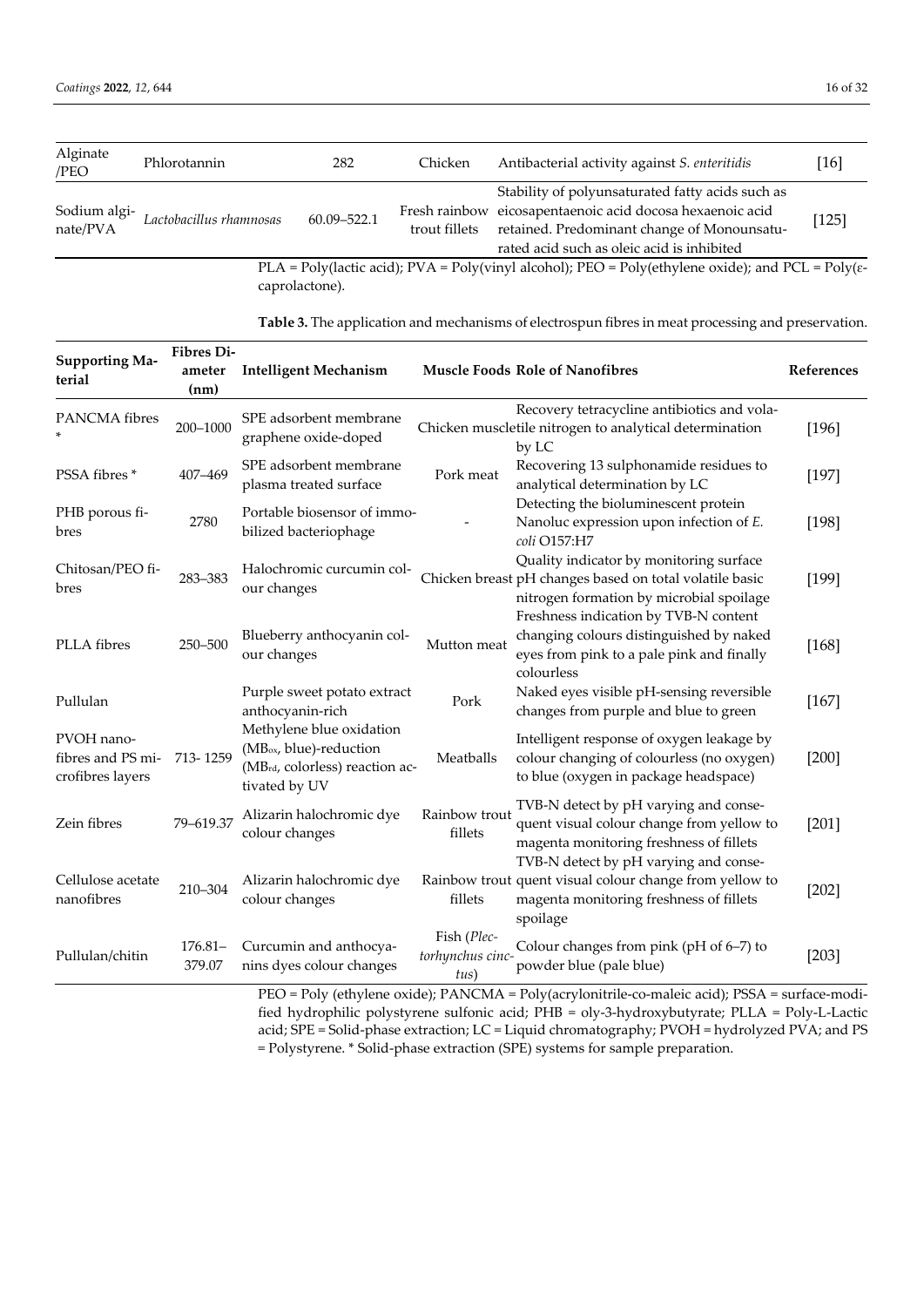

**Figure 4.** Benefits of active electrospun fibres in processing and preservation of meat and meat products.



**Figure 5.** Main indicators of intelligent electrospun fibres for the preservation and processing of meat and products.

*6.1. Active Packaging*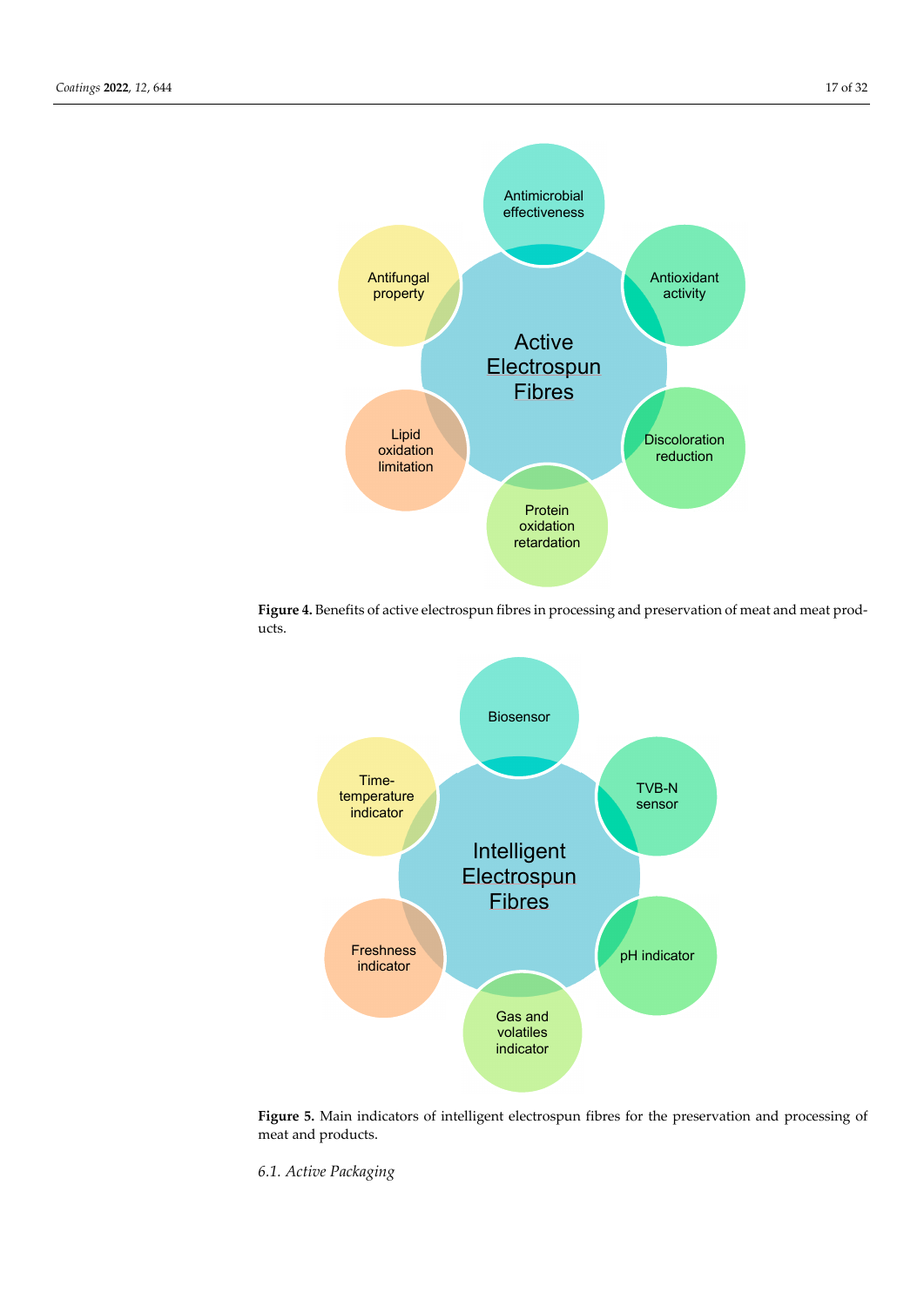Active packaging interacts and/or modifies the packaging headspace, hence extending the shelf life of foods and consequently improving its safety [13]. These systems are embedded by active compounds, which will remove gases and vapours (O<sub>2</sub>, CO<sub>2</sub>, water, humidity, and microbial metabolites) by absorbing and adsorbing or via chemical reactions. On the other hand, the active compounds may be released from the package matrix as vapor or target compounds (essential oils, antimicrobial and antioxidant agents, volatile and fumigant agents, or metal nanoparticles). This enhances food protection and preservation against oxidation, microbial proliferation, and other mechanisms that shorten the products shelf life [152,204].

Electrospun nanofibres from polymers containing βCD and loaded cinnamon essential oil with (317–364 nm) were used for beef packaging [191]. The results indicate antimicrobial activity against *B. cereus*, preservation of the beef colour, with no impact on texture during storage. The electrospun fibres increased the essential oil water solubility and addressed sensitivity towards enzymes, temperature, light, and oxygen. Antibacterial activity against *P. fluorescens* P07 was observed when electrospun fibres from blend of propyl gallate and PLA were wrapped around salmon slices [184]. Poor insolubility of natural antimicrobial agent nanofibre derived from oranges was achieved by loading them in the core of PLA electrospun nanofibres. These electrospun packaging materials were used to maintain the freshness of salmon slices. The electrospun nanofibres (206–243 nm) were effective to retard the growth of *P. fluorescens* [183]. Novel electrospun nanofibres based packaging material were used to store raw shrimp for 7 days [188]. It was reported that PVA electrospun nanofibres embedded with cinnamon essential oils, nanophytosomes, enhanced the antimicrobial activity of cinnamon essential oil against *S. aureus, P. aeruginosa*, and *E. coli.* Poly(hexamethylene biguanide) hydrochloride (PHMB) loaded PVA electrospun nanomats were found effective as active packaging material in preserving Japanese Sea Bass [185]. The results indicated a delay in TVB-N production, inhibition of total viable count, *Pseudomonas* spp. and hydrogen sulphide producing bacteria. Electrospun fibres of European eel gelatin and European eel oil resulted in an eco-friendly encapsulation material for synthetic polymer replacement which can have a promising application in the food, nutraceuticals, and medical fields [193]. Zein nanofibres were also efficient to achieve oxidative stability of fish oil by encapsulation [119].

To delay food spoilage, continuous efforts are being made in exploring advanced techniques leading to rapid detection of quality deterioration changes by introducing smart nanoparticles as packaging materials [27]. Nanotechnology already plays relevant roles in microbiological infestation control, sensory deterioration, and chemical alteration in food matrices during the storage period. Currently, the implantation of biogenic techniques is gaining interest to reduce metal nanoparticles such as silver nanoparticles and gold nanoparticles. Recently, it was reported that zein/gold electrospun nanomats with zein nanoparticles (161  $\pm$  45 nm) embedded with gold nanoparticles limited the total microbial amount in Japanese sea bass (to 1 log CFU/g) with improvements in the sensory quality of the meat for an extended period of storage [195].

Silk fibroin nanofibres (SF-nanofibres) were fabricated and embedded by cinnamaldehyde (CA)/hyaluronic acid (HA)/carboxymethyl chitosan nanoparticles (CA/HA/CMCS-NPs). When concentration of CA/HA/CMCS-NPs was set at 5 mg/mL, the mechanical characteristics of the nanofibres showed a double effect in the controlled release of CA from CA/HA/CMCS-NPs SF-nanofibres. CA/HA/CMCS-NPs SF-nanofibres were used to store beef for 5 days at 4 °C and 25 °C, and this decreased *E. coli* O157:H7 in beef samples up to ~99.9%. In addition, the CA/HA/CMCS-NPs SF-nanofibres demonstrated a moderated effect on the sensory quality of beef and delay the spoilage [205].

Novel bioactive coatings were prepared to extend the quality and shelf life of fresh fish fillets of rainbow trout (*Oncorhynchus mykiss*). For this, whey protein isolate (WPI, 96% of protein) was used as the coating-forming with 50 and 70 g 100 g<sup>-1</sup> of poly(ε-caprolactone) (PCL) electrospun nanofibres containing extract of stinging nettle (*Urtica dioica* L.) at 60:40 (g:g). Fish fillets protected by means of the functionalized coatings were stored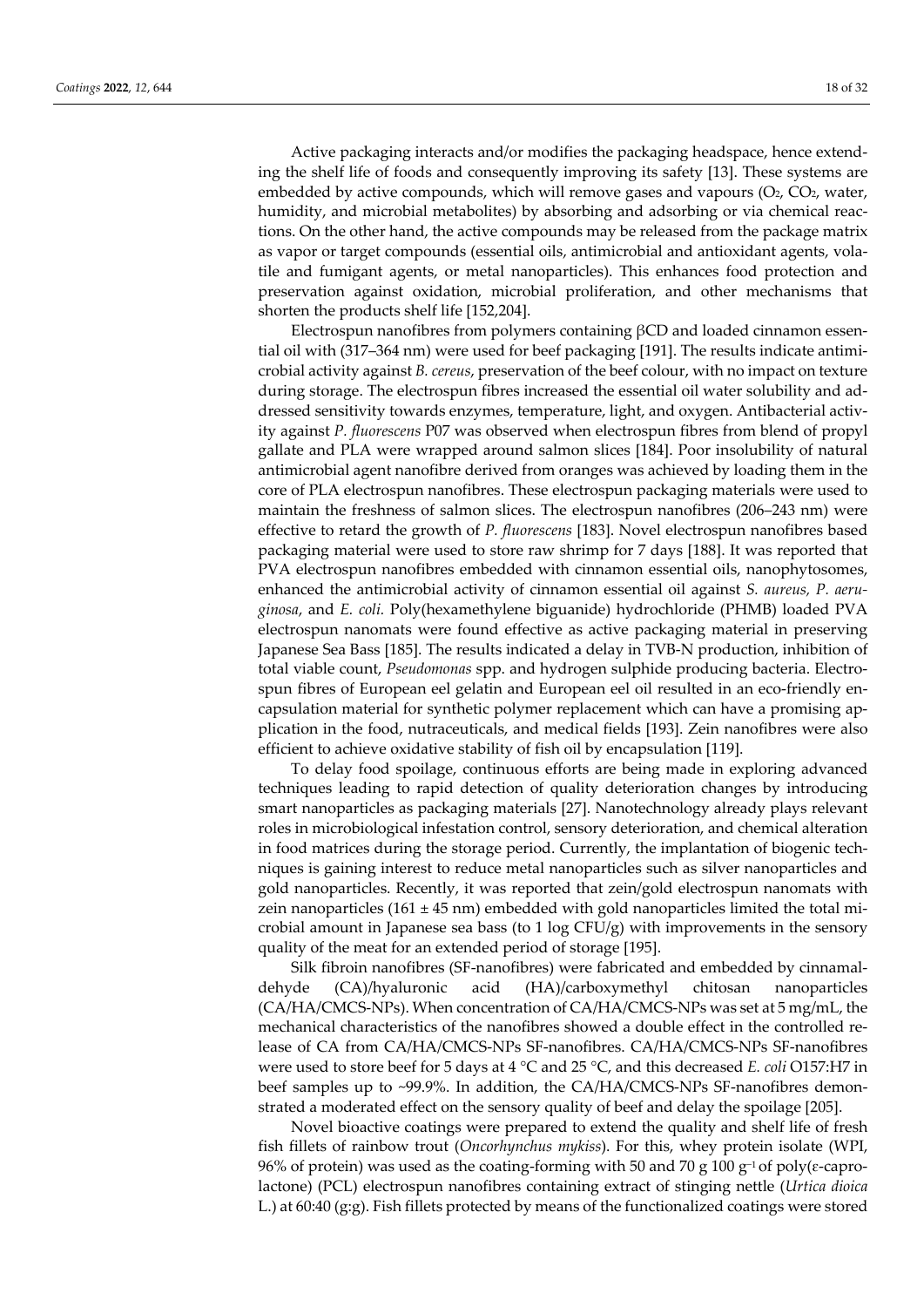for 15 days at 4  $^{\circ}$ C. Active coating protected the fish fillets against mesophilic, psychrophilic, and lactic acid bacteria as well as *Enterobacteriaceae* with higher antimicrobial efficiency than equivalent coatings containing *Urtica dioica* L. water extract. In particular, the incorporation of 70 g 100 g<sup>-1</sup> PCL nanofibres exhibited the lowest counts in bacterial growth, TVB-N, and thiobarbituric acid concentrations during storage. Additionally, the coatings successfully provided an antioxidant activity that could help to increase fish fillets' quality and favour their preservation [187].

Electrospun chitosan/PEO-based nanofibres (CNF) was developed to keep the shelf life and safety of red meat, and it extended the shelf life of fresh meat up to a week. The CNF had antibacterial activity against *E. coli, S. typhyimurium, S. aureus*, and *L. inocua* [176]. Additionally, in both in vitro and in situ studies, the efficiency of CNF as inner part of a multilayer packaging in maintaining the quality of fresh red meat was reported [186]. Activated CNF-based packaging (CNFP) was obtained by direct electrospinning chitosan/PEO solutions on top of a conventional multilayer food packaging. The in vitro antibacterial activity of CNF was achieved against *E. coli*, *S. enterica* serovar *Typhimurium*, *S. aureus*, and *L. innocua*, bacteria commonly incriminated in the alteration of food products. The in situ bioactivity against *E. coli* showed the potential of CNFP as bioactive nanomaterial barriers to meat contamination by extending the shelf life of fresh meat by up to one week.

## *6.2. Intelligent Packaging*

Intelligent packaging is continuously exploring mechanisms of various advanced techniques leading to rapid detection and warning of quality deterioration and changes of food goods. Thus, there are two basic approaches of quality indicators: direct (moisture, temperature, freshness and leakage, and biosensor) and indirect (monitoring and tracking) devices [206]. Both systems ensure food security [47,207] and offer visual feedback and information about the spoilage or food quality to be judged by the consumers [53,208], with no misleading.

These systems entail integrating packaging material with improved functional qualities and sensors for including monitoring, detecting, sensing, recording, tracing, and communicating the status of food in both internal and external environments during transport and storage (Figure 5). It assists customers or manufacturers in showing and reporting the packaged food's quality [30,53]. Various intelligent tools, such as time–temperature, freshness, leakage, pH and gas indicators, and biosensors have been investigated to accomplish real-time tracking of food throughout the supply chain [53,209]. Food safety is a greatest concern, where consumers may face adverse effects on their health such as hemopoiesis or allergy if antimicrobial agent drug residues are accidentally ingested.

Over the past few years, the electrospinning process has been used for designing and producing colorimetric pH indicator packaging materials by incorporating pH-sensitive dyes in a variety of combinations to polymer formulations, allowing for the detection of a wide range of pH values [30,199]. Depending on the indicator's purpose, a number of electrospun polymers with various morphologies can be conceived, including normal, helical, porous, and coaxial[47]. Table 3 summarizes the electrospun fibres in intelligent packaging mechanisms of meat processing and preservation.

Solid-phase extraction (SPE) is a sample preparation for analytical archiving which can be used for different types of samples. This is not an intelligent packaging; however, it can contribute into new intelligent system development. An SPE adsorbent membrane was developed based on graphene oxide-doped poly(acrylonitrile-co-maleic acid) (PANCMA) nanofibres to further access tetracycline antibiotics and volatile nitrogen on chicken breast by liquid chromatography (LC) [196]. Furthermore, to identify the presence of harmful sulphonamide residues in pork, an intelligent recovery SPE system was developed using poly styrene sulfonic acid (PSSA) electrospun fibres (407–469 nm) for LC quantification [197].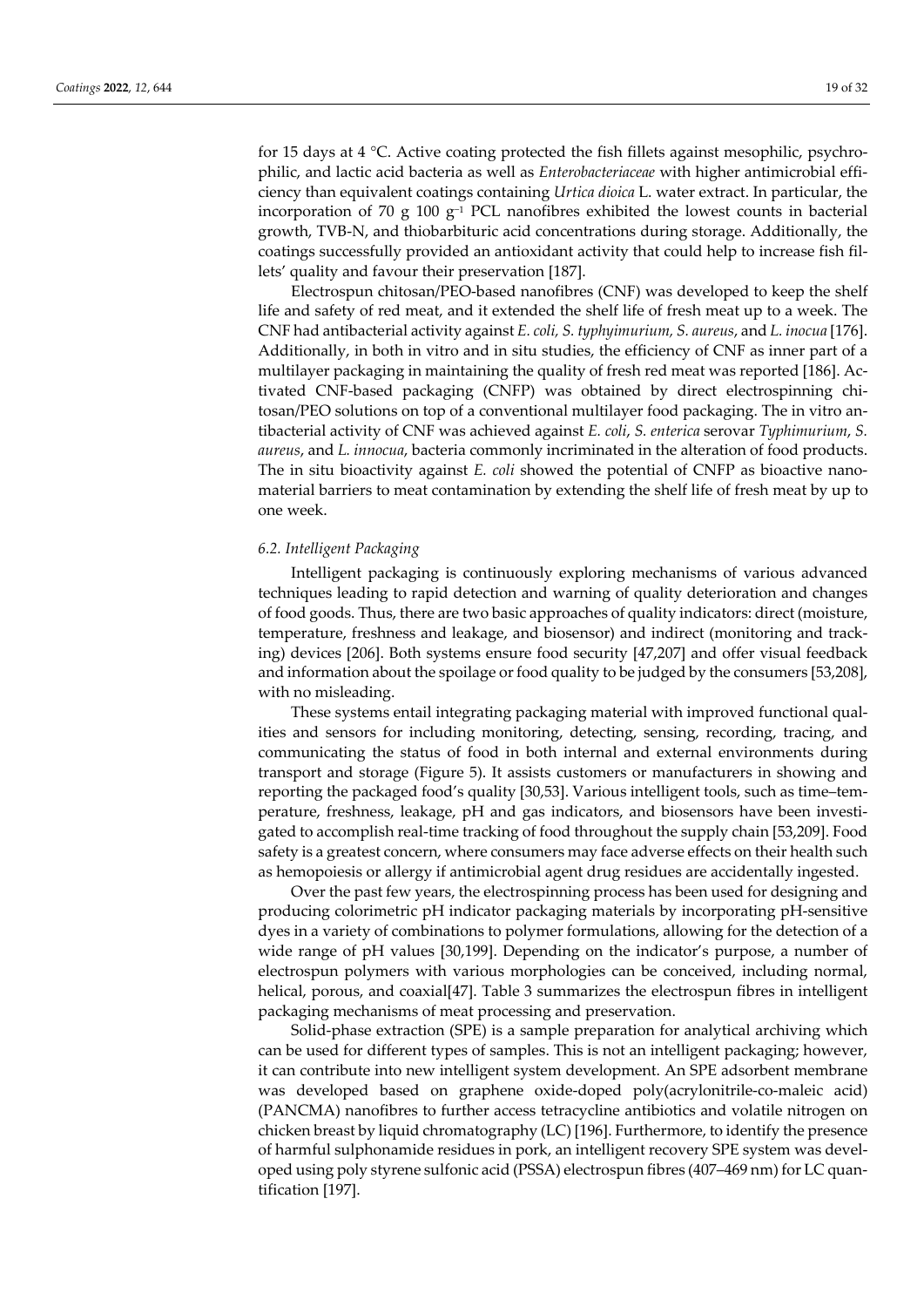To date, electrospun fibres achieved valuable findings on meat freshness/spoilage monitoring, yet it is still restricted to the developing area [5,24,203]. Ammonia and amine molecules are generated as a result of meat and meat product deterioration due to microbiological and enzyme degradation [12]. The increase in total volatile base nitrogen (TVB-N) during storage is an indirect explanation of the colour change of the indicator, because it causes the pH of the meat to rise. In non-fermented foodstuffs, TVB-N is a collection of biogenic amines such as ammonia, dimethylamine (DMA), and trimethylamine (TMA) that form during storage. This indicator is commonly used as a measure for the freshness of meat products and the overall quality of meat products. TVB-N production is mostly caused by the proliferation of microorganisms, more specifically by bacteria decarboxylation of proteins. The major stage in this process is the microbiological breakdown of trimethylamine N-oxide (TMAO) to trimethylamine and ammonia, which is carried out by bacteria. All of this volatile base nitrogen contributes to the formation of alkaline environments [53], which can be used to trigger some dye sensitivity in the sensor.

A porous structure is preferred as the principle for freshness indicator manufacturing because the migration of volatile chemicals occurs readily and fast, and the interaction between the volatile substances proceeds more effectively and quickly. Food freshness can be monitored by employing colour-based pH indicators, which are easy to use and inexpensive indicators [5,22]. Moreover, the porosity structure of the electrospun nanofibres that have indicator dyes added boosts the number of active sites for interacting with chemically reactive compounds. The high sensitivity and rapid responsiveness of nanofibre-based fibres can therefore be envisaged [209].

Intelligent packaging systems for food deterioration were developed by blending chitosan/PEO loaded with halochromic curcumin to ascertain surface pH changes, TVB-N release, and an active antibacterial action against *Enterobacteriaceae* sp. [199]. Curcuminloaded electrospun mats were efficient to indicate packaged chicken breast freshness stored at 4 °C for eight days. During deterioration, the colour of the freshness indicator changed from a bright yellow to reddish colour, according to the results of colorimetric analysis. The pH values and TVB-N concentration of the meat increased from 6.2 and 7.01 mg N 100 g<sup>-1</sup> in the fresh samples to 6.53 and 23.45 mg N 100 g<sup>-1</sup>, respectively, at the end of day 5, showing that the samples had reached the marginal acceptability threshold. On the eighth day of storage, the pH values reached 6.75, the TVB-N concentration reached 50 mg 100 g−1, and the intensity of the colour of the pH sensing indicator decreased at the same time [199].

Halochromic nanofibres based on Poly-L-Lactic acid (PLLA) integrated with blueberry anthocyanins was developed to detect the freshness of mutton during storage time at 4–25 °C. SEM images of nanofibres revealed that the net PLLA fibres had more beads, but that introducing anthocyanin into fibres changed their structure and resulted in more uniform and thick fibres. The colour of the electrospun polymers changed from the original pink to a pale pink after the first day of storage and became colourless after three days of storage, and the TVB-N content of fresh mutton (7.2 mg 100 g<sup>-1</sup>) increased to 11.6 mg 100 g−1 and 34 mg 100 g−1 due to the deterioration of the meat [168].

An active-intelligent device was designed using pullulan nanofibres mat with purple sweet potato extract as a colorimetric layer and an antibacterial layer by zein-glycerolcarvacrol to monitor pork pH changes and improve pork shelf life. The distinctive colour changes of the package system at pH values ranging from 2 to 12 provided the mats a broad pH–sensing range. Initially, the colour of electrospun fibres was purple and blue, changed to green, and subsequently was reversed. The fibres demonstrated good antibacterial and antioxidant activities in addition to highly sensitive colour change, allowing shelf life extension of pork by one day at  $25 \text{ °C}$  [167].

An intelligent oxygen leakage indicator was designed by electrospun hydrolysed PVA (PVOH) carrier nanofibres of the colour changing system-based on methylene blue (MB) oxidation-reduction reaction (MB $\alpha$  is blue, MB $\alpha$  is colourless) catalysed by TiO<sub>2</sub> and using glycerol as a sacrificial electron donor. A polystyrene (PS) microfibre coating layer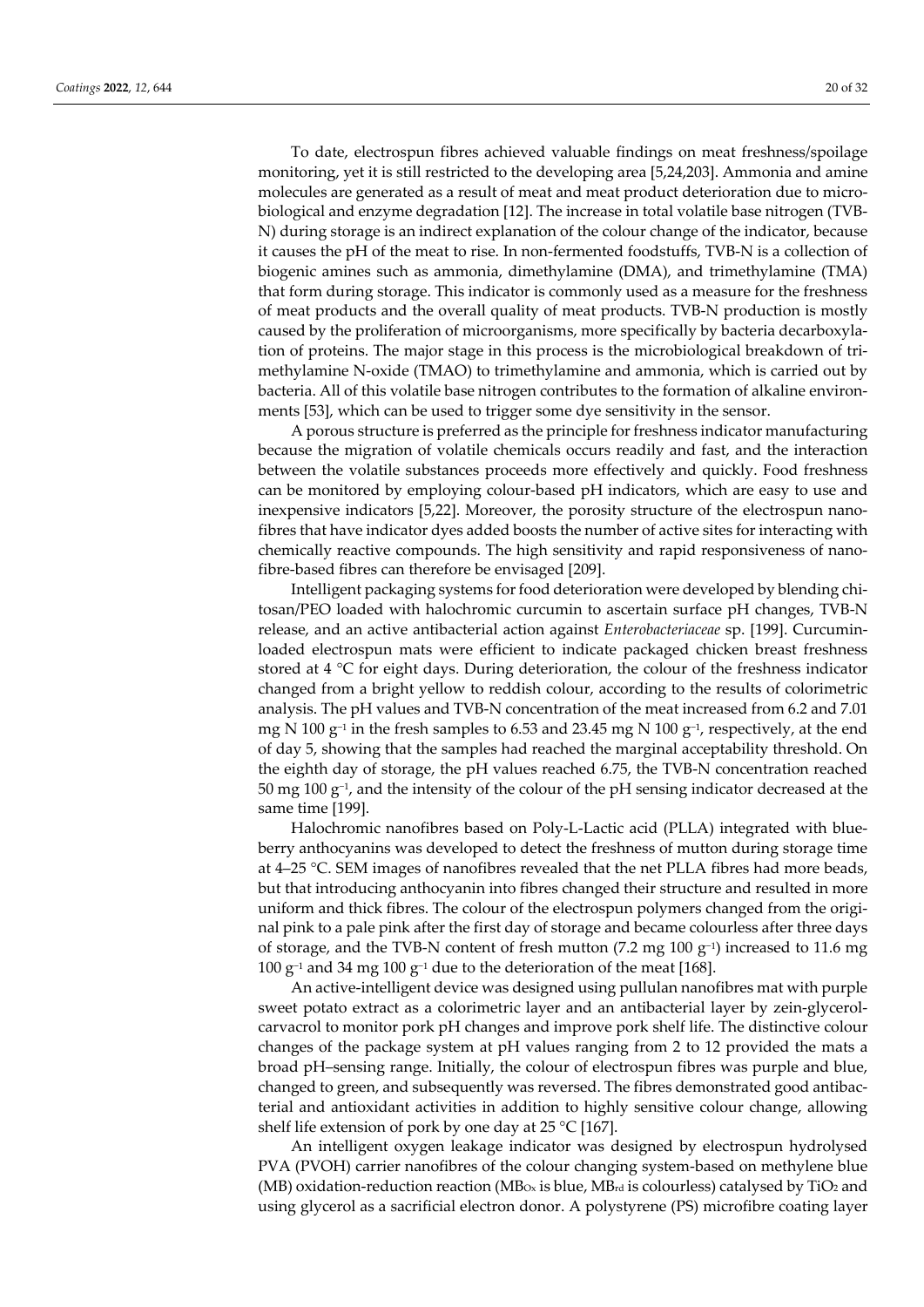was applied to address the indicator shortcomings. Both PS coated and uncoated oxygen indicators might be UV activated in a short period of time as an innovative design. The oxygen indicators were tested on packaged meatball samples and exhibited substantial colour changes in the presence or absence of oxygen. Colour changes can deliver direct information to the customers about the quality of the food prior to making their purchase decision [200].

Zein electrospun nanofibres were designed by incorporating alizarin as a halochromic indicator based on TVB-N to control the freshness of rainbow trout fillets during storage time. The average diameter of the fibres produced ranged from 79 to 619 nm. Initially, the mats were yellow in colour, indicating that the TVB-N concentration was nearly  $17$  mg  $100$  g<sup>-1</sup>. On day 6, the mats were light purple in colour and finally magenta in colour on day 12 (TVB-N concentration approximately 33 mg 100 g−1). These colour changes from light to darker suggested that the newly constructed system was capable of successfully monitoring the freshness of fillets through evaluating TVB-N concentrations [201].

A halochromic sensor of cellulose acetate nanofibres incorporated with alizarin as a fish spoilage indicator was produced. Rainbow trout fillets were maintained at 4 °C in the refrigerator for a total of 12 days. Colorimetric and TVB-N were determined, as well as pH and total viable count (TVC) analyses. The pH, the TVB-N, and the TVC all increased with time, according to the results. Within 48 h, no colour changes were seen on the electrospun sensor; nevertheless, by the fourth day, a very light brick colour was observed on the mat. On the sixth day, the colour turned darker, indicating that the pH of the fillet had changed. During the 12th day, the colour of the sensor began to shift towards violet; the colorimetric results confirmed that the electrospun fibres had undergone the expected visual colour change as a result of the use of alizarin as a halochromic dye [202].

Active-intelligent food packaging systems were produced by electrospun nanofibres based on pullulan/chitin (PCN) that contained curcumin (CR) and anthocyanins (ATH) as natural dyes. The average diameters of the nanofibres were range 176.81 to 379.07 nm. The antioxidant and antibacterial activity of the nanofibres combining ATH and CR (PCN/CR/ATH) were significantly higher than those of the nanofibres having only CR (PCN/CR) or only ATH (PCN/ATH). The pH-sensitive colour of the PCN/ATH and PCN/CR/ATH nanofibres did alter dramatically with the change in pH, indicating that they were highly sensitive. Furthermore, at ambient temperature, the colour of the PCN/CR/ATH nanofibres was altered in response to the increasing *Plectorhinchus cinctus* spoilage. The electrospun PCN/CR/ATH was found with great potential in active–intelligent food packaging applications [203].

#### **7. Packaging Safety and Risk Assessment**

The safety of electrospun nanofibres in the formation of food packaging films is still not fully clarified. Information about their potential risks is still limited and lacking in the literature. Therefore, the safety risk assessment is one research gap that should be examined in new future studies about electrospun food contact fibres and for some gaseous/volatile compounds realising into food packaging systems. Not very much attention was dispensed on electrospun fibres; however, there are a lot of studies about the safety of the most used materials and solvents, which can be a source of information on some consequent safety in their use in food packaging development, regardless of the used technology. Industrial validation of lab-scale achievements of electrospinning might boost their commercialisation. Furthermore, the evaluation of the toxicity of each substance/additive used is necessary to ensure customer safety. Due to their extremely small size, nanofibres can easily migrate by digestion, skin, and inhalation from packaging to the human body [210]. Even though silver and copper nanoparticles are found to be efficient in meat product packaging due to their antibacterial effects, their potential migration to food can be an issue [27]. It was reported that small-sized nanoparticles (e.g., silver) may easily migrate from packaging, enter the blood stream, and cause considerable harm to liver cells, brain tissue, and the immune system [211,212]. Copper was reported to induce liver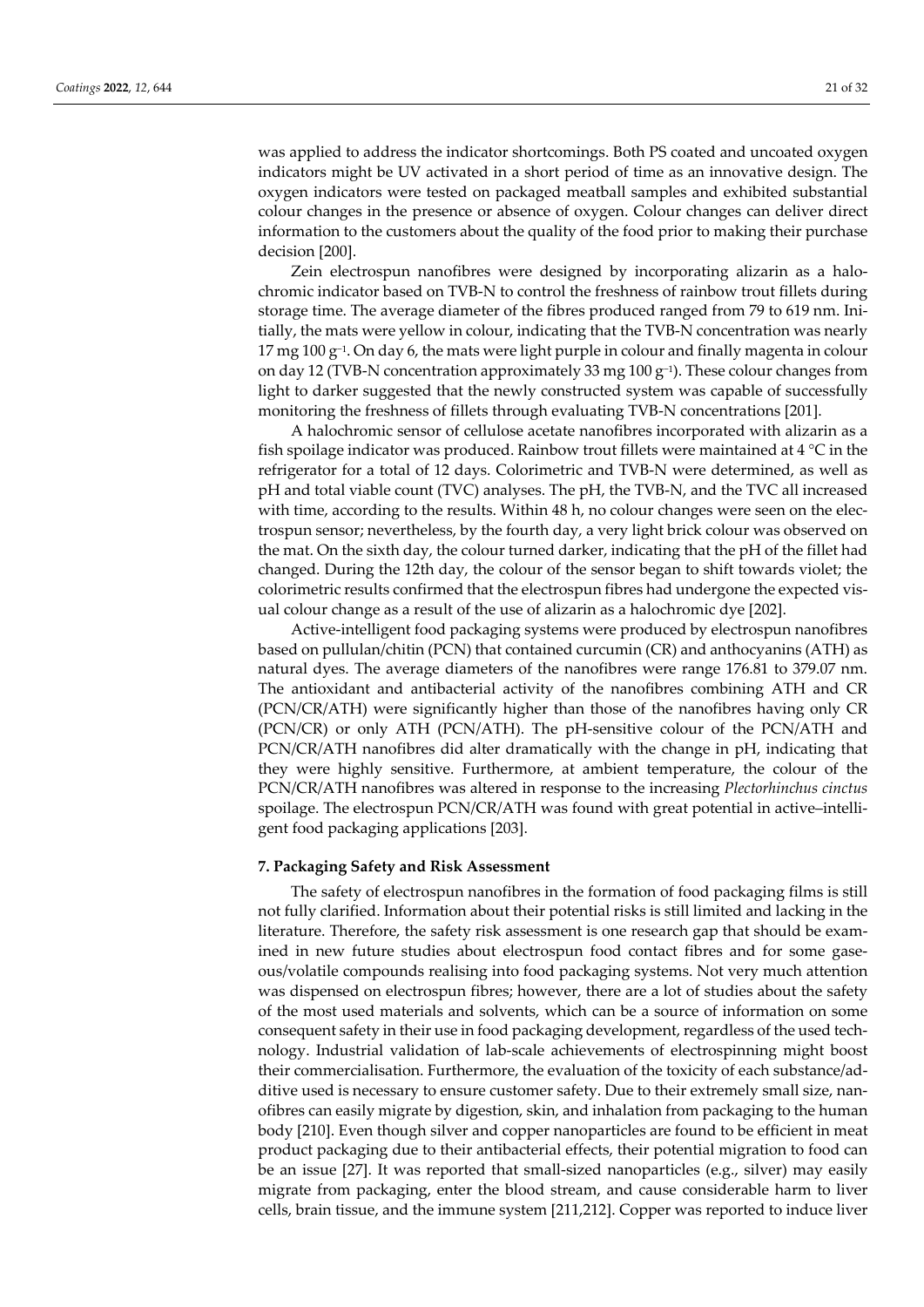injury, oxidative stress, and inflammatory reactions [213]. Nevertheless, it seems that their migration amounts are lower than the actual dietary intake level and thus may be considered as potential safe antimicrobial agents [27]. To overcome this bottleneck, laws and clear strategies for the risk assessment of nanoparticles must be implemented to assist decision making for regulatory authorities [22].

For now, there are no specific strategies to safely create packaging containing electrospun fibres. In Europe, migration assays of substances in contact with food are performed according to the Commission Regulation (EU) No 10/2011. This regulation focuses on the safety and risk assessment of plastic materials and articles intended to come into contact with food. Accordingly, the risk assessment of a substance should cover the substance itself, relevant impurities, and foreseeable reaction and degradation products in the intended use. Efficient and accurate methods of quantification of low amounts of nanoparticles are crucial to facilitate the risk assessment evaluation and enable future standard methods. The risk assessment also takes into consideration the potential migration of substances under worst foreseeable conditions of use and the toxicity. The European Union Reference Laboratory for Food Contact Materials (EURL-FCM) have agreed on a set of test conditions (technical guidance) to ensure the comparability of measurement results according to the Regulation (EU) 2017/625.

#### **8. Conclusions**

The electrohydrodynamic processing is a cost-effective technology to produce micron, submicron, ultrathin, and nanoscale continuous fibres. As a result of unique properties such as high surface area to volume ratio, high porosity, small size, uniformity, and homogenous distribution of functional chemicals, electrospun fibres provide advantages over conventional processes, such as casting and coating in the fabrication of active systems, indicators, and sensors [47,214] for food packaging, including meat and meat processing.

This paper summarized the electrospinning process and its applications with a focus on meat and meat products processing and preservation. There are many advantages of electrospun fibres boosting their use for different objectives. Electrospinning can be considered a promising and efficient meat packaging approach where the properties of electrospun fibres might induce antioxidant and antimicrobial effects among other functionalities depending on their features. Thus, their application in packaging systems of meat products can result in extending their shelf life, preserving their quality and safety. To date, electrospinning has already been applied to real food systems and achieved valuable findings on meat freshness/spoilage monitoring; however, the number of published papers is limited, probably due to limited funding in this research area. All the reviewed papers focused on the electrospinning process and characterization of electrospun fibres made at lab level, and none considered commercial products. The electrospinning process scale up is still in progress, and the best use for the industries are the free-surface setups which achieve the production of high-throughput fibres [37,96]. The first commercially electrospun products were reported in 2017, which are the encapsulation of DHA enriched fish oils and probiotics [96].

When upscaling the production of electrospun active and intelligent fibres, the meat freshness needs to be carefully considered to ensure colour and taste stability by avoiding fat and protein oxidation, and to limit microbial growth during storage. Fibre development by natural or GRAS solvents, polymers, and active agents, highly sensitive, triggered, and controlled release systems or new functional properties are also mandatory [215]. The key parameters affecting the electrospinning process, as well as the characterization techniques discussed in this review, should be kept in mind to face the challenges of each individual packaging device and meat product features.

To achieve multi-functionality for nanofibre-based food packaging materials, various additives have been incorporated into polymer substance. Nevertheless, additive manufacturers still have a challenging task to produce non-toxic and efficient material at low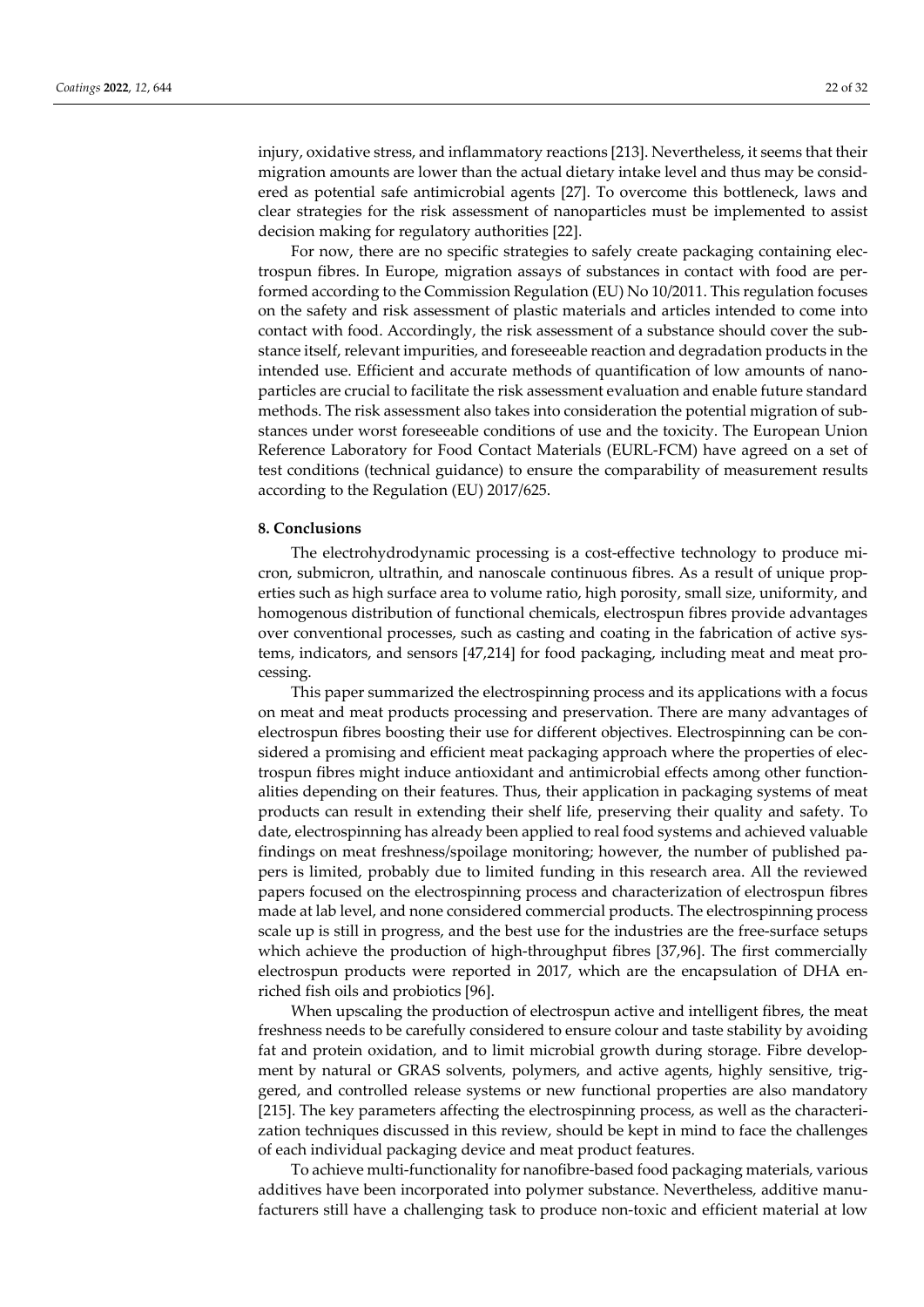cost and with limited impact on the environment to be used in food packaging. Among the commercially available polymers used in packaging industry, some of them can only be dissolved in toxic solvents. Therefore, it is required to find non-toxic solvents to replace the conventional toxic solvents with non-toxic or low-toxic solvents, such as the emulsion electrospinning method [24].

Natural active compounds are a hot topic of interest due to their non-toxic effects on health. However, they are often inaccurate and sensitive to spoilage or to trigger compounds in low concentrations. The sensing, stable, and non-toxic dyes and packaging systems must be efficient to detect target changes in meat products. Various approaches for improving, stabilizing, and controlling the release of active compounds were designed to develop active packaging, including polymer blends and structure modifications, processing conditions optimization, encapsulation, and immobilization [22]. To achieve reliable naked eye detection changes, a food packaging sensor must be highly sensitive with rapid responsiveness, therefore with the ability to disclose a uniform and clear response and the ability to detect any changes in real-time [17].

The considerable obstacles that hamper the marketing of active and intelligent food packaging, not only for meat products, are the legislative and regulative aspects. There are only a few compounds certified and approved for use in food by the U.S. Food and Drug Administration and European Food Safety Authority. The non-food grade active agents can migrate to the food as intentionally and non-intentionally added substances, which can be present in a food contact material or food contact product. Thus, a careful examination is required for each particular material and nanostructure, especially when nanosilver, nanocopper, nanoclays, zinc oxide nanopowders, and recently titanium dioxide are used in the packaging development. The discovery, identification, and risk assessment of these nanomaterials must be elucidated and regulated. A new advanced packaging function seems to be emerging based on electrospun fibres for meat products. A wrapping system was developed using vitamin B1 immobilized into nanofibres to enhance the bioaccessibility of refrigerated raw and cooked salmon and red meat [38]. This approach can be a new view to develop personalized diets through the modulation of food components using conventional ingredients and no extra processing steps.

**Author Contributions:** Conceptualization, M.G.; methodology, M.G.; data curation, M.G., V.Z.P., G.G. and F.B.; writing—original draft preparation, M.G., V.Z.P., G.G. and F.B.; writing—review and editing, M.G., V.Z.P., G.G., L.A., M.L., A.L.D. and F.B. All authors have read and agreed to the published version of the manuscript.

**Funding:** This research received no external funding.

**Institutional Review Board Statement:** Not applicable.

**Informed Consent Statement:** Not applicable.

**Data Availability Statement:** Not applicable.

**Acknowledgments:** The authors convey special thanks to Tanima Bhattacharya for the earlier scientific discussion on this review. Vânia Zanella Pinto acknowledges the support of the project Universal CNPq Brazil grant # 432181/2018–0.

**Conflicts of Interest:** The authors declare no conflicts of interest.

#### **References**

- 1. Gagaoua, M.; Bhattacharya, T.; Lamri, M.; Oz, F.; Dib, A.L.; Oz, E.; Uysal-Unalan, I.; Tomasevic, I. Green Coating Polymers in Meat Preservation. *Coatings* **2021**, *11*, 1379.
- 2. Gagaoua, M.; Duffy, G.; Álvarez García, C.; Burgess, C.; Hamill, R.; Crofton, E.C.; Botinestean, C.; Ferragina, A.; Cafferky, J.; Mullen, A.M., et al. Current research and emerging tools to improve fresh red meat quality. *Ir. J. Agric. Food Res.* **2022**, http://dx.doi.org/10.15212/ijafr-2020-0141.
- 3. Gagaoua, M.; Picard, B. Current Advances in Meat Nutritional, Sensory and Physical Quality Improvement. *Foods* **2020**, *9*, 321, doi:10.3390/foods9030321.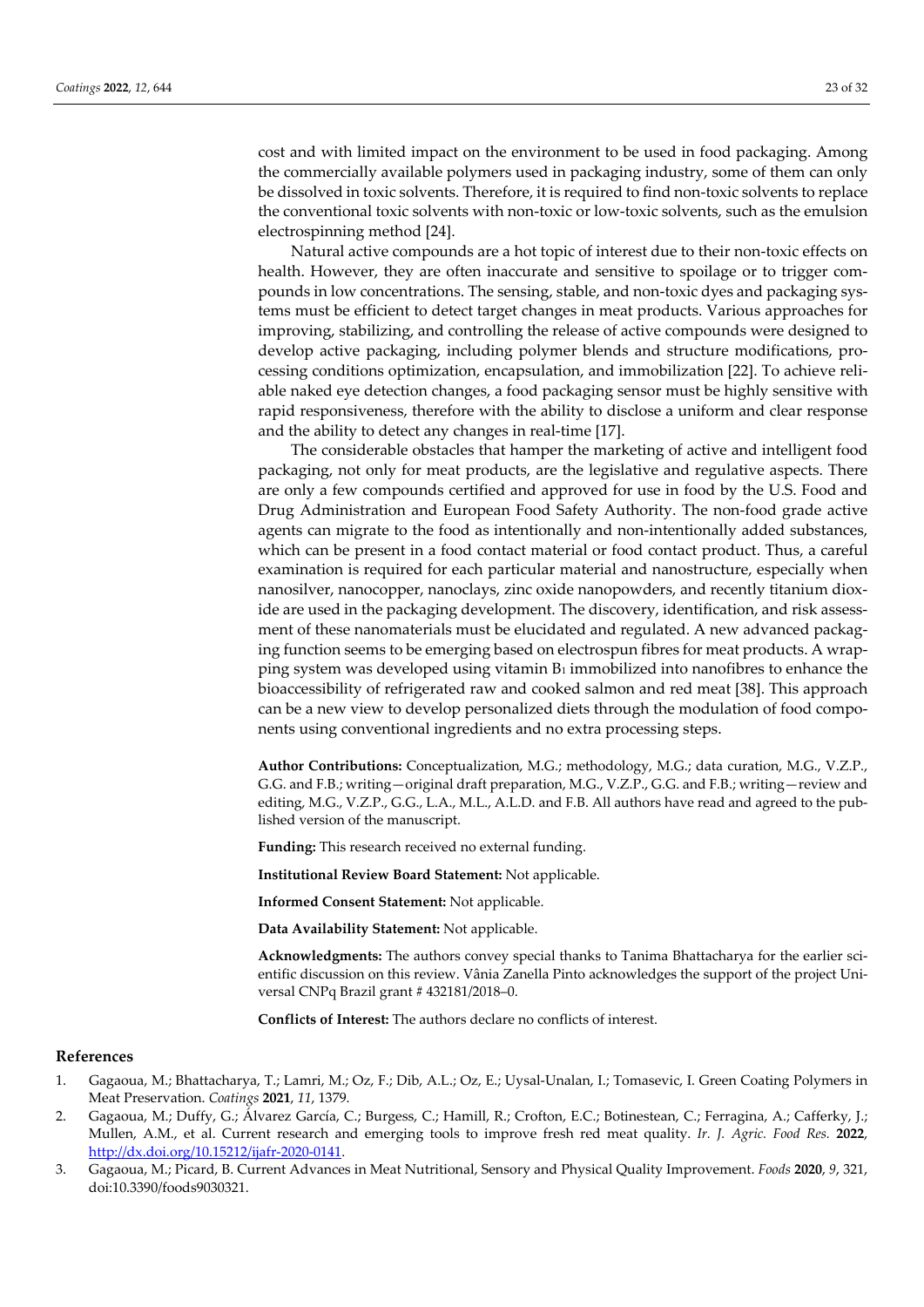- 4. Gagaoua, M.; Monteils, V.; Picard, B. Data from the farmgate-to-meat continuum including omics-based biomarkers to better understand the variability of beef tenderness: An integromics approach. *J. Agric. Food Chem.* **2018**, *66*, 13552–13563, doi:10.1021/acs.jafc.8b05744.
- 5. Ahmed, I.; Lin, H.; Zou, L.; Li, Z.; Brody, A.L.; Qazi, I.M.; Lv, L.; Pavase, T.R.; Khan, M.U.; Khan, S., et al. An overview of smart packaging technologies for monitoring safety and quality of meat and meat products. *Packag. Technol. Sci.* **2018**, *31*, 449-471, doi:https://doi.org/10.1002/pts.2380.
- 6. Domínguez, R.; Pateiro, M.; Gagaoua, M.; Barba, F.J.; Zhang, W.; Lorenzo, J.M. A Comprehensive Review on Lipid Oxidation in Meat and Meat Products. *Antioxidants* **2019**, *8*, 429.
- 7. Umaraw, P.; Munekata, P.E.S.; Verma, A.K.; Barba, F.J.; Singh, V.P.; Kumar, P.; Lorenzo, J.M. Edible films/coating with tailored properties for active packaging of meat, fish and derived products. *Trends Food Sci. Technol.* **2020**, *98*, 10-24, doi:https://doi.org/10.1016/j.tifs.2020.01.032.
- 8. Gagaoua, M.; Durand, D.; Micol, D.; Santé-Lhoutellier, V.; Terlouw, C.; Ellies-Oury, M.P.; Boudjellal, A.; Hocquette, J.F.; Picard, B. Biomarkers of meat sensory qualities of Angus beef breed: towards the development of prediction equations. In Proceedings of the 15èmes Journées Sciences du Muscle et Technologies des Viandes, Clermont-Ferrand, France, 4–5 November 2014; pp. 137–138.
- 9. Gagaoua, M.; Terlouw, E.M.; Micol, D.; Boudjellal, A.; Hocquette, J.F.; Picard, B. Understanding Early Post-Mortem Biochemical Processes Underlying Meat Color and pH Decline in the Longissimus thoracis Muscle of Young Blond d'Aquitaine Bulls Using Protein Biomarkers. *J Agric Food Chem* **2015**, *63*, 6799-6809, doi:10.1021/acs.jafc.5b02615.
- 10. Sengun, I.Y.; Kilic, G.; Ozturk, B. The effects of koruk products used as marination liquids against foodborne pathogens (Escherichia coli O157:H7, Listeria monocytogenes and Salmonella Typhimurium) inoculated on poultry meat. *LWT* **2020**, *133*, 110148, doi:https://doi.org/10.1016/j.lwt.2020.110148.
- 11. Amna, T.; Yang, J.; Ryu, K.-S.; Hwang, I.H. Electrospun antimicrobial hybrid mats: Innovative packaging material for meat and meat-products. *J. Food Sci. Technol.* **2015**, *52*, 4600-4606, doi:10.1007/s13197-014-1508-2.
- 12. Bhargava, N.; Sharanagat, V.S.; Mor, R.S.; Kumar, K. Active and intelligent biodegradable packaging films using food and food waste-derived bioactive compounds: A review. *Trends Food Sci. Technol.* **2020**, *105*, 385-401, doi:https://doi.org/10.1016/j.tifs.2020.09.015.
- 13. Ahmed, I.; Lin, H.; Zou, L.; Brody, A.L.; Li, Z.; Qazi, I.M.; Pavase, T.R.; Lv, L. A comprehensive review on the application of active packaging technologies to muscle foods. *Food Control* **2017**, *82*, 163-178, doi:https://doi.org/10.1016/j.foodcont.2017.06.009.
- 14. Göksen, G.; Fabra, M.J.; Pérez-Cataluña, A.; Ekiz, H.I.; Sanchez, G.; López-Rubio, A. Biodegradable active food packaging structures based on hybrid cross-linked electrospun polyvinyl alcohol fibers containing essential oils and their application in the preservation of chicken breast fillets. *Food Packag. Shelf Life* **2021**, *27*, 100613, doi:https://doi.org/10.1016/j.fpsl.2020.100613.
- 15. Lin, L.; Liao, X.; Cui, H. Cold plasma treated thyme essential oil/silk fibroin nanofibers against Salmonella Typhimurium in poultry meat. *Food Packag. Shelf Life* **2019**, *21*, 100337, doi:https://doi.org/10.1016/j.fpsl.2019.100337.
- 16. Surendhiran, D.; Cui, H.; Lin, L. Encapsulation of Phlorotannin in Alginate/PEO blended nanofibers to preserve chicken meat from Salmonella contaminations. *Food Packag. Shelf Life* **2019**, *21*, 100346, doi:https://doi.org/10.1016/j.fpsl.2019.100346.
- 17. Forghani, S.; Almasi, H.; Moradi, M. Electrospun nanofibers as food freshness and time-temperature indicators: A new approach in food intelligent packaging. *Innov. Food Sci. Emerg. Technol.* **2021**, *73*, 102804, doi:https://doi.org/10.1016/j.ifset.2021.102804.
- 18. Mohammadinejad, R.; Madamsetty, V.S.; Kumar, A.; Varzandeh, M.; Dehshahri, A.; Zarrabi, A.; Sharififar, F.; Mohammadi, M.; Fahimipour, A.; Ramakrishna, S. Electrospun nanocarriers for delivering natural products for cancer therapy. *Trends Food Sci. Technol.* **2021**, *118*, 887-904, doi:https://doi.org/10.1016/j.tifs.2021.10.007.
- 19. Rahmati, M.; Mills, D.K.; Urbanska, A.M.; Saeb, M.R.; Venugopal, J.R.; Ramakrishna, S.; Mozafari, M. Electrospinning for tissue engineering applications. *Prog. Mater. Sci.* **2021**, *117*, 100721, doi:https://doi.org/10.1016/j.pmatsci.2020.100721.
- 20. Nikmaram, N.; Roohinejad, S.; Hashemi, S.; Koubaa, M.; Barba, F.J.; Abbaspourrad, A.; Greiner, R. Emulsion-based systems for fabrication of electrospun nanofibers: food, pharmaceutical and biomedical applications. *RSC Adv.* **2017**, *7*, 28951-28964, doi:10.1039/C7RA00179G.
- 21. Moreira, J.B.; Morais, M.G.d.; Morais, E.G.d.; Vaz, B.d.S.; Costa, J.A.V. Chapter 14 Electrospun Polymeric Nanofibers in Food Packaging. In *Impact of Nanoscience in the Food Industry*, Grumezescu, A.M., Holban, A.M., Eds. Academic Press: Cambridge, MA, USA, 2018; https://doi.org/10.1016/B978-0-12-811441-4.00014-5pp. 387-417.
- 22. Sameen, D.E.; Ahmed, S.; Lu, R.; Li, R.; Dai, J.; Qin, W.; Zhang, Q.; Li, S.; Liu, Y. Electrospun nanofibers food packaging: trends and applications in food systems. *Crit. Rev. Food Sci. Nutr.* **2021**, 10.1080/10408398.2021.1899128, 1-14, doi:10.1080/10408398.2021.1899128.
- 23. Xue, J.; Wu, T.; Dai, Y.; Xia, Y. Electrospinning and Electrospun Nanofibers: Methods, Materials, and Applications. *Chem. Rev.*  **2019**, *119*, 5298-5415, doi:10.1021/acs.chemrev.8b00593.
- 24. Zhao, L.; Duan, G.; Zhang, G.; Yang, H.; He, S.; Jiang, S. Electrospun Functional Materials toward Food Packaging Applications: A Review. *Nanomaterials* **2020**, *10*, 150.
- 25. Patiño Vidal, C.; López de Dicastillo, C.; Rodríguez-Mercado, F.; Guarda, A.; Galotto, M.J.; Muñoz-Shugulí, C. Electrospinning and cyclodextrin inclusion complexes: An emerging technological combination for developing novel active food packaging materials. *Crit. Rev. Food Sci. Nutr.* **2021**, 1–16. doi:10.1080/10408398.2021.1886038.
- 26. Che, H.; Yuan, J. Recent advances in electrospinning supramolecular systems. *J. Mater. Chem. B* **2022**, *10*, 8-19, doi:10.1039/D1TB02304G.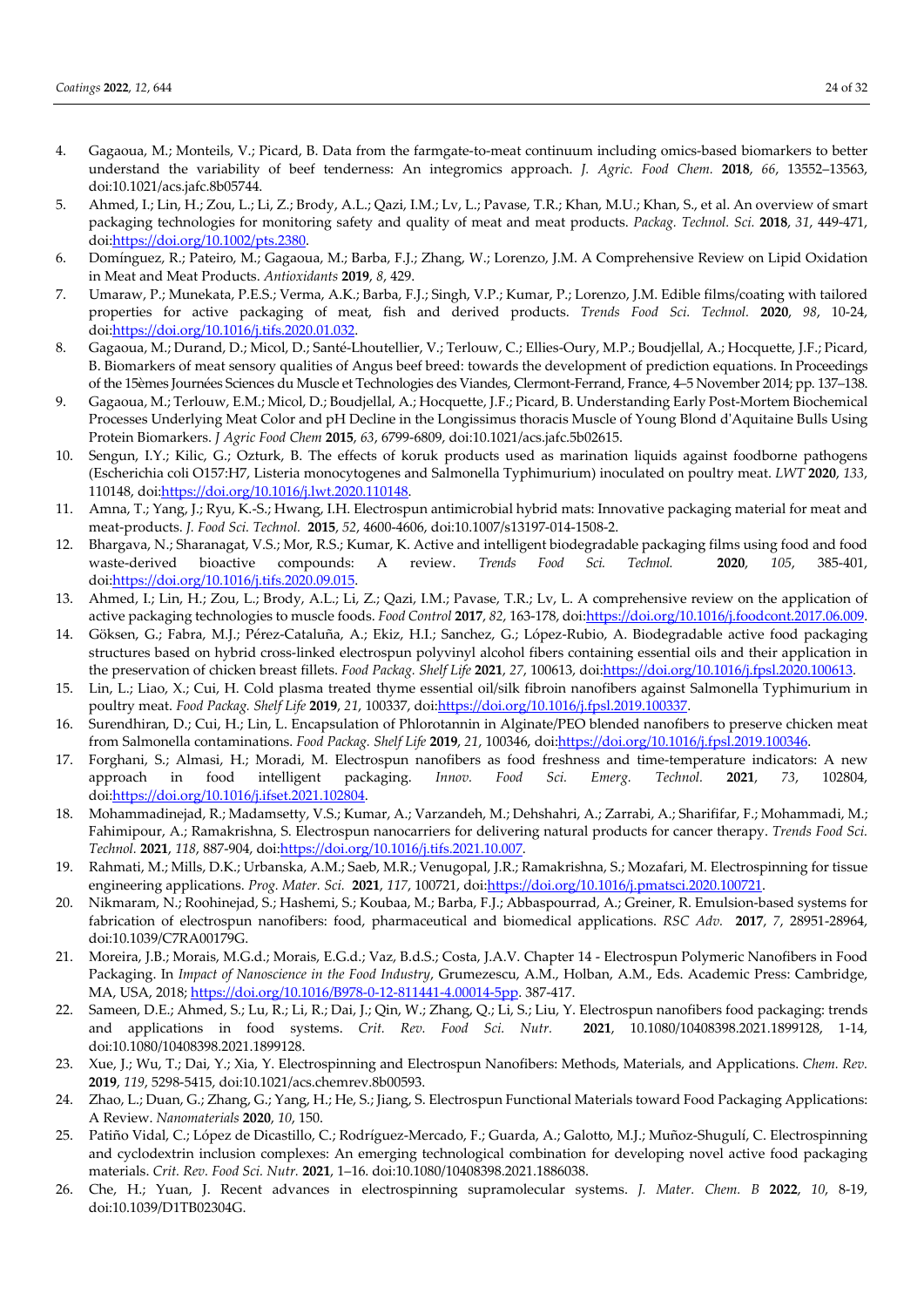- 27. Lamri, M.; Bhattacharya, T.; Boukid, F.; Chentir, I.; Dib, A.L.; Das, D.; Djenane, D.; Gagaoua, M. Nanotechnology as a Processing and Packaging Tool to Improve Meat Quality and Safety. *Foods* **2021**, *10*, 2633.
- 28. Hemmati, F.; Bahrami, A.; Esfanjani, A.F.; Hosseini, H.; McClements, D.J.; Williams, L. Electrospun antimicrobial materials: Advanced packaging materials for food applications. *Trends Food Sci. Technol.* **2021**, *111*, 520-533, doi:https://doi.org/10.1016/j.tifs.2021.03.014.
- 29. Mendes, A.C.; Stephansen, K.; Chronakis, I.S. Electrospinning of food proteins and polysaccharides. *Food Hydrocoll.* **2017**, *68*, 53-68, doi:https://doi.org/10.1016/j.foodhyd.2016.10.022.
- 30. Senthil Muthu Kumar, T.; Senthil Kumar, K.; Rajini, N.; Siengchin, S.; Ayrilmis, N.; Varada Rajulu, A. A comprehensive review of electrospun nanofibers: Food and packaging perspective. *Compos. Part B Eng.* **2019**, *175*, 107074, doi:https://doi.org/10.1016/j.compositesb.2019.107074.
- 31. Iacob, A.-T.; Drăgan, M.; Ionescu, O.-M.; Profire, L.; Ficai, A.; Andronescu, E.; Confederat, L.G.; Lupașcu, D. An Overview of Biopolymeric Electrospun Nanofibers Based on Polysaccharides for Wound Healing Management. *Pharmaceutics* **2020**, *12*, 983.
- 32. Niemczyk-Soczynska, B.; Gradys, A.; Sajkiewicz, P. Hydrophilic Surface Functionalization of Electrospun Nanofibrous Scaffolds in Tissue Engineering. *Polymers* **2020**, *12*, 2636.
- 33. Sanhueza, C.; Acevedo, F.; Rocha, S.; Villegas, P.; Seeger, M.; Navia, R. Polyhydroxyalkanoates as biomaterial for electrospun scaffolds. *Int. J. Biol. Macromol.* **2019**, *124*, 102-110, doi:https://doi.org/10.1016/j.ijbiomac.2018.11.068.
- 34. Castro Coelho, S.; Nogueiro Estevinho, B.; Rocha, F. Encapsulation in food industry with emerging electrohydrodynamic techniques: Electrospinning and electrospraying – A review. *Food Chem* **2021**, *339*, 127850, doi:https://doi.org/10.1016/j.foodchem.2020.127850.
- 35. Surendhiran, D.; Li, C.; Cui, H.; Lin, L. Fabrication of high stability active nanofibers encapsulated with pomegranate peel extract using chitosan/PEO for meat preservation. *Food Packag. Shelf Life* **2020**, *23*, 100439, doi:https://doi.org/10.1016/j.fpsl.2019.100439.
- 36. Domínguez, R.; Barba, F.J.; Gómez, B.; Putnik, P.; Bursać Kovačević, D.; Pateiro, M.; Santos, E.M.; Lorenzo, J.M. Active packaging films with natural antioxidants to be used in meat industry: A review. *Food Res. Int.* **2018**, *113*, 93-101, doi:https://doi.org/10.1016/j.foodres.2018.06.073.
- 37. Karim, M.; Fathi, M.; Soleimanian-Zad, S. Nanoencapsulation of cinnamic aldehyde using zein nanofibers by novel needle-less electrospinning: Production, characterization and their application to reduce nitrite in sausages. *J. Food Eng.* **2021**, *288*, 110140, doi:https://doi.org/10.1016/j.jfoodeng.2020.110140.
- 38. Yaman, M.; Sar, M.; Ceylan, Z. A nanofiber application for thiamine stability and enhancement of bioaccessibility of raw, cooked salmon and red meat samples stored at 4 °C. *Food Chem.* **2022**, *373*, 131447, doi:https://doi.org/10.1016/j.foodchem.2021.131447.
- 39. Fadil, F.; Affandi, N.D.N.; Misnon, M.I.; Bonnia, N.N.; Harun, A.M.; Alam, M.K. Review on Electrospun Nanofiber-Applied Products. *Polymers* **2021**, *13*, 2087.
- 40. Jacobsen, C.; García-Moreno, P.J.; Mendes, A.C.; Mateiu, R.V.; Chronakis, I.S. Use of electrohydrodynamic processing for encapsulation of sensitive bioactive compounds and applications in food. *Annu. Rev. Food Sci. Technol.* **2018**, *9*, 525-549.
- 41. Rosell-Llompart, J.; Grifoll, J.; Loscertales, I.G. Electrosprays in the cone-jet mode: From Taylor cone formation to spray development. *J. Aerosol Sci.* **2018**, *125*, 2-31, doi:https://doi.org/10.1016/j.jaerosci.2018.04.008.
- 42. Anu Bhushani, J.; Anandharamakrishnan, C. Electrospinning and electrospraying techniques: Potential food based applications. *Trends Food Sci. Technol.* **2014**, *38*, 21-33, doi:https://doi.org/10.1016/j.tifs.2014.03.004.
- 43. Wen, P.; Zong, M.-H.; Linhardt, R.J.; Feng, K.; Wu, H. Electrospinning: A novel nano-encapsulation approach for bioactive compounds. *Trends Food Sci. Technol.* **2017**, *70*, 56-68, doi:https://doi.org/10.1016/j.tifs.2017.10.009.
- 44. Lim, L.-T. 7 Electrospinning and electrospraying technologies for food and packaging applications. In *Electrospun Polymers and Composites*, Dong, Y., Baji, A., Ramakrishna, S., Eds. Woodhead Publishing: Sawston, UK, 2021; pp. 217–259. https://doi.org/10.1016/B978-0-12-819611-3.00007-8pp. 217-259.
- 45. Haider, A.; Haider, S.; Kang, I.-K. A comprehensive review summarizing the effect of electrospinning parameters and potential applications of nanofibers in biomedical and biotechnology. *Arab. J. Chem.* **2018**, *11*, 1165-1188, doi:https://doi.org/10.1016/j.arabjc.2015.11.015.
- 46. Dierings de Souza, E.J.; Kringel, D.H.; Guerra Dias, A.R.; da Rosa Zavareze, E. Polysaccharides as wall material for the encapsulation of essential oils by electrospun technique. *Carbohydr. Polym.* **2021**, *265*, 118068, doi:https://doi.org/10.1016/j.carbpol.2021.118068.
- 47. Topuz, F.; Uyar, T. Antioxidant, antibacterial and antifungal electrospun nanofibers for food packaging applications. *Food Res. Int.* **2020**, *130*, 108927, doi:https://doi.org/10.1016/j.foodres.2019.108927.
- 48. Qin, X. 3 Coaxial electrospinning of nanofibers. In *Electrospun Nanofibers*, Afshari, M., Ed. Sawston, UK, 2017; pp. 41–71. https://doi.org/10.1016/B978-0-08-100907-9.00003-9pp. 41-71.
- 49. Han, D.; Steckl, A.J. Coaxial Electrospinning Formation of Complex Polymer Fibers and their Applications. *ChemPlusChem* **2019**, *84*, 1453-1497, doi:https://doi.org/10.1002/cplu.201900281.
- 50. Abdullah, M.F.; Nuge, T.; Andriyana, A.; Ang, B.C.; Muhamad, F. Core–Shell Fibers: Design, Roles, and Controllable Release Strategies in Tissue Engineering and Drug Delivery. *Polymers* **2019**, *11*, 2008.
- 51. Yoon, J.; Yang, H.-S.; Lee, B.-S.; Yu, W.-R. Recent Progress in Coaxial Electrospinning: New Parameters, Various Structures, and Wide Applications. *Adv. Mater.* **2018**, *30*, 1704765, doi:https://doi.org/10.1002/adma.201704765.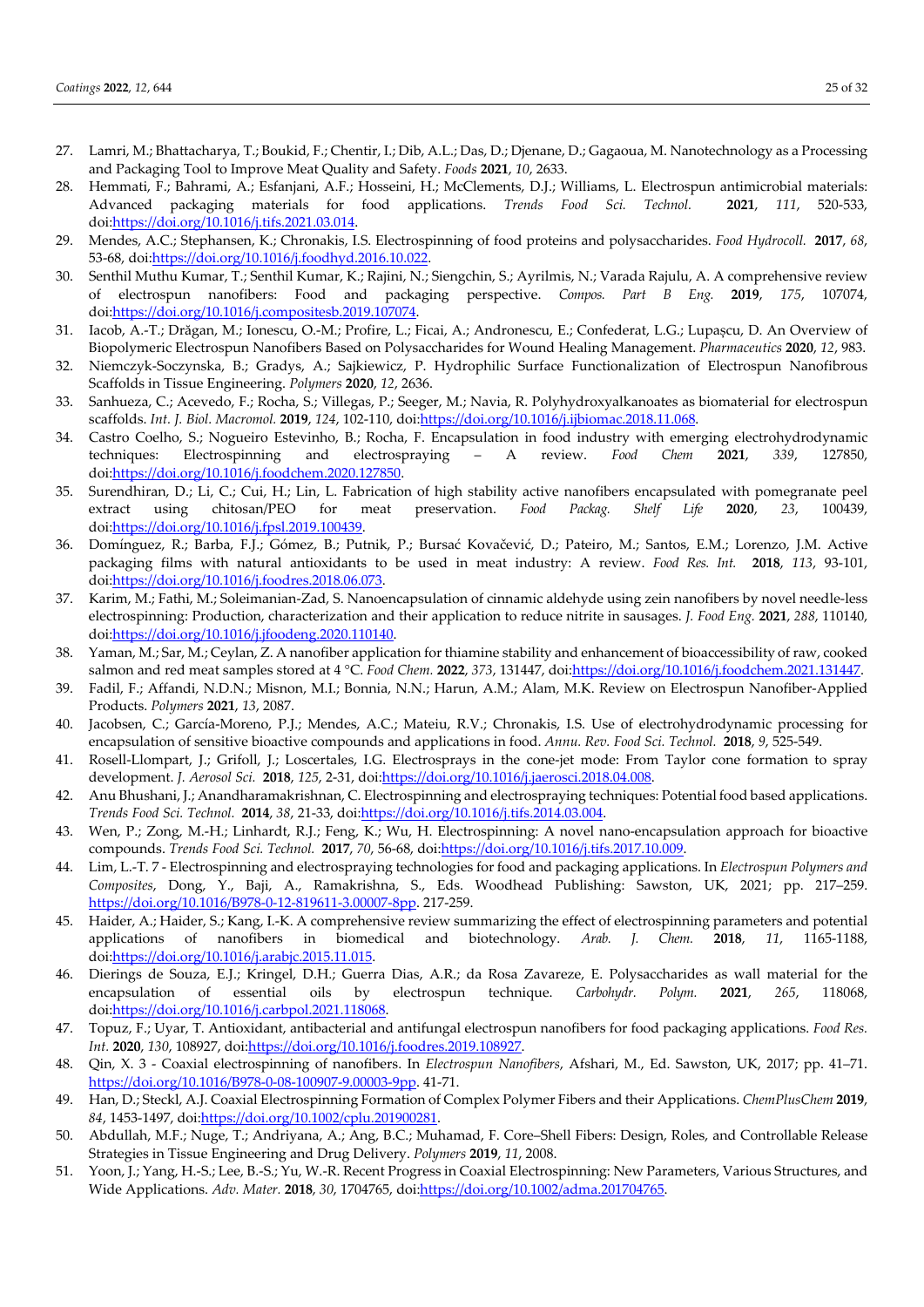- 52. Ghorani, B.; Tucker, N. Fundamentals of electrospinning as a novel delivery vehicle for bioactive compounds in food nanotechnology. *Food Hydrocoll.* **2015**, *51*, 227-240, doi:https://doi.org/10.1016/j.foodhyd.2015.05.024.
- 53. Aman Mohammadi, M.; Hosseini, S.M.; Yousefi, M. Application of electrospinning technique in development of intelligent food packaging: A short review of recent trends. *Food Sci. Nutr.* **2020**, *8*, 4656-4665, doi:https://doi.org/10.1002/fsn3.1781.
- 54. Tarus, B.; Fadel, N.; Al-Oufy, A.; El-Messiry, M. Effect of polymer concentration on the morphology and mechanical characteristics of electrospun cellulose acetate and poly (vinyl chloride) nanofiber mats. *Alex. Eng. J.* **2016**, *55*, 2975-2984, doi:https://doi.org/10.1016/j.aej.2016.04.025.
- 55. Ahmadian, A.; Shafiee, A.; Aliahmad, N.; Agarwal, M. Overview of Nano-Fiber Mats Fabrication via Electrospinning and Morphology Analysis. *Textiles* **2021**, *1*, 206-226.
- 56. Korycka, P.; Mirek, A.; Kramek-Romanowska, K.; Grzeczkowicz, M.; Lewińska, D. Effect of electrospinning process variables on the size of polymer fibers and bead-on-string structures established with a 23 factorial design. *Beilstein J. Nanotechnol.* **2018**, *9*, 2466-2478, doi:10.3762/bjnano.9.231.
- 57. Akkoyun, S.; Öktem, N. Effect of viscoelasticity in polymer nanofiber electrospinning: Simulation using FENE-CR model. *Eng. Sci. Technol. Int. J.* **2021**, *24*, 620-630, doi:https://doi.org/10.1016/j.jestch.2020.12.017.
- 58. Zhang, S.; Campagne, C.; Salaün, F. Influence of Solvent Selection in the Electrospraying Process of Polycaprolactone. *Appl. Sci.*  **2019**, *9*, 402.
- 59. Feng, J.J. The stretching of an electrified non-Newtonian jet: A model for electrospinning. *Phys. Fluids* **2002**, *14*, 3912-3926, doi:10.1063/1.1510664.
- 60. Bhardwaj, N.; Kundu, S.C. Electrospinning: a fascinating fiber fabrication technique. *Biotechnol. Adv.* **2010**, *28*, 325-347.
- 61. Suresh, S.; Becker, A.; Glasmacher, B. Impact of Apparatus Orientation and Gravity in Electrospinning—A Review of Empirical Evidence. *Polymers* **2020**, *12*, 2448.
- 62. Fonseca, L.M.; Bona, N.P.; Crizel, R.L.; Pedra, N.S.; Stefanello, F.M.; Lim, L.-T.; Carreño, N.L.V.; Dias, A.R.G.; Zavareze, E.d.R. Electrospun Starch Nanofibers as a Delivery Carrier for Carvacrol as Anti-Glioma Agent. *Starch - Stärke* **2022**, *74*, 2100115, doi:https://doi.org/10.1002/star.202100115.
- 63. Beikzadeh, S.; Akbarinejad, A.; Swift, S.; Perera, J.; Kilmartin, P.A.; Travas-Sejdic, J. Cellulose acetate electrospun nanofibers encapsulating Lemon Myrtle essential oil as active agent with potent and sustainable antimicrobial activity. *React. Funct. Polym.*  **2020**, *157*, 104769, doi:https://doi.org/10.1016/j.reactfunctpolym.2020.104769.
- 64. Pérez-Nava, A.; Reyes-Mercado, E.; González-Campos, J.B. Production of chitosan nanofibers using the HFIP/acetic acid mixture as electrospinning solvent. *Chem. Eng. Processing Process Intensif.* **2022**, *173*, 108849, doi:https://doi.org/10.1016/j.cep.2022.108849.
- 65. Moomand, K.; Lim, L.-T. Properties of Encapsulated Fish Oil in Electrospun Zein Fibres Under Simulated In Vitro Conditions. *Food Bioprocess Technol.* **2015**, *8*, 431-444, doi:10.1007/s11947-014-1414-7.
- 66. Pinheiro Bruni, G.; dos Santos Acunha, T.; de Oliveira, J.P.; Martins Fonseca, L.; Tavares da Silva, F.; Martins Guimarães, V.; da Rosa Zavareze, E. Electrospun protein fibers loaded with yerba mate extract for bioactive release in food packaging. *J. Sci. Food Agric.* **2020**, *100*, 3341-3350, doi:https://doi.org/10.1002/jsfa.10366.
- 67. Prietto, L.; Pinto, V.Z.; El Halal, S.L.M.; de Morais, M.G.; Costa, J.A.V.; Lim, L.-T.; Dias, A.R.G.; Zavareze, E.d.R. Ultrafine fibers of zein and anthocyanins as natural pH indicator. *J. Sci. Food Agric.* **2018**, *98*, 2735-2741, doi:https://doi.org/10.1002/jsfa.8769.
- 68. Shao, P.; Liu, Y.; Ritzoulis, C.; Niu, B. Preparation of zein nanofibers with cinnamaldehyde encapsulated in surfactants at critical micelle concentration for active food packaging. *Food Packag. Shelf Life* **2019**, *22*, 100385, doi:https://doi.org/10.1016/j.fpsl.2019.100385.
- 69. Maria Leena, M.; Yoha, K.S.; Moses, J.A.; Anandharamakrishnan, C. Edible coating with resveratrol loaded electrospun zein nanofibers with enhanced bioaccessibility. *Food Biosci.* **2020**, *36*, 100669, doi:https://doi.org/10.1016/j.fbio.2020.100669.
- 70. Torkamani, A.E.; Syahariza, Z.A.; Norziah, M.H.; Wan, A.K.M.; Juliano, P. Encapsulation of polyphenolic antioxidants obtained from Momordica charantia fruit within zein/gelatin shell core fibers via coaxial electrospinning. *Food Biosci.* **2018**, *21*, 60-71, doi:https://doi.org/10.1016/j.fbio.2017.12.001.
- 71. Kwak, H.W.; Shin, M.; Lee, J.Y.; Yun, H.; Song, D.W.; Yang, Y.; Shin, B.-S.; Park, Y.H.; Lee, K.H. Fabrication of an ultrafine fish gelatin nanofibrous web from an aqueous solution by electrospinning. *Int. J. Biol. Macromol.* **2017**, *102*, 1092-1103, doi:https://doi.org/10.1016/j.ijbiomac.2017.04.087.
- 72. Liguori, A.; Uranga, J.; Panzavolta, S.; Guerrero, P.; de la Caba, K.; Focarete, M.L. Electrospinning of Fish Gelatin Solution Containing Citric Acid: An Environmentally Friendly Approach to Prepare Crosslinked Gelatin Fibers. *Materials* **2019**, *12*, 2808.
- 73. Selvaraj, S.; Ramalingam, S.; Parida, S.; Rao, J.R.; Nishter, N.F. Chromium containing leather trimmings valorization: Sustainable sound absorber from collagen hydrolysate intercalated electrospun nanofibers. *J. Hazard. Mater.* **2021**, *405*, 124231, doi:https://doi.org/10.1016/j.jhazmat.2020.124231.
- 74. Zhou, W.; Deng, H.; Xiong, S.; Huang, Q. Fabrication and characterization of electrospun nanofibers of Hypophthalmichthys molitrix sarcoplasmic protein recovered by acid-chitosan flocculation coupling treatment. *J. Appl. Polym. Sci.* **2021**, *138*, 51472, doi:https://doi.org/10.1002/app.51472.
- 75. Correia, D.M.; Ribeiro, C.; Ferreira, J.C.C.; Botelho, G.; Ribelles, J.L.G.; Lanceros-Méndez, S.; Sencadas, V. Influence of electrospinning parameters on poly(hydroxybutyrate) electrospun membranes fiber size and distribution. *Polym. Eng. Sci.* **2014**, *54*, 1608-1617, doi:https://doi.org/10.1002/pen.23704.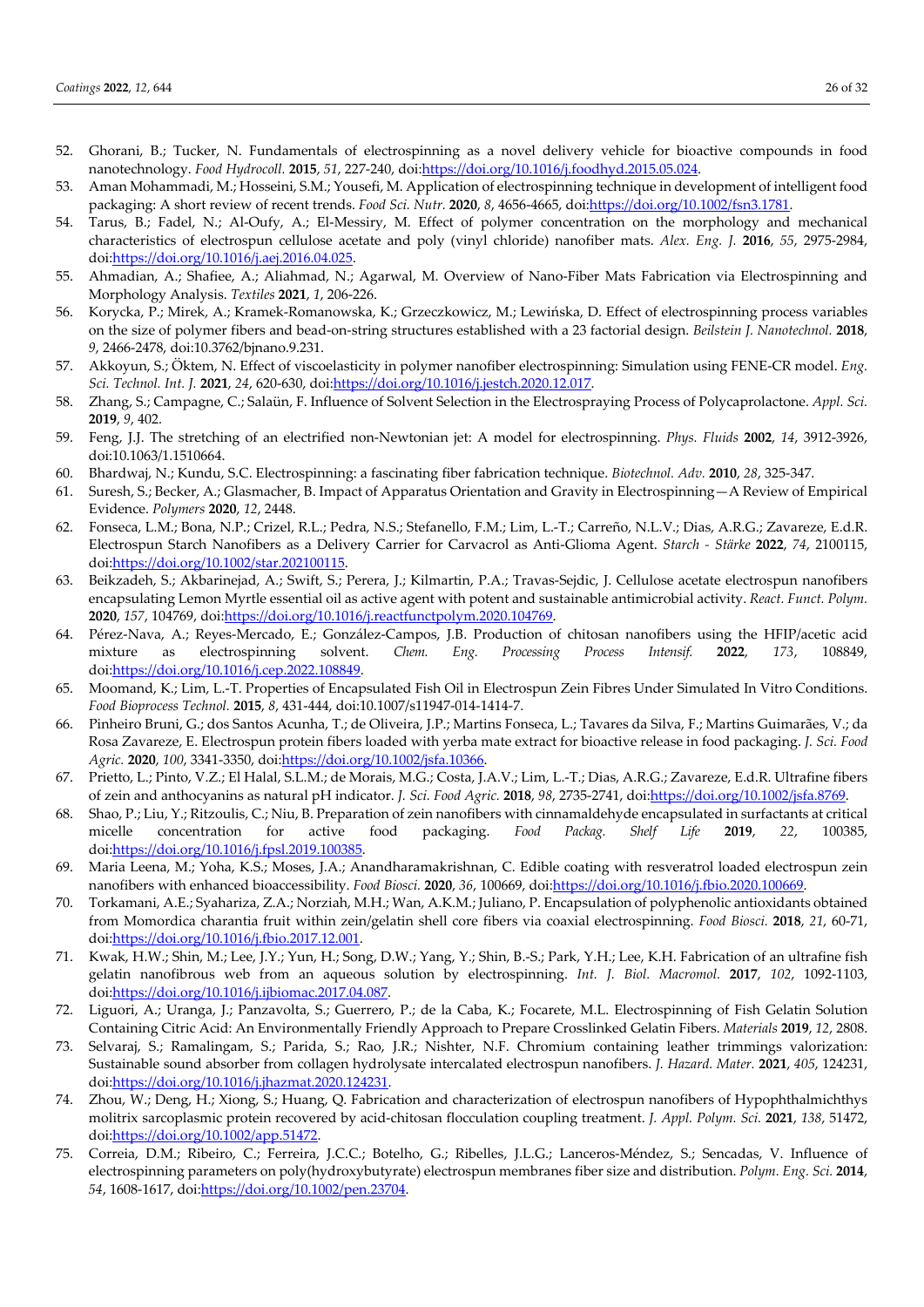- 76. Liu, Y.; Liang, X.; Wang, S.; Qin, W.; Zhang, Q. Electrospun Antimicrobial Polylactic Acid/Tea Polyphenol Nanofibers for Food-Packaging Applications. *Polymers* **2018**, *10*, 561.
- 77. Aytac, Z.; Keskin, N.O.S.; Tekinay, T.; Uyar, T. Antioxidant α-tocopherol/γ-cyclodextrin–inclusion complex encapsulated poly(lactic acid) electrospun nanofibrous web for food packaging. *J. Appl. Polym. Sci.* **2017**, *134*, doi:https://doi.org/10.1002/app.44858.
- 78. Kriegel, C.; Kit, K.M.; McClements, D.J.; Weiss, J. Nanofibers as Carrier Systems for Antimicrobial Microemulsions. Part I: Fabrication and Characterization. *Langmuir* **2009**, *25*, 1154-1161, doi:10.1021/la803058c.
- 79. Pan, J.; Ai, F.; Shao, P.; Chen, H.; Gao, H. Development of polyvinyl alcohol/β-cyclodextrin antimicrobial nanofibers for fresh mushroom packaging. *Food Chem.* **2019**, *300*, 125249, doi:https://doi.org/10.1016/j.foodchem.2019.125249.
- 80. Solaberrieta, I.; Jiménez, A.; Cacciotti, I.; Garrigós, M.C. Encapsulation of Bioactive Compounds from Aloe Vera Agrowastes in Electrospun Poly (Ethylene Oxide) Nanofibers. *Polymers* **2020**, *12*, 1323.
- 81. Qin, X.; Wu, D. Effect of different solvents on poly(caprolactone) (PCL) electrospun nonwoven membranes. *J. Therm. Anal. Calorim.* **2012**, *107*, 1007-1013, doi:10.1007/s10973-011-1640-4.
- 82. Rashidi, M.; Seyyedi Mansour, S.; Mostashari, P.; Ramezani, S.; Mohammadi, M.; Ghorbani, M. Electrospun nanofiber based on Ethyl cellulose/Soy protein isolated integrated with bitter orange peel extract for antimicrobial and antioxidant active food packaging. *Int. J. Biol. Macromol.* **2021**, *193*, 1313-1323, doi:https://doi.org/10.1016/j.ijbiomac.2021.10.182.
- 83. Ahmad, B.; Stoyanov, S.; Pelan, E.; Stride, E.; Edirisinghe, M. Electrospinning of ethyl cellulose fibres with glass and steel needle configurations. *Food Res. Int.* **2013**, *54*, 1761-1772, doi:https://doi.org/10.1016/j.foodres.2013.09.021.
- 84. Wu, C.-S.; Wu, D.-Y.; Wang, S.-S. Biodegradable Composite Nanofiber Containing Fish-Scale Extracts. *ACS Appl. Bio Mater.* **2021**, *4*, 462-469, doi:10.1021/acsabm.0c00955.
- 85. Liu, Y.; Wang, D.; Sun, Z.; Liu, F.; Du, L.; Wang, D. Preparation and characterization of gelatin/chitosan/3-phenylacetic acid food-packaging nanofiber antibacterial films by electrospinning. *Int. J. Biol. Macromol.* **2021**, *169*, 161-170, doi:https://doi.org/10.1016/j.ijbiomac.2020.12.046.
- 86. Esparza, Y.; Ullah, A.; Boluk, Y.; Wu, J. Preparation and characterization of thermally crosslinked poly(vinyl alcohol)/feather keratin nanofiber scaffolds. *Mater. Des.* **2017**, *133*, 1-9, doi:https://doi.org/10.1016/j.matdes.2017.07.052.
- 87. Shao, P.; Niu, B.; Chen, H.; Sun, P. Fabrication and characterization of tea polyphenols loaded pullulan-CMC electrospun nanofiber for fruit preservation. *Int. J. Biol. Macromol.* **2018**, *107*, 1908-1914, doi:https://doi.org/10.1016/j.ijbiomac.2017.10.054.
- 88. He, M.; Chen, M.; Dou, Y.; Ding, J.; Yue, H.; Yin, G.; Chen, X.; Cui, Y. Electrospun Silver Nanoparticles-Embedded Feather Keratin/Poly(vinyl alcohol)/Poly(ethylene oxide) Antibacterial Composite Nanofibers. *Polymers* **2020**, *12*, 305.
- 89. de Souza, S.O.L.; Guerra, M.C.A.; Heneine, L.G.D.; de Oliveira, C.R.; Cunha Junior, A.d.S.; Fialho, S.L.; Oréfice, R.L. Biodegradable core-shell electrospun nanofibers containing bevacizumab to treat age-related macular degeneration. *J. Mater. Sci. Mater. Med.* **2018**, *29*, 173, doi:10.1007/s10856-018-6187-5.
- 90. Fathi, M.; Martín, Á.; McClements, D.J. Nanoencapsulation of food ingredients using carbohydrate based delivery systems. *Trends Food Sci. Technol.* **2014**, *39*, 18-39.
- 91. Cetinkaya, T.; Wijaya, W.; Altay, F.; Ceylan, Z. Fabrication and characterization of zein nanofibers integrated with gold nanospheres. *LWT* **2022**, *155*, 112976, doi:https://doi.org/10.1016/j.lwt.2021.112976.
- 92. do Evangelho, J.A.; Crizel, R.L.; Chaves, F.C.; Prietto, L.; Pinto, V.Z.; Miranda, M.Z.d.; Dias, A.R.G.; Zavareze, E.d.R. Thermal and irradiation resistance of folic acid encapsulated in zein ultrafine fibers or nanocapsules produced by electrospinning and electrospraying. *Food Res. Int.* **2019**, *124*, 137-146, doi:https://doi.org/10.1016/j.foodres.2018.08.019.
- 93. Li, D.; Wang, M.; Song, W.-L.; Yu, D.-G.; Bligh, S.W.A. Electrospun Janus Beads-On-A-String Structures for Different Types of Controlled Release Profiles of Double Drugs. *Biomolecules* **2021**, *11*, 635.
- 94. Yan, T.; Tian, L.; Pan, Z. Structures and mechanical properties of plied and twisted polyacrylonitrile nanofiber yarns fabricated by a multi-needle electrospinning device. *Fibers Polym.* **2016**, *17*, 1627-1633, doi:10.1007/s12221-016-6553-1.
- 95. Omer, S.; Forgách, L.; Zelkó, R.; Sebe, I. Scale-up of Electrospinning: Market Overview of Products and Devices for Pharmaceutical and Biomedical Purposes. *Pharmaceutics* **2021**, *13*, 286.
- 96. Echegoyen, Y.; Fabra, M.J.; Castro-Mayorga, J.L.; Cherpinski, A.; Lagaron, J.M. High throughput electro-hydrodynamic processing in food encapsulation and food packaging applications. *Trends Food Sci. Technol.* **2017**, *60*, 71-79.
- 97. Lim, L.-T.; Mendes, A.C.; Chronakis, I.S. Chapter Five Electrospinning and electrospraying technologies for food applications. In *Advances in Food and Nutrition Research*, Lim, L.-T., Rogers, M., Eds. Academic Press: Cambridge, MA, USA, 2019; Volume 88, pp. 167–234.
- 98. Li, Y.; Zhu, J.; Cheng, H.; Li, G.; Cho, H.; Jiang, M.; Gao, Q.; Zhang, X. Developments of Advanced Electrospinning Techniques: A Critical Review. *Adv. Mater. Technol.* **2021**, *6*, 2100410, doi:https://doi.org/10.1002/admt.202100410.
- 99. Khamforoush, M.; Mahjob, M. Modification of the rotating jet method to generate highly aligned electrospun nanofibers. *Mater. Lett.* **2011**, *65*, 453-455, doi:https://doi.org/10.1016/j.matlet.2010.10.060.
- 100. Li, D.; Wang, Y.; Xia, Y. Electrospinning of Polymeric and Ceramic Nanofibers as Uniaxially Aligned Arrays. *Nano Letters* **2003**, *3*, 1167-1171, doi:10.1021/nl0344256.
- 101. Nezarati, R.M.; Eifert, M.B.; Cosgriff-Hernandez, E. Effects of humidity and solution viscosity on electrospun fiber morphology. *Tissue Eng Part C Methods* **2013**, *19*, 810-819, doi:10.1089/ten.TEC.2012.0671.
- 102. Yang, G.-Z.; Li, H.-P.; Yang, J.-H.; Wan, J.; Yu, D.-G. Influence of Working Temperature on The Formation of Electrospun Polymer Nanofibers. *Nanoscale Res. Lett.* **2017**, *12*, 55, doi:10.1186/s11671-016-1824-8.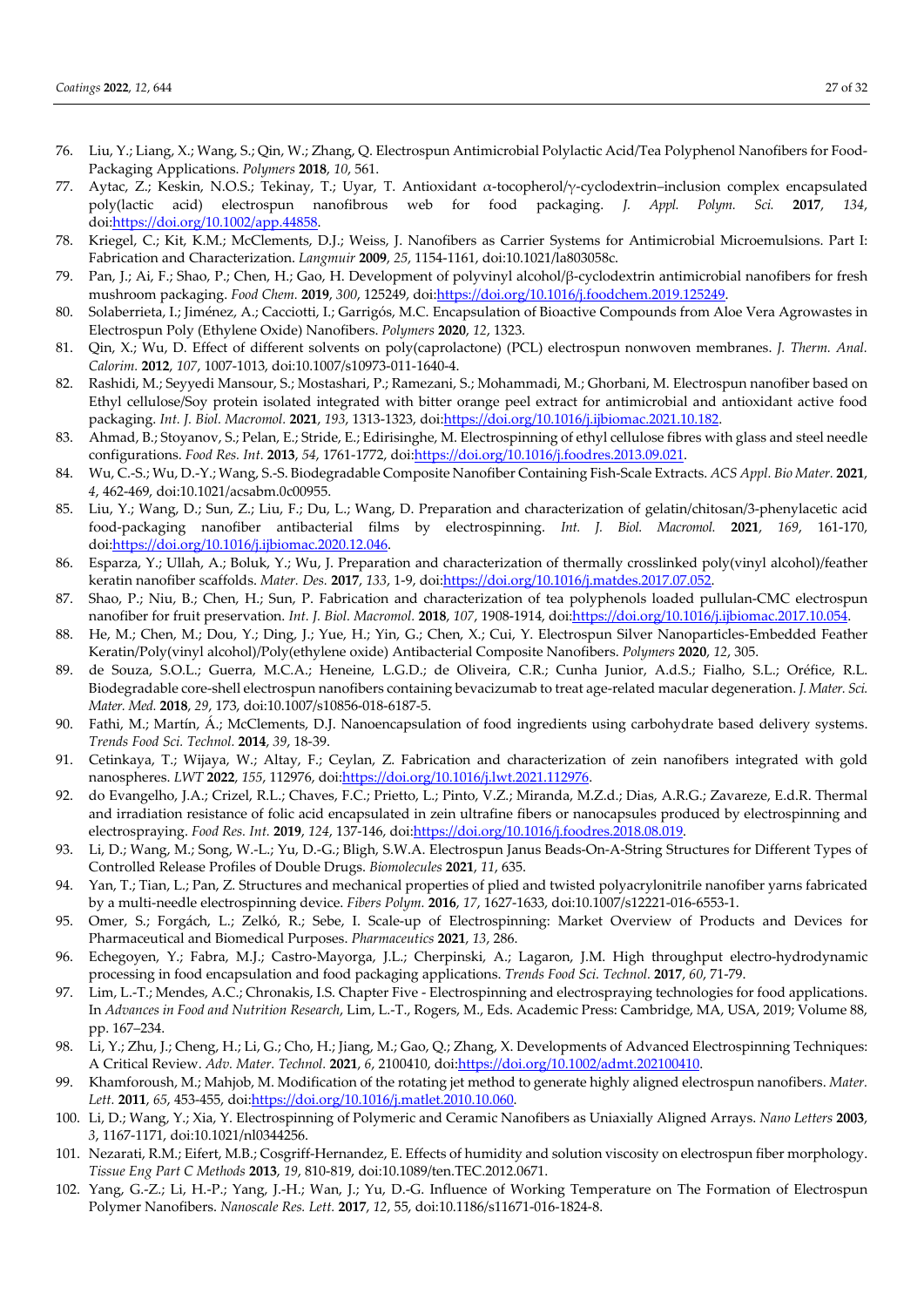- 103. Ghorani, B.; Tucker, N.; Yoshikawa, M. Approaches for the assembly of molecularly imprinted electrospun nanofibre membranes and consequent use in selected target recognition. *Food Res. Int.* **2015**, *78*, 448-464.
- 104. Marques, C.; Lise, C.C.; Bonadimann, F.S.; Mitterer-Daltoé, M.L. Flash Profile as an effective method for assessment of odor profile in three different fishes. *J. Sci. Food Agric.* **2019**, *56*, 4036-4044, doi:10.1007/s13197-019-03872-w.
- 105. Lavanya, M.N.; Kathiravan, T.; Moses, J.A.; Anandharamakrishnan, C. Influence of spray-drying conditions on microencapsulation of fish oil and chia oil. *Dry. Technol.* **2020**, *38*, 279-292, doi:10.1080/07373937.2018.1553181.
- 106. Kong, L.; Ziegler, G.R. Fabrication of pure starch fibers by electrospinning. *Food Hydrocoll.* **2014**, *36*, 20-25, doi:https://doi.org/10.1016/j.foodhyd.2013.08.021.
- 107. Fonseca, L.M.; Radünz, M.; dos Santos Hackbart, H.C.; da Silva, F.T.; Camargo, T.M.; Bruni, G.P.; Monks, J.L.; da Rosa Zavareze, E.; Dias, A.R. Electrospun potato starch nanofibers for thyme essential oil encapsulation: antioxidant activity and thermal resistance. *J. Sci. Food Agric.* **2020**, *100*, 4263-4271, doi:https://doi.org/10.1002/jsfa.10468.
- 108. Nanda, P.K.; Das, A.K.; Dandapat, P.; Dhar, P.; Bandyopadhyay, S.; Dib, A.L.; Lorenzo, J.M.; Gagaoua, M. Nutritional aspects, flavour profile and health benefits of crab meat based novel food products and valorisation of processing waste to wealth: A review. *Trends Food Sci. Technol.* **2021**, https://doi.org/10.1016/j.tifs.2021.03.059.
- 109. Wang, H.; Qian, J.; Ding, F. Emerging Chitosan-Based Films for Food Packaging Applications. *J. Agric. Food Chem.* **2018**, *66*, 395- 413, doi:10.1021/acs.jafc.7b04528.
- 110. de Farias, B.S.; Sant'Anna Cadaval Junior, T.R.; de Almeida Pinto, L.A. Chitosan-functionalized nanofibers: A comprehensive review on challenges and prospects for food applications. *Int. J. Biol. Macromol.* **2019**, *123*, 210-220, doi:https://doi.org/10.1016/j.ijbiomac.2018.11.042.
- 111. Abid, S.; Hussain, T.; Nazir, A.; Zahir, A.; Ramakrishna, S.; Hameed, M.; Khenoussi, N. Enhanced antibacterial activity of PEOchitosan nanofibers with potential application in burn infection management. *Int. J. Biol. Macromol.* **2019**, *135*, 1222-1236, doi:https://doi.org/10.1016/j.ijbiomac.2019.06.022.
- 112. Hardiansyah, A.; Tanadi, H.; Yang, M.-C.; Liu, T.-Y. Electrospinning and antibacterial activity of chitosan-blended poly(lactic acid) nanofibers. *J. Polym. Res.* **2015**, *22*, 59, doi:10.1007/s10965-015-0704-8.
- 113. Koosha, M.; Mirzadeh, H. Electrospinning, mechanical properties, and cell behavior study of chitosan/PVA nanofibers. *J. Biomed. Mater. Res. Part A* **2015**, *103*, 3081-3093, doi:https://doi.org/10.1002/jbm.a.35443.
- 114. Padil, V.V.T.; Cheong, J.Y.; Kp, A.; Makvandi, P.; Zare, E.N.; Torres-Mendieta, R.; Wacławek, S.; Černík, M.; Kim, I.-D.; Varma, R.S. Electrospun fibers based on carbohydrate gum polymers and their multifaceted applications. *Carbohydr. Polym.* **2020**, *247*, 116705, doi:https://doi.org/10.1016/j.carbpol.2020.116705.
- 115. Shekarforoush, E.; Faralli, A.; Ndoni, S.; Mendes, A.C.; Chronakis, I.S. Electrospinning of Xanthan Polysaccharide. *Macromol. Mater. Eng.* **2017**, *302*, 1700067, doi:https://doi.org/10.1002/mame.201700067.
- 116. Khan, M.J.; Kumari, S.; Selamat, J.; Shameli, K.; Sazili, A.Q. Reducing Meat Perishability through Pullulan Active Packaging. *J. Food Qual.* **2020**, *2020*, 8880977, doi:10.1155/2020/8880977.
- 117. Poudel, D.; Swilley-Sanchez, S.; O'keefe, S.; Matson, J.; Long, T.; Fernández-Fraguas, C. Novel Electrospun Pullulan Fibers Incorporating Hydroxypropyl-β-Cyclodextrin: Morphology and Relation with Rheological Properties. *Polymers* **2020**, *12*, 2558.
- 118. Farris, S.; Introzzi, L.; Fuentes-Alventosa, J.M.; Santo, N.; Rocca, R.; Piergiovanni, L. Self-Assembled Pullulan–Silica Oxygen Barrier Hybrid Coatings for Food Packaging Applications. *J. Agric. Food Chem.* **2012**, *60*, 782-790, doi:10.1021/jf204033d.
- 119. Moomand, K.; Lim, L.-T. Oxidative stability of encapsulated fish oil in electrospun zein fibres. *Food Res. Int.* **2014**, *62*, 523-532, doi:https://doi.org/10.1016/j.foodres.2014.03.054.
- 120. Dias Antunes, M.; da Silva Dannenberg, G.; Fiorentini, Â.M.; Pinto, V.Z.; Lim, L.-T.; da Rosa Zavareze, E.; Dias, A.R.G. Antimicrobial electrospun ultrafine fibers from zein containing eucalyptus essential oil/cyclodextrin inclusion complex. *Int. J. Biol. Macromol.* **2017**, *104*, 874-882, doi:https://doi.org/10.1016/j.ijbiomac.2017.06.095.
- 121. Terao, K.; Nagasawa, N.; Nishida, H.; Furusawa, K.; Mori, Y.; Yoshii, F.; Dobashi, T. Reagent-free crosslinking of aqueous gelatin: manufacture and characteristics of gelatin gels irradiated with gamma-ray and electron beam. *J. Biomater. Sci. Polym. Ed.* **2003**, *14*, 1197-1208, doi:10.1163/156856203322553437.
- 122. Cataldo, F.; Ursini, O.; Lilla, E.; Angelini, G. Radiation-induced crosslinking of collagen gelatin into a stable hydrogel. *J. Radioanal. Nucl. Chem.* **2008**, *275*, 125-131, doi:10.1007/s10967-007-7003-8.
- 123. Prasertsung, I.; Damrongsakkul, S.; Saito, N. Crosslinking of a Gelatin Solutions Induced by Pulsed Electrical Discharges in Solutions. *Plasma Processes Polym.* **2013**, *10*, 792-797, doi:https://doi.org/10.1002/ppap.201200148.
- 124. Weiss, J.; Kanjanapongkul, K.; Wongsasulak, S.; Yoovidhya, T. 13 Electrospun fibers: fabrication, functionalities and potential food industry applications. In *Nanotechnology in the Food, Beverage and Nutraceutical Industries*, Huang, Q., Ed. Woodhead Publishing: Sawston, UK, 2012; pp. 362–397. https://doi.org/10.1533/9780857095657.2.362.
- 125. Ceylan, Z.; Meral, R.; Cavidoglu, I.; Yagmur Karakas, C.; Tahsin Yilmaz, M. A new application on fatty acid stability of fish fillets: Coating with probiotic bacteria-loaded polymer-based characterized nanofibers. *J. Food Saf.* **2018**, *38*, e12547, doi:https://doi.org/10.1111/jfs.12547.
- 126. Ceylan, Z. A new cost-effective process for limitation of microbial growth in fish fleshes: Wrapping by aluminum foil coated with electrospun nanofibers. *J. Food Saf.* **2019**, *39*, e12697, doi:https://doi.org/10.1111/jfs.12697.
- 127. Ibrahim, H.M.; Klingner, A. A review on electrospun polymeric nanofibers: Production parameters and potential applications. *Polym. Test.* **2020**, *90*, 106647, doi:https://doi.org/10.1016/j.polymertesting.2020.106647.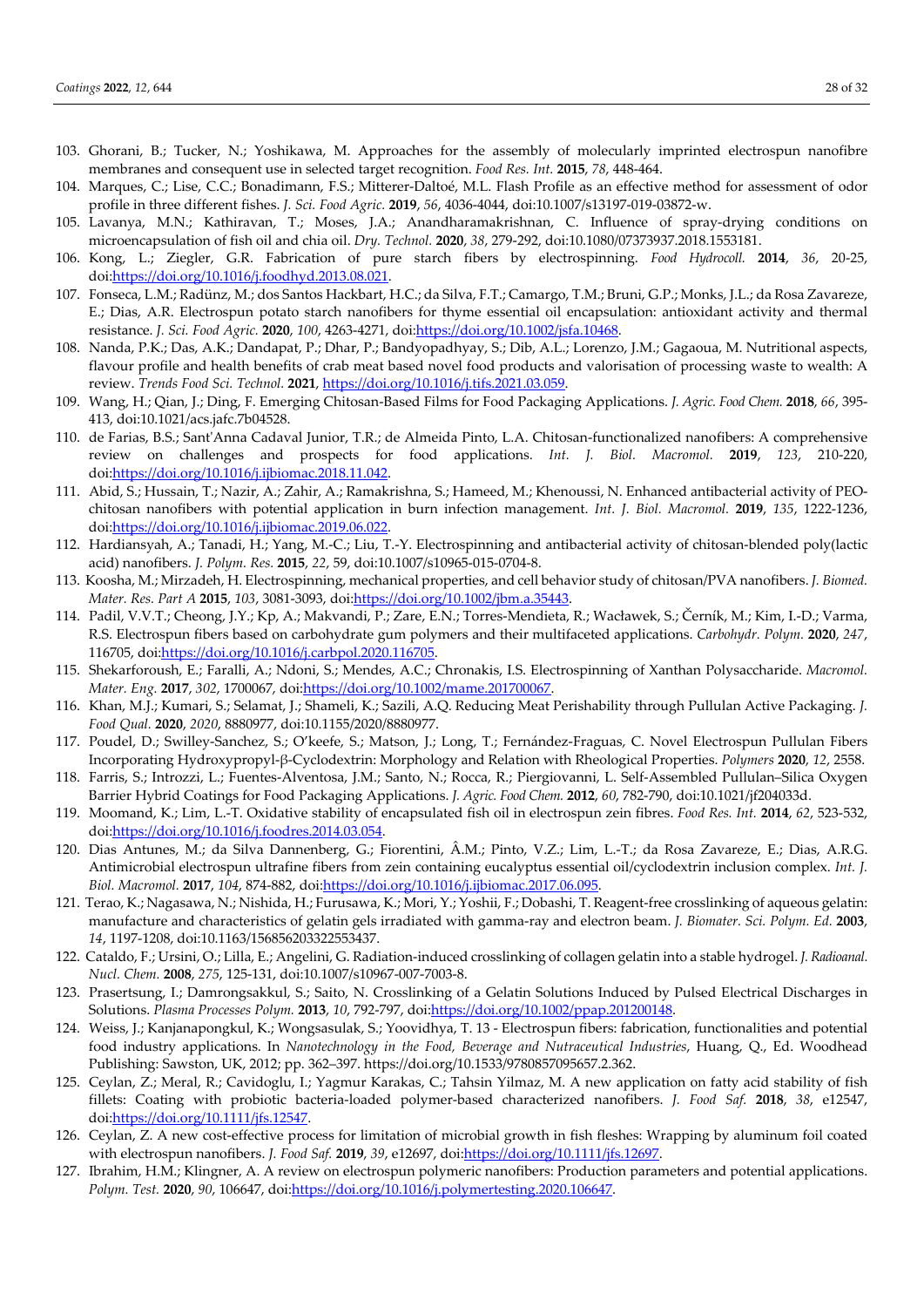- 128. Lanno, G.-M.; Ramos, C.; Preem, L.; Putrinš, M.; Laidmäe, I.; Tenson, T.; Kogermann, K. Antibacterial Porous Electrospun Fibers as Skin Scaffolds for Wound Healing Applications. *ACS Omega* **2020**, *5*, 30011-30022, doi:10.1021/acsomega.0c04402.
- 129. Nitti, P.; Gallo, N.; Natta, L.; Scalera, F.; Palazzo, B.; Sannino, A.; Gervaso, F. Influence of Nanofiber Orientation on Morphological and Mechanical Properties of Electrospun Chitosan Mats. *J. Healthc. Eng.* **2018**, *2018*, 3651480, doi:10.1155/2018/3651480.
- 130. Leidy, R.; Maria Ximena, Q.-C. Use of electrospinning technique to produce nanofibres for food industries: A perspective from regulations to characterisations. *Trends Food Sci. Technol.* **2019**, *85*, 92-106, doi:https://doi.org/10.1016/j.tifs.2019.01.006.
- 131. Rydz, J.; Šišková, A.; Andicsová Eckstein, A. Scanning Electron Microscopy and Atomic Force Microscopy: Topographic and Dynamical Surface Studies of Blends, Composites, and Hybrid Functional Materials for Sustainable Future. *Adv. Mater. Sci. Eng.*  **2019**, *2019*, 6871785, doi:10.1155/2019/6871785.
- 132. Sharma, A.; Pathak, D.; Patil, D.S.; Dhiman, N.; Bhullar, V.; Mahajan, A. Electrospun PVP/TiO2 Nanofibers for Filtration and Possible Protection from Various Viruses like COVID-19. *Technologies* **2021**, *9*, 89.
- 133. Islam, M.S.; Ang, B.C.; Andriyana, A.; Afifi, A.M. A review on fabrication of nanofibers via electrospinning and their applications. *SN Appl. Sci.* **2019**, *1*, 1248, doi:10.1007/s42452-019-1288-4.
- 134. Haru, Y.; Tomioka, A. Luminescent electrospun nanofibers doped with organic dye: Toward a disentangled deposition (Phys. Status Solidi B 6/2017). *Phys. Status Solidi (B)* **2017**, *254*, 1770230, doi:https://doi.org/10.1002/pssb.201770230.
- 135. Ahmed, R.M. Surface Characterization and Optical Study on Electrospun Nanofibers of PVDF/PAN Blends. *Fiber Integr. Opt.*  **2017**, *36*, 78-90, doi:10.1080/01468030.2017.1280098.
- 136. Richard-Lacroix, M.; Pellerin, C. Raman spectroscopy of individual poly(ethylene oxide) electrospun fibers: Effect of the collector on molecular orientation. *Vib. Spectrosc.* **2017**, *91*, 92-98, doi:https://doi.org/10.1016/j.vibspec.2016.09.002.
- 137. Göksen, G.; Fabra, M.J.; Ekiz, H.I.; López-Rubio, A. Phytochemical-loaded electrospun nanofibers as novel active edible films: Characterization and antibacterial efficiency in cheese slices. *Food Control* **2020**, *112*, 107133.
- 138. Nauman, S.; Lubineau, G.; Alharbi, H.F. Post Processing Strategies for the Enhancement of Mechanical Properties of ENMs (Electrospun Nanofibrous Membranes): A Review. *Membranes* **2021**, *11*, 39.
- 139. Susanto, H.; Samsudin, A.M.; Faz, M.W.; Rani, M.P.H. Impact of post-treatment on the characteristics of electrospun poly (vinyl alcohol)/chitosan nanofibers. *AIP Conf. Proc.* **2016**, *1725*, 020087, doi:10.1063/1.4945541.
- 140. Orasugh, J.T.; Ghosh, S.K.; Chattopadhyay, D. Chapter 10 Nanofiber-reinforced biocomposites. In *Fiber-Reinforced Nanocomposites: Fundamentals and Applications*, Han, B., Sharma, S., Nguyen, T.A., Longbiao, L., Bhat, K.S., Eds. Elsevier: Amsterdam, The Netherlands, 2020; pp. 199–233. https://doi.org/10.1016/B978-0-12-819904-6.00010-4.
- 141. Leyva-Porras, C.; Cruz-Alcantar, P.; Espinosa-Solís, V.; Martínez-Guerra, E.; Piñón-Balderrama, C.I.; Compean Martínez, I.; Saavedra-Leos, M.Z. Application of Differential Scanning Calorimetry (DSC) and Modulated Differential Scanning Calorimetry (MDSC) in Food and Drug Industries. *Polymers* **2020**, *12*, 5.
- 142. Aytac, Z.; Ipek, S.; Durgun, E.; Tekinay, T.; Uyar, T. Antibacterial electrospun zein nanofibrous web encapsulating thymol/cyclodextrin-inclusion complex for food packaging. *Food Chem.* **2017**, *233*, 117-124, doi:https://doi.org/10.1016/j.foodchem.2017.04.095.
- 143. Neo, Y.P.; Ray, S.; Jin, J.; Gizdavic-Nikolaidis, M.; Nieuwoudt, M.K.; Liu, D.; Quek, S.Y. Encapsulation of food grade antioxidant in natural biopolymer by electrospinning technique: A physicochemical study based on zein–gallic acid system. *Food chem.* **2013**, *136*, 1013-1021.
- 144. Liu, X.; Baldursdottir, S.G.; Aho, J.; Qu, H.; Christensen, L.P.; Rantanen, J.; Yang, M. Electrospinnability of Poly Lactic-co-glycolic Acid (PLGA): the Role of Solvent Type and Solvent Composition. *Pharm. Res.* **2017**, *34*, 738-749, doi:10.1007/s11095-017-2100-z.
- 145. Tarus, B.K.; Fadel, N.; Al-Oufy, A.; El-Messiry, M. Investigation of mechanical properties of electrospun poly (vinyl chloride) polymer nanoengineered composite. *J. Eng. Fibers Fabr.* **2020**, *15*, 1558925020982569, doi:10.1177/1558925020982569.
- 146. Piacentini, E. Encapsulation Efficiency. In *Encyclopedia of Membranes*, Drioli, E., Giorno, L., Eds. Springer: Berlin/Heidelberg, Germany, 2016; pp. 706–707. https://doi.org/10.1007/978-3-662-44324-8\_1945.
- 147. Wen, P.; Wen, Y.; Zong, M.-H.; Linhardt, R.J.; Wu, H. Encapsulation of Bioactive Compound in Electrospun Fibers and Its Potential Application. *J. Agric. Food Chem.* **2017**, *65*, 9161-9179, doi:10.1021/acs.jafc.7b02956.
- 148. Reddy, V.S.; Tian, Y.; Zhang, C.; Ye, Z.; Roy, K.; Chinnappan, A.; Ramakrishna, S.; Liu, W.; Ghosh, R. A Review on Electrospun Nanofibers Based Advanced Applications: From Health Care to Energy Devices. *Polymers* **2021**, *13*, 3746.
- 149. Antaby, E.; Klinkhammer, K.; Sabantina, L. Electrospinning of Chitosan for Antibacterial Applications—Current Trends. *Appl. Sci.* **2021**, *11*, 11937.
- 150. Domingues, J.M.; Teixeira, M.O.; Teixeira, M.A.; Freitas, D.; Silva, S.F.d.; Tohidi, S.D.; Fernandes, R.D.V.; Padrão, J.; Zille, A.; Silva, C., et al. Inhibition of Escherichia Virus MS2, Surrogate of SARS-CoV-2, via Essential Oils-Loaded Electrospun Fibrous Mats: Increasing the Multifunctionality of Antivirus Protection Masks. *Pharmaceutics* **2022**, *14*, 303.
- 151. Kara, H.H.; Xiao, F.; Sarker, M.; Jin, T.Z.; Sousa, A.M.M.; Liu, C.-K.; Tomasula, P.M.; Liu, L. Antibacterial poly(lactic acid) (PLA) films grafted with electrospun PLA/allyl isothiocyanate fibers for food packaging. *J. Appl. Polym. Sci.* **2016**, *133*, doi:https://doi.org/10.1002/app.42475.
- 152. Zaitoon, A.; Lim, L.-T.; Scott-Dupree, C. Activated release of ethyl formate vapor from its precursor encapsulated in ethyl Cellulose/Poly(Ethylene oxide) electrospun nonwovens intended for active packaging of fresh produce. *Food Hydrocoll.* **2021**, *112*, 106313, doi:https://doi.org/10.1016/j.foodhyd.2020.106313.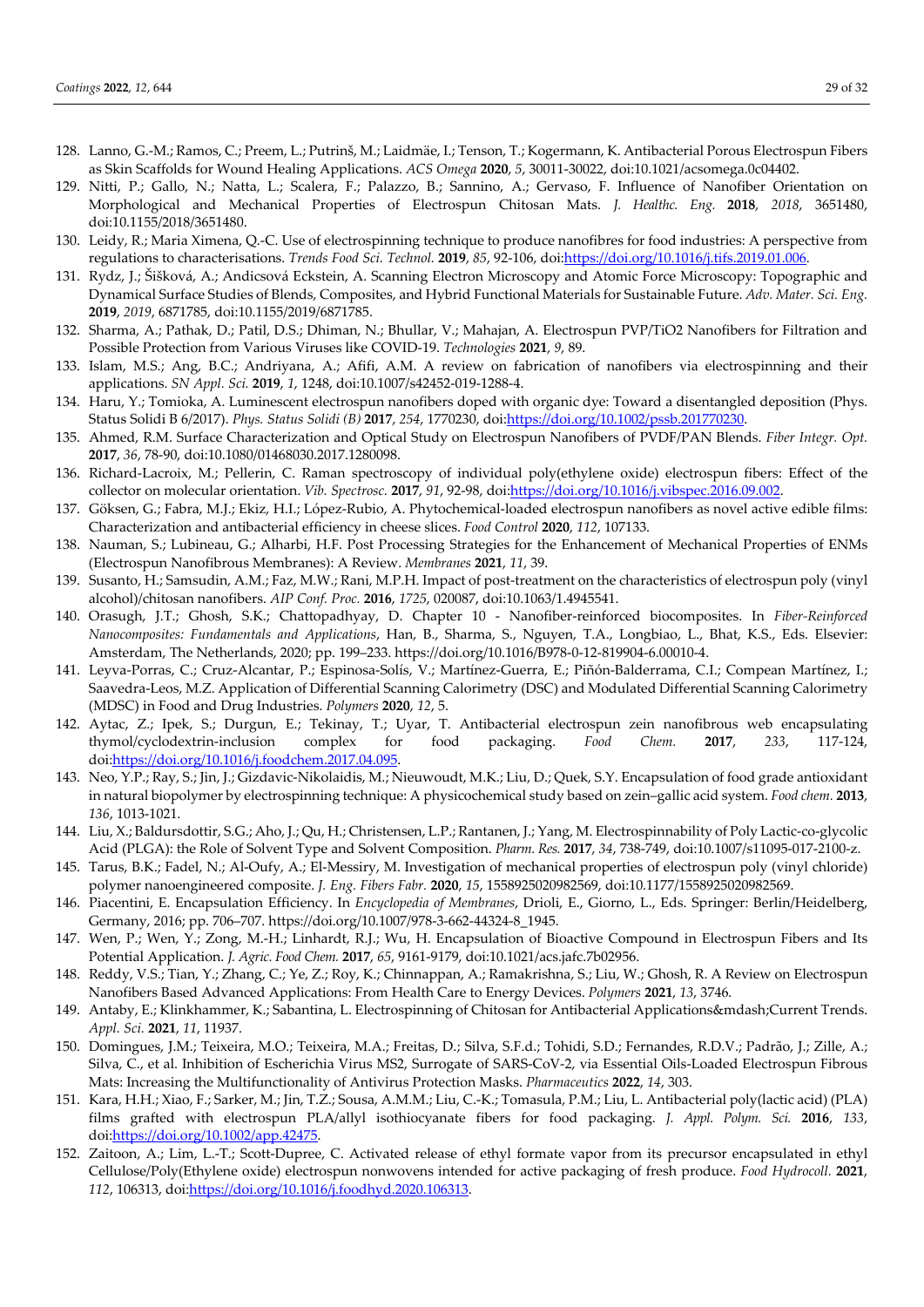- 153. Ahari, H.; Anvar, A.A.; Ataee, M.; Naeimabadi, M. Employing Nanosilver, Nanocopper, and Nanoclays in Food Packaging Production: A Systematic Review. *Coatings* **2021**, *11*, 509.
- 154. Cerqueira, M.A.; Fabra, M.J.; Castro-Mayorga, J.L.; Bourbon, A.I.; Pastrana, L.M.; Vicente, A.A.; Lagaron, J.M. Use of Electrospinning to Develop Antimicrobial Biodegradable Multilayer Systems: Encapsulation of Cinnamaldehyde and Their Physicochemical Characterization. *Food Bioprocess Technol.* **2016**, *9*, 1874-1884, doi:10.1007/s11947-016-1772-4.
- 155. Munekata, P.E.S.; Pateiro, M.; Barba, F.J.; Dominguéz, R.; Gagaoua, M.; Lorenzo, J.M. Chapter Three Development of new food and pharmaceutical products: Nutraceuticals and food additives. In *Advances in Food and Nutrition Research*, Lorenzo, J.M., Barba, F.J., Eds. Academic Press: Cambridge, MA, USA, 2020; Volume 92, pp. 53–96.
- 156. Pateiro, M.; Domínguez, R.; Bermúdez, R.; Munekata, P.E.S.; Zhang, W.; Gagaoua, M.; Lorenzo, J.M. Antioxidant active packaging systems to extend the shelf life of sliced cooked ham. *Curr. Res. Food Sci.* **2019**, *1*, 24-30, doi:10.1016/j.crfs.2019.10.002.
- 157. Alvarado, N.; Romero, J.; Torres, A.; López de Dicastillo, C.; Rojas, A.; Galotto, M.J.; Guarda, A. Supercritical impregnation of thymol in poly(lactic acid) filled with electrospun poly(vinyl alcohol)-cellulose nanocrystals nanofibers: Development an active food packaging material. *J. Food Eng.* **2018**, *217*, 1-10, doi:https://doi.org/10.1016/j.jfoodeng.2017.08.008.
- 158. Wang, D.; Liu, Y.; Sun, J.; Sun, Z.; Liu, F.; Du, L.; Wang, D. Fabrication and Characterization of Gelatin/Zein Nanofiber Films Loading Perillaldehyde for the Preservation of Chilled Chicken. *Foods* **2021**, *10*, 1277.
- 159. Vargas Romero, E.; Lim, L.-T.; Suárez Mahecha, H.; Bohrer, B.M. The Effect of Electrospun Polycaprolactone Nonwovens Containing Chitosan and Propolis Extracts on Fresh Pork Packaged in Linear Low-Density Polyethylene Films. *Foods* **2021**, *10*, 1110.
- 160. Lin, L.; Zhu, Y.; Cui, H. Electrospun thyme essential oil/gelatin nanofibers for active packaging against Campylobacter jejuni in chicken. *LWT* **2018**, *97*, 711-718, doi:https://doi.org/10.1016/j.lwt.2018.08.015.
- 161. Lin, L.; Mao, X.; Sun, Y.; Rajivgandhi, G.; Cui, H. Antibacterial properties of nanofibers containing chrysanthemum essential oil and their application as beef packaging. *Int. J. Food Microbiol.* **2019**, *292*, 21-30, doi:https://doi.org/10.1016/j.ijfoodmicro.2018.12.007.
- 162. Fattahian, A.; Fazlara, A.; Maktabi, S.; Pourmahdi, M.; Bavarsad, N. The effects of chitosan containing nano-capsulated Cuminum cyminum essential oil on the shelf-life of veal in modified atmosphere packaging. *J. Food Meas. Charact.* **2022**, *16*, 920- 933, doi:10.1007/s11694-021-01213-0.
- 163. Huang, H.; Huang, C.; Yin, C.; Khan, M.R.; Zhao, H.; Xu, Y.; Huang, L.; Zheng, D.; Qi, M. Preparation and characterization of β-cyclodextrin–oregano essential oil microcapsule and its effect on storage behavior of purple yam. *J. Sci. Food Agric.* **2020**, *100*, 4849-4857, doi:https://doi.org/10.1002/jsfa.10545.
- 164. Wadhwa, G.; Kumar, S.; Chhabra, L.; Mahant, S.; Rao, R. Essential oil–cyclodextrin complexes: an updated review. *J. Incl. Phenom. Macrocycl. Chem.* **2017**, *89*, 39-58, doi:10.1007/s10847-017-0744-2.
- 165. Li, Y.-X.; Wijesekara, I.; Li, Y.; Kim, S.-K. Phlorotannins as bioactive agents from brown algae. *Process Biochem.* **2011**, *46*, 2219- 2224, doi:https://doi.org/10.1016/j.procbio.2011.09.015.
- 166. Sohany, M.; Tawakkal, I.S.M.A.; Ariffin, S.H.; Shah, N.N.A.K.; Yusof, Y.A. Characterization of Anthocyanin Associated Purple Sweet Potato Starch and Peel-Based pH Indicator Films. *Foods* **2021**, *10*, 2005.
- 167. Guo, M.; Wang, H.; Wang, Q.; Chen, M.; Li, L.; Li, X.; Jiang, S. Intelligent double-layer fiber mats with high colorimetric response sensitivity for food freshness monitoring and preservation. *Food Hydrocoll.* **2020**, *101*, 105468, doi:https://doi.org/10.1016/j.foodhyd.2019.105468.
- 168. Sun, W.; Liu, Y.; Jia, L.; Saldaña, M.D.A.; Dong, T.; Jin, Y.; Sun, W. A smart nanofibre sensor based on anthocyanin/poly-l-lactic acid for mutton freshness monitoring. *Int. J. Food Sci. Technol.* **2021**, *56*, 342-351, doi:https://doi.org/10.1111/ijfs.14648.
- 169. Jin, T.; Liu, L.; Zhang, H.; Hicks, K. Antimicrobial activity of nisin incorporated in pectin and polylactic acid composite films against Listeria monocytogenes. *Int. J. Food Sci. Technol.* **2009**, *44*, 322-329, doi:https://doi.org/10.1111/j.1365-2621.2008.01719.x.
- 170. Wu, H.; Teng, C.; Liu, B.; Tian, H.; Wang, J. Characterization and long term antimicrobial activity of the nisin anchored cellulose films. *J. Biol. Macromol.* **2018**, *113*, 487-493, doi:https://doi.org/10.1016/j.ijbiomac.2018.01.194.
- 171. Ma, Q.; Du, L.; Wang, L. Tara gum/polyvinyl alcohol-based colorimetric NH3 indicator films incorporating curcumin for intelligent packaging. *Sens. Actuators B Chem.* **2017**, *244*, 759-766, doi:https://doi.org/10.1016/j.snb.2017.01.035.
- 172. Kuswandi, B.; Jayus; Larasati, T.S.; Abdullah, A.; Heng, L.Y. Real-Time Monitoring of Shrimp Spoilage Using On-Package Sticker Sensor Based on Natural Dye of Curcumin. *Food Anal. Methods* **2012**, *5*, 881-889, doi:10.1007/s12161-011-9326-x.
- 173. Meral, R.; Alav, A.; Karakas, C.; Dertli, E.; Yilmaz, M.T.; Ceylan, Z. Effect of electrospun nisin and curcumin loaded nanomats on the microbial quality, hardness and sensory characteristics of rainbow trout fillet. *LWT* **2019**, *113*, 108292, doi:https://doi.org/10.1016/j.lwt.2019.108292.
- 174. Ceylan, Z. Use of characterized chitosan nanoparticles integrated in poly(vinyl alcohol) nanofibers as an alternative nanoscale material for fish balls. *J. Food Saf.* **2018**, *38*, e12551, doi:https://doi.org/10.1111/jfs.12551.
- 175. Ionescu, O.M.; Iacob, A.-T.; Mignon, A.; Van Vlierberghe, S.; Baican, M.; Danu, M.; Ibănescu, C.; Simionescu, N.; Profire, L. Design, preparation and in vitro characterization of biomimetic and bioactive chitosan/polyethylene oxide based nanofibers as wound dressings. *Int. J. Biol. Macromol.* **2021**, *193*, 996-1008, doi:https://doi.org/10.1016/j.ijbiomac.2021.10.166.
- 176. Arkoun, M.; Daigle, F.; Heuzey, M.-C.; Ajji, A. Mechanism of Action of Electrospun Chitosan-Based Nanofibers against Meat Spoilage and Pathogenic Bacteria. *Molecules* **2017**, *22*, 585.
- 177. Franci, G.; Falanga, A.; Galdiero, S.; Palomba, L.; Rai, M.; Morelli, G.; Galdiero, M. Silver Nanoparticles as Potential Antibacterial Agents. *Molecules* **2015**, *20*, 8856-8874.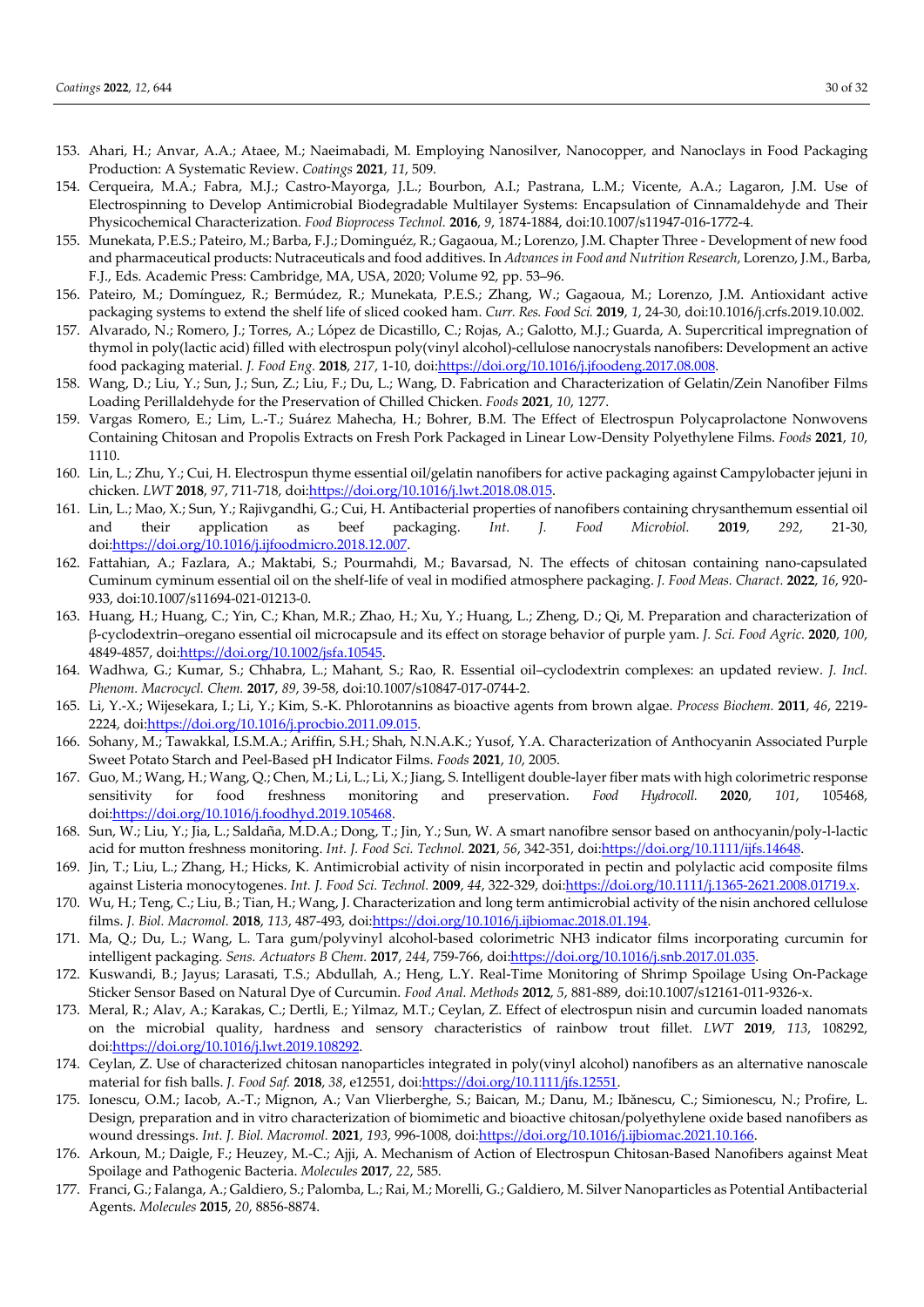- 178. Aktürk, A.; Erol Taygun, M.; Karbancıoğlu Güler, F.; Goller, G.; Küçükbayrak, S. Fabrication of antibacterial polyvinylalcohol nanocomposite mats with soluble starch coated silver nanoparticles. *Colloids Surf. A Physicochem. Eng. Asp.* **2019**, *562*, 255-262, doi:https://doi.org/10.1016/j.colsurfa.2018.11.034.
- 179. Tra Thanh, N.; Ho Hieu, M.; Tran Minh Phuong, N.; Do Bui Thuan, T.; Nguyen Thi Thu, H.; Thai, V.P.; Do Minh, T.; Nguyen Dai, H.; Vo, V.T.; Nguyen Thi, H. Optimization and characterization of electrospun polycaprolactone coated with gelatin-silver nanoparticles for wound healing application. *Mater. Sci. Eng. C* **2018**, *91*, 318-329, doi:https://doi.org/10.1016/j.msec.2018.05.039.
- 180. Wang, H.H.; Chen, J.; Bai, J.; Lai, J. Meat packaging, preservation, and marketing implications: Consumer preferences in an emerging economy. *Meat Sci.* **2018**, *145*, 300-307, doi:https://doi.org/10.1016/j.meatsci.2018.06.022.
- 181. Fang, Z.; Zhao, Y.; Warner, R.D.; Johnson, S.K. Active and intelligent packaging in meat industry. *Trends Food Sci. Technol.* **2017**, *61*, 60-71, doi:https://doi.org/10.1016/j.tifs.2017.01.002.
- 182. Rantsiou, K.; Kathariou, S.; Winkler, A.; Skandamis, P.; Saint-Cyr, M.J.; Rouzeau-Szynalski, K.; Amézquita, A. Next generation microbiological risk assessment: opportunities of whole genome sequencing (WGS) for foodborne pathogen surveillance, source tracking and risk assessment. *Int. J. Food Microbiol.* **2018**, *287*, 3-9, doi:https://doi.org/10.1016/j.ijfoodmicro.2017.11.007.
- 183. Li, T.; Wang, D.; Ren, L.; Mei, J.; Xu, Y.; Li, J. Preparation of pH-sensitive polylactic acid-naringin coaxial electrospun fiber membranes for maintaining and monitoring salmon freshness. *Int. J. Biol. Macromol.* **2021**, *188*, 708-718, doi:https://doi.org/10.1016/j.ijbiomac.2021.08.087.
- 184. Ding, T.; Li, T.; Li, J. Preparation of Coaxial Polylactic Acid–Propyl Gallate Electrospun Fibers and the Effect of Their Coating on Salmon Slices during Chilled Storage. *ACS Appl. Mater. Interfaces* **2019**, *11*, 6463-6474, doi:10.1021/acsami.9b00461.
- 185. Zhang, Y.; Yang, L.; Dong, Q.; Li, L. Fabrication of antibacterial fibrous films by electrospinning and their application for Japanese sea bass (Lateolabrax japonicus) preservation. *LWT* **2021**, *149*, 111870, doi:https://doi.org/10.1016/j.lwt.2021.111870.
- 186. Arkoun, M.; Daigle, F.; Holley, R.A.; Heuzey, M.C.; Ajji, A. Chitosan-based nanofibers as bioactive meat packaging materials. *Packag. Technol. Sci.* **2018**, *31*, 185-195, doi:https://doi.org/10.1002/pts.2366.
- 187. Alp Erbay, E.; Dağtekin, B.B.; Türe, M.; Yeşilsu, A.F.; Torres-Giner, S. Quality improvement of rainbow trout fillets by whey protein isolate coatings containing electrospun poly(ε-caprolactone) nanofibers with Urtica dioica L. extract during storage. *LWT* **2017**, *78*, 340-351, doi:https://doi.org/10.1016/j.lwt.2017.01.002.
- 188. Nazari, M.; Majdi, H.; Milani, M.; Abbaspour-Ravasjani, S.; Hamishehkar, H.; Lim, L.-T. Cinnamon nanophytosomes embedded electrospun nanofiber: Its effects on microbial quality and shelf-life of shrimp as a novel packaging. *Food Packag. Shelf Life* **2019**, *21*, 100349, doi:https://doi.org/10.1016/j.fpsl.2019.100349.
- 189. Ceylan, Z.; Yaman, M.; Sağdıç, O.; Karabulut, E.; Yilmaz, M.T. Effect of electrospun thymol-loaded nanofiber coating on vitamin B profile of gilthead sea bream fillets (Sparus aurata). *LWT* **2018**, *98*, 162-169, doi:https://doi.org/10.1016/j.lwt.2018.08.027.
- 190. Gudjónsdóttir, M.; Gacutan, M.D.; Mendes, A.C.; Chronakis, I.S.; Jespersen, L.; Karlsson, A.H. Effects of electrospun chitosan wrapping for dry-ageing of beef, as studied by microbiological, physicochemical and low-field nuclear magnetic resonance analysis. *Food Chem.* **2015**, *184*, 167-175, doi:https://doi.org/10.1016/j.foodchem.2015.03.088.
- 191. Lin, L.; Dai, Y.; Cui, H. Antibacterial poly(ethylene oxide) electrospun nanofibers containing cinnamon essential oil/betacyclodextrin proteoliposomes. *Carbohydr. Polym* **2017**, *178*, 131-140, doi:https://doi.org/10.1016/j.carbpol.2017.09.043.
- 192. Lin, L.; Gu, Y.; Cui, H. Novel electrospun gelatin-glycerin-ε-Poly-lysine nanofibers for controlling Listeria monocytogenes on beef. *Food Packag. Shelf Life* **2018**, *18*, 21-30, doi:https://doi.org/10.1016/j.fpsl.2018.08.004.
- 193. Taktak, W.; Nasri, R.; López-Rubio, A.; Chentir, I.; Gómez-Mascaraque, L.G.; Boughriba, S.; Nasri, M.; Karra-Chaâbouni, M. Design and characterization of novel ecofriendly European fish eel gelatin-based electrospun microfibers applied for fish oil encapsulation. *Process Biochem.* **2021**, *106*, 10-19, doi:https://doi.org/10.1016/j.procbio.2021.03.031.
- 194. Li, T.; Shen, Y.; Chen, H.; Xu, Y.; Wang, D.; Cui, F.; Han, Y.; Li, J. Antibacterial Properties of Coaxial Spinning Membrane of Methyl ferulate/zein and Its Preservation Effect on Sea Bass. *Foods* **2021**, *10*, 2385.
- 195. Çetinkaya, T.; Ceylan, Z.; Meral, R.; Kılıçer, A.; Altay, F. A novel strategy for Au in food science: Nanoformulation in dielectric, sensory properties, and microbiological quality of fish meat. *Food Biosci.* **2021**, *41*, 101024, doi:https://doi.org/10.1016/j.fbio.2021.101024.
- 196. Weng, R.; Sun, L.; Jiang, L.; Li, N.; Ruan, G.; Li, J.; Du, F. Electrospun Graphene Oxide–Doped Nanofiber-Based Solid Phase Extraction Followed by High-Performance Liquid Chromatography for the Determination of Tetracycline Antibiotic Residues in Food Samples. *Food Anal. Methods* **2019**, *12*, 1594-1603, doi:10.1007/s12161-019-01495-7.
- 197. Chen, R.; Yang, Y.; Qu, B.; Li, Y.; Lu, Y.; Tian, L.; Shen, W.; Ramakrishna, S. Rapid determination of sulfonamide residues in pork by surface-modified hydrophilic electrospun nanofibrous membrane solid-phase extraction combined with ultraperformance liquid chromatography. *Anal. Bioanal. Chem.* **2016**, *408*, 5499-5511, doi:10.1007/s00216-016-9648-z.
- 198. Chen, S.Y.; Harrison, M.; Ng, E.K.; Sauvageau, D.; Elias, A. Immobilized Reporter Phage on Electrospun Polymer Fibers for Improved Capture and Detection of Escherichia coli O157:H7. *ACS Food Sci. Technol.* **2021**, *1*, 1085-1094, doi:10.1021/acsfoodscitech.1c00101.
- 199. Yildiz, E.; Sumnu, G.; Kahyaoglu, L.N. Monitoring freshness of chicken breast by using natural halochromic curcumin loaded chitosan/PEO nanofibers as an intelligent package. *Int. J. Biol. Macromol.* **2021**, *170*, 437-446, doi:https://doi.org/10.1016/j.ijbiomac.2020.12.160.
- 200. Yılmaz, M.; Altan, A. Optimization of functionalized electrospun fibers for the development of colorimetric oxygen indicator as an intelligent food packaging system. *Food Packag. Shelf Life* **2021**, *28*, 100651, doi:https://doi.org/10.1016/j.fpsl.2021.100651.